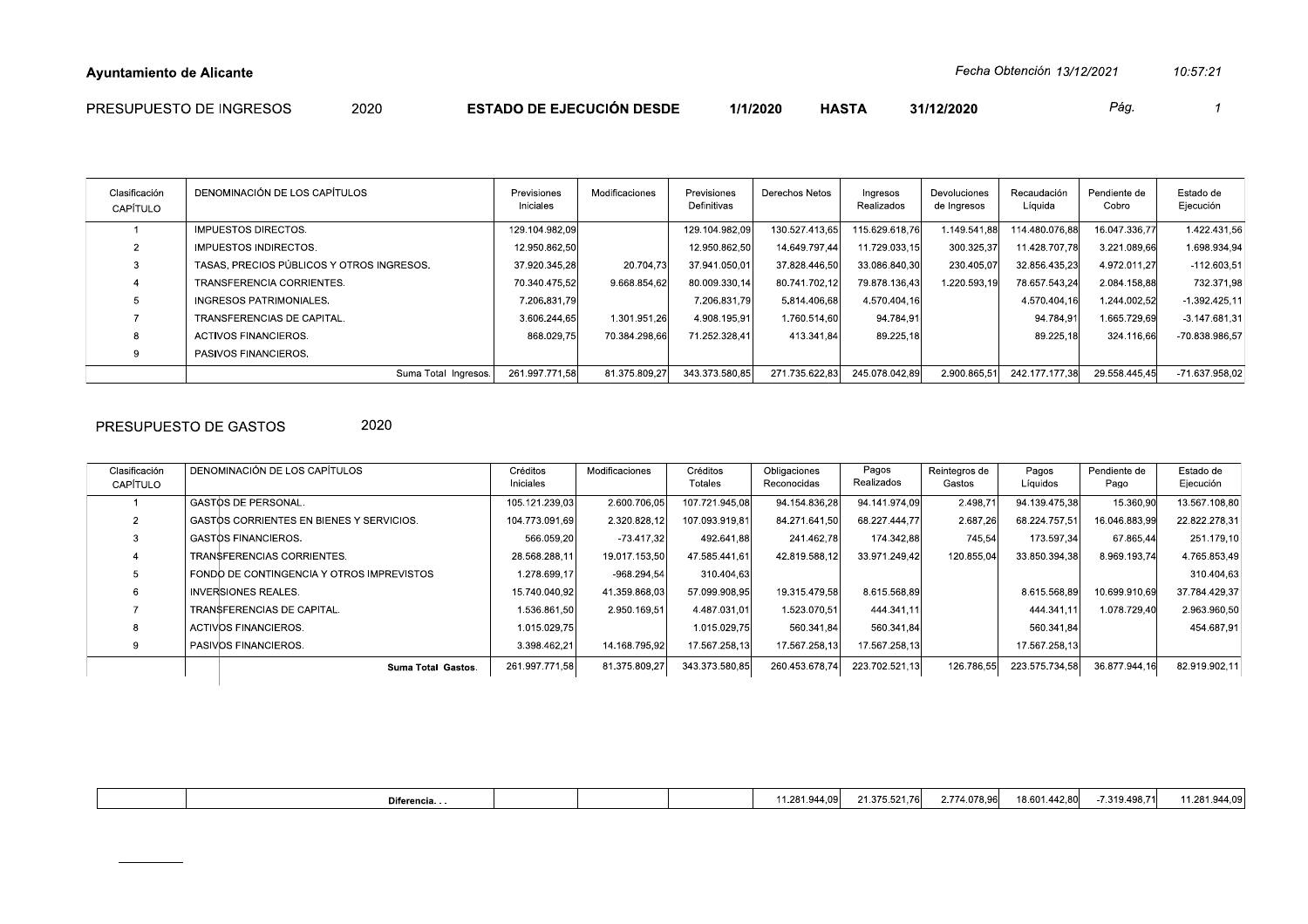# **ESTADO DE LIQUIDACIÓN DEL PRESUPUESTO**

Pág.  $\overline{1}$ 

 $(2020)$ 

| APLICACIÓN<br>PRESUP. | <b>DESCRIPCIÓN</b>                                                                | <b>INICIALES</b> | PREVISIONES PRESUPUESTARIAS<br><b>MODIFICACIONES</b> | <b>DEFINITIVAS</b> | <b>DERECHOS</b><br><b>RECONOCIDOS</b> | <b>DERECHOS</b><br>ANULADOS | <b>DERECHOS</b><br>CANCELADOS | <b>DERECHOS</b><br><b>RECONOCIDOS</b><br><b>NETOS</b> | RECAUDACIÓN<br><b>NETA</b> | <b>DERECHOS</b><br>PENDIENTES DE<br>COBRO A 31 DE<br><b>DICIEMBRE</b> | EXCESO/<br><b>DEFECTO</b><br>PREVISIÓN |
|-----------------------|-----------------------------------------------------------------------------------|------------------|------------------------------------------------------|--------------------|---------------------------------------|-----------------------------|-------------------------------|-------------------------------------------------------|----------------------------|-----------------------------------------------------------------------|----------------------------------------|
| 100                   | IMPUESTO SOBRE LA RENTA DE                                                        | 5.838.924.80     |                                                      | 5.838.924,80       | 6.803.938,40                          | 44.932,20                   |                               | 6.759.006,20                                          | 6.759.006,20               |                                                                       | 920.081,40                             |
| 112                   | <b>LAS PERSONAS FISICAS</b><br><b>IMPUESTO SOBRE BIENES</b><br>INMUEBLES-RUSTICOS | 147.128.12       |                                                      | 147.128,12         | 165.926,32                            | 72,67                       |                               | 165.853.65                                            | 128.697.39                 | 37.156.26                                                             | 18.725,53                              |
| 113                   | <b>IMPUESTO SOBRE BIENES</b><br>INMUEBLES-URBANOS                                 | 84.700.000.00    |                                                      | 84.700.000,00      | 88.098.175.80                         | 440.714.39                  | 8.071,37                      | 87.649.390,04                                         | 78.514.023,53              | 9.135.366,51                                                          | 2.949.390.04                           |
| 115                   | <b>IMPUESTO SOBRE VEHICULOS</b><br>DE TRACCION MECANICA                           | 14.147.623,30    |                                                      | 14.147.623,30      | 16.129.606.52                         | 46.707,40                   | 96,28                         | 16.082.802,84                                         | 11.126.507,74              | 4.956.295,10                                                          | 1.935.179,54                           |
| 116                   | <b>IMPUESTO S/INCREMENTO DEL</b><br><b>VALOR DE TERRENOS</b>                      | 16.064.938.04    |                                                      | 16.064.938.04      | 12.731.515,07                         | 1.093.259.87                | 5.912,13                      | 11.632.343,07                                         | 10.606.602.05              | 1.025.741.02                                                          | $-4.432.594.97$                        |
| 130                   | <b>IMPUESTO SOBRE ACTIVIDADES</b><br><b>ECONOMICAS</b>                            | 8.206.367,83     |                                                      | 8.206.367,83       | 8.288.162,92                          | 50.145,07                   |                               | 8.238.017,85                                          | 7.345.239.97               | 892.777,88                                                            | 31.650,02                              |
| 210                   | <b>IMPUESTO SOBRE VALOR</b><br>AÑADIDO                                            | 5.863.866.64     |                                                      | 5.863.866.64       | 6.675.336,42                          | 125.343,36                  |                               | 6.549.993,06                                          | 6.549.993,06               |                                                                       | 686.126,42                             |
| 22000                 | <b>IMPUESTO SOBRE EL ALCOHOL</b><br>Y BEBIDAS DERIVADAS                           | 80.465,32        |                                                      | 80.465,32          | 82.145,16                             | 14.383,95                   |                               | 67.761,21                                             | 67.761.21                  |                                                                       | $-12.704.11$                           |
| 22001                 | IMPUESTO SOBRE LA CERVEZAS                                                        | 28.503,92        |                                                      | 28.503,92          | 29.499,33                             | 16,08                       |                               | 29.483,25                                             | 29.483,25                  |                                                                       | 979,33                                 |
| 22003                 | <b>IMPUESTOS SOBRE LAS</b><br>LABORES DEL TABACO                                  | 678.866.52       |                                                      | 678.866,52         | 663.348,60                            | 103.921,18                  |                               | 559.427,42                                            | 559.427,42                 |                                                                       | $-119.439,10$                          |
| 22004                 | <b>IMPUESTO SOBRE</b><br><b>HIDROCARBUROS</b>                                     | 952.186,68       |                                                      | 952.186,68         | 952.825,80                            | 37.946,45                   |                               | 914.879,35                                            | 914.879,35                 |                                                                       | $-37.307.33$                           |
| 22006                 | IMPUESTO SOBRE PRODUCTOS<br><b>INTERMEDIOS</b>                                    | 1.890,16         |                                                      | 1.890,16           | 2.181,12                              | 681,56                      |                               | 1.499,56                                              | 1.499,56                   |                                                                       | $-390,60$                              |
| 290                   | <b>IMPUESTO SOBRE</b><br>CONSTRUCCIONES,                                          | 5.345.083.26     |                                                      | 5.345.083,26       | 6.551.124,22                          | 24.370,63                   |                               | 6.526.753,59                                          | 3.305.663,93               | 3.221.089,66                                                          | 1.181.670.33                           |
| 302                   | TASA DE RECOGIDA DE<br><b>RESIDUOS SOLIDOS URBANOS</b>                            | 9.253.983.80     |                                                      | 9.253.983,80       | 9.771.250,02                          | 26.993,31                   | 2.022,12                      | 9.742.234,59                                          | 8.756.586,04               | 985.648,55                                                            | 488.250,79                             |
| 305                   | TASA POR PRESTACION DE<br>SERVICIOS EN EL CEMENTERIO                              | 463.834.33       |                                                      | 463.834,33         | 464.634,18                            | 679,05                      |                               | 463.955,13                                            | 451.232,77                 | 12.722,36                                                             | 120,80                                 |
| 309                   | TASA POR PRESTACION DE<br>SERVICIOS DE PARQUE DE                                  | 74.963.67        |                                                      | 74.963.67          | 73.374.03                             | 791,91                      |                               | 72.582.12                                             | 24.236.06                  | 48.346.06                                                             | $-2.381,55$                            |
| 31900                 | TASA POR PRESTACION DEL<br>SERVICIO DE ASCENSORES DEL                             | 650.000,00       |                                                      | 650.000,00         | 87.569,10                             |                             |                               | 87.569,10                                             | 87.569,10                  |                                                                       | -562.430,90                            |
| 31901                 | TASA POR ENTRADA AL MUSEO<br>DE NUEVA TABARCA                                     | 1.00             |                                                      | 1,00               |                                       |                             |                               |                                                       |                            |                                                                       | $-1.00$                                |
| 323                   | TASAS POR OTROS SERVICIOS<br><b>URBANISTICOS</b>                                  | 1.143.184,37     |                                                      | 1.143.184,37       | 691.177,95                            | 28.584,06                   |                               | 662.593,89                                            | 662.593,89                 |                                                                       | -480.590,48                            |
| 32500                 | TASA POR EXPEDICION DE<br><b>DOCUMENTOS</b>                                       | 655.528.13       |                                                      | 655.528.13         | 517.048,50                            |                             |                               | 517.048.50                                            | 517.048.50                 |                                                                       | -138.479.63                            |
| 326                   | TASA POR SERVICIOS DE<br>AUTO-GRUA                                                | 1.407.788,33     |                                                      | 1.407.788,33       | 1.255.987,06                          | 2.227,91                    |                               | 1.253.759,15                                          | 1.253.759,15               |                                                                       | $-154.029, 18$                         |
|                       |                                                                                   | 155.705.128,22   |                                                      | 155.705.128.22     | 160.034.826.52                        | 2.041.771,05                |                               | 157.976.953,57                                        | 137.661.810.17             |                                                                       | 2.271.825.35                           |
|                       | Suma                                                                              |                  |                                                      |                    |                                       |                             | 16.101.90                     |                                                       |                            | 20.315.143.40                                                         |                                        |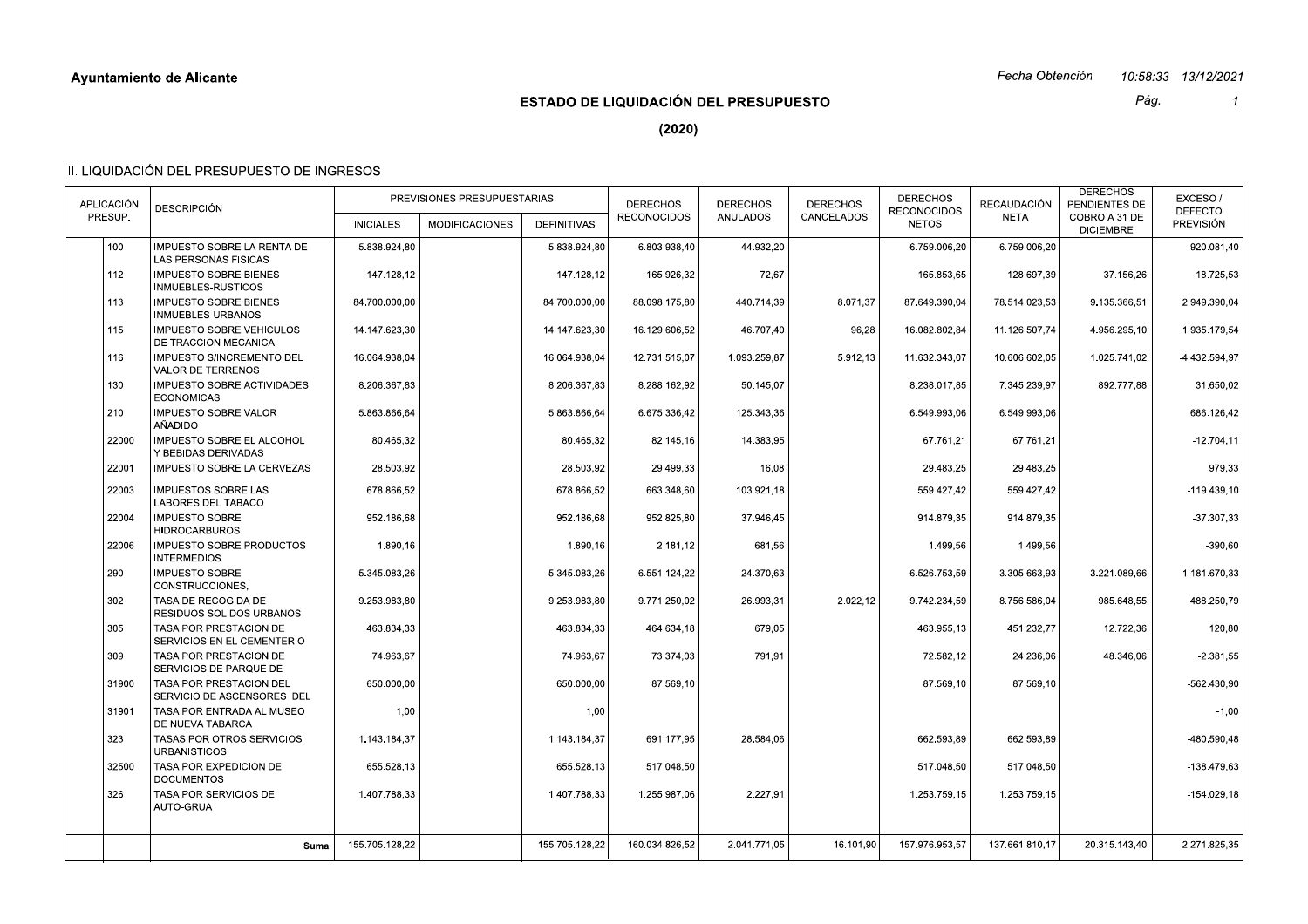# **ESTADO DE LIQUIDACIÓN DEL PRESUPUESTO**

Pág.

 $\overline{2}$ 

 $(2020)$ 

| <b>APLICACIÓN</b><br>PRESUP. | <b>DESCRIPCIÓN</b>                                              | <b>INICIALES</b> | PREVISIONES PRESUPUESTARIAS<br><b>MODIFICACIONES</b> | <b>DEFINITIVAS</b> | <b>DERECHOS</b><br><b>RECONOCIDOS</b> | <b>DERECHOS</b><br>ANULADOS | <b>DERECHOS</b><br>CANCELADOS | <b>DERECHOS</b><br><b>RECONOCIDOS</b><br><b>NETOS</b> | <b>RECAUDACIÓN</b><br><b>NETA</b> | <b>DERECHOS</b><br>PENDIENTES DE<br>COBRO A 31 DE | EXCESO/<br><b>DEFECTO</b><br><b>PREVISIÓN</b> |
|------------------------------|-----------------------------------------------------------------|------------------|------------------------------------------------------|--------------------|---------------------------------------|-----------------------------|-------------------------------|-------------------------------------------------------|-----------------------------------|---------------------------------------------------|-----------------------------------------------|
| 32900                        | TASA POR CONCURRENCIA A                                         | 32.709.74        |                                                      |                    |                                       |                             |                               |                                                       |                                   | <b>DICIEMBRE</b>                                  |                                               |
|                              | PRUEBAS SELECTIVAS                                              |                  |                                                      | 32.709,74          | 132.297,27                            | 333,72                      |                               | 131.963,55                                            | 131.963,55                        |                                                   | 99.253,81                                     |
| 32901                        | TASA POR REGISTRO.CAPTURA<br>Y ESTANCIA ANIMALES                | 26.474,55        |                                                      | 26.474,55          | 15.610.94                             |                             |                               | 15.610,94                                             | 15.610.94                         |                                                   | $-10.863,61$                                  |
| 330                          | <b>TASA POR EL</b><br>ESTACIONAMIENTO DE                        | 2.381.856.13     |                                                      | 2.381.856,13       | 1.982.686.17                          |                             |                               | 1.982.686,17                                          | 1.933.782,52                      | 48.903,65                                         | -399.169,96                                   |
| 331                          | TASA POR ENTRADA DE<br><b>VEHICULOS POR ACERAS</b>              | 1.243.837.74     |                                                      | 1.243.837,74       | 1.331.452,94                          | 6.323,28                    | 4.344,57                      | 1.320.785,09                                          | 1.263.251,20                      | 57.533,89                                         | 76.947,35                                     |
| 332                          | <b>TASA POR UTL PRIVAT</b><br><b>EMPRESAS SERV. SUMINISTROS</b> | 3.394.560.20     |                                                      | 3.394.560.20       | 3.060.585.98                          |                             |                               | 3.060.585.98                                          | 2.903.920.91                      | 156.665.07                                        | $-333.974.22$                                 |
| 333                          | TASA POR UTL PRIVAT<br><b>EMPRESAS SERV.</b>                    | 329.714,65       |                                                      | 329.714,65         | 205.687,51                            |                             |                               | 205.687,51                                            | 205.430,71                        | 256,80                                            | $-124.027.14$                                 |
| 335                          | TASA POR OCUPACION DE LA<br>VIA PUBLICA CON MESAS Y             | 667.725,29       |                                                      | 667.725.29         | 500.927,81                            | 66.514,76                   |                               | 434.413,05                                            | 434.328,39                        | 84,66                                             | $-233.312,24$                                 |
| 338                          | <b>COMPENSACION DE</b><br>TELEFONICA DE ESPAÑA, S.A.            | 746.118,57       |                                                      | 746.118.57         | 717.086,45                            |                             |                               | 717.086,45                                            | 717.086,45                        |                                                   | $-29.032,12$                                  |
| 33900                        | TASA POR PRESTACION DEL<br>SERVICIO PUBLICO DE                  | 272.815,24       |                                                      | 272.815,24         | 257.774,09                            | 7.278,18                    |                               | 250.495,91                                            | 213.109,03                        | 37.386,88                                         | $-22.319.33$                                  |
| 33903                        | TASA POR OCUPACION DE LA<br>VIA PUBLICA CON ACTIV.              | 1.141.732,80     |                                                      | 1.141.732,80       | 887.717,17                            | 28.070,11                   |                               | 859.647,06                                            | 725.051,45                        | 134.595,61                                        | $-282.085.74$                                 |
| 33904                        | TASA POR OCUPACION DE LA<br>VIA PUBLICA CON QUIOSCOS            | 25.465,26        |                                                      | 25.465,26          | 23.899,52                             |                             |                               | 23.899,52                                             | 1.830,60                          | 22.068,92                                         | $-1.565,74$                                   |
| 33905                        | OTRAS TASAS POR UTILIZACION<br>PRIVATIVA DEL DOMINIO            | 152.060.64       |                                                      | 152.060.64         | 167.585.95                            | 1.970.13                    |                               | 165.615,82                                            | 165.615.82                        |                                                   | 13.555,18                                     |
| 33906                        | TASA POR UTILIZACION DEL<br>CASTILLO SANTA BARBARA              | 3.668,50         |                                                      | 3.668,50           | 17,00                                 |                             |                               | 17,00                                                 | 17,00                             |                                                   | $-3.651,50$                                   |
| 34300                        | PRECIOS PUBLICOS PISCINAS<br><b>MPALES. MONTE TOSSAL</b>        | 153.559,63       |                                                      | 153.559,63         | 103.532,58                            |                             |                               | 103.532,58                                            | 101.774,53                        | 1.758,05                                          | $-50.027,05$                                  |
| 34301                        | PRECIOS PUBLICOS PABELLON<br><b>CENTRAL</b>                     | 18.271.47        |                                                      | 18.271.47          | 11.049.56                             |                             |                               | 11.049.56                                             | 11.025.96                         | 23,60                                             | $-7.221,91$                                   |
| 34302                        | PRECIOS PUBLICOS PABELLON<br><b>BABEL</b>                       | 16.010,19        |                                                      | 16.010,19          | 12.289,87                             |                             |                               | 12.289,87                                             | 12.245,77                         | 44,10                                             | $-3.720,32$                                   |
| 34303                        | PRECIOS PUBLICOS PABELLON<br><b>CIUDAD JARDIN</b>               | 6.411.61         |                                                      | 6.411.61           | 3.762.45                              |                             |                               | 3.762.45                                              | 3.691.65                          | 70,80                                             | $-2.649,16$                                   |
| 34304                        | PRECIOS PUBLICOS ESTADIO DE<br><b>ATLETISMO</b>                 | 3.069,48         |                                                      | 3.069,48           | 9.743,62                              |                             |                               | 9.743,62                                              | 9.743,62                          |                                                   | 6.674,14                                      |
| 34306                        | CIUDAD DEPORTIVA ANTONIO<br>SOLANA                              | 4.971.62         |                                                      | 4.971.62           | 1.914,41                              |                             |                               | 1.914,41                                              | 1.914,41                          |                                                   | $-3.057.21$                                   |
| 34307                        | PRECIOS PUBLICOS CURSILLON<br>DE NATACION TOSSAL                | 38.152,86        |                                                      | 38.152,86          | 8.795,95                              | 69.76                       |                               | 8.726,19                                              | 8.726,19                          |                                                   | $-29.426,67$                                  |
| 34308                        | PRECIOS PUBLICOS ESCUELA<br>MUNICIPAL DE NATACION               | 38.253,62        |                                                      | 38.253,62          | 6.168,13                              |                             |                               | 6.168,13                                              | 6.168,13                          |                                                   | -32.085,49                                    |
|                              | Suma                                                            | 166.402.568.01   |                                                      | 166.402.568.01     | 169.475.411.89                        | 2.152.330.99                | 20.446,47                     | 167.302.634,43                                        | 146.528.099,00                    | 20.774.535,43                                     | 900.066,42                                    |
|                              |                                                                 |                  |                                                      |                    |                                       |                             |                               |                                                       |                                   |                                                   |                                               |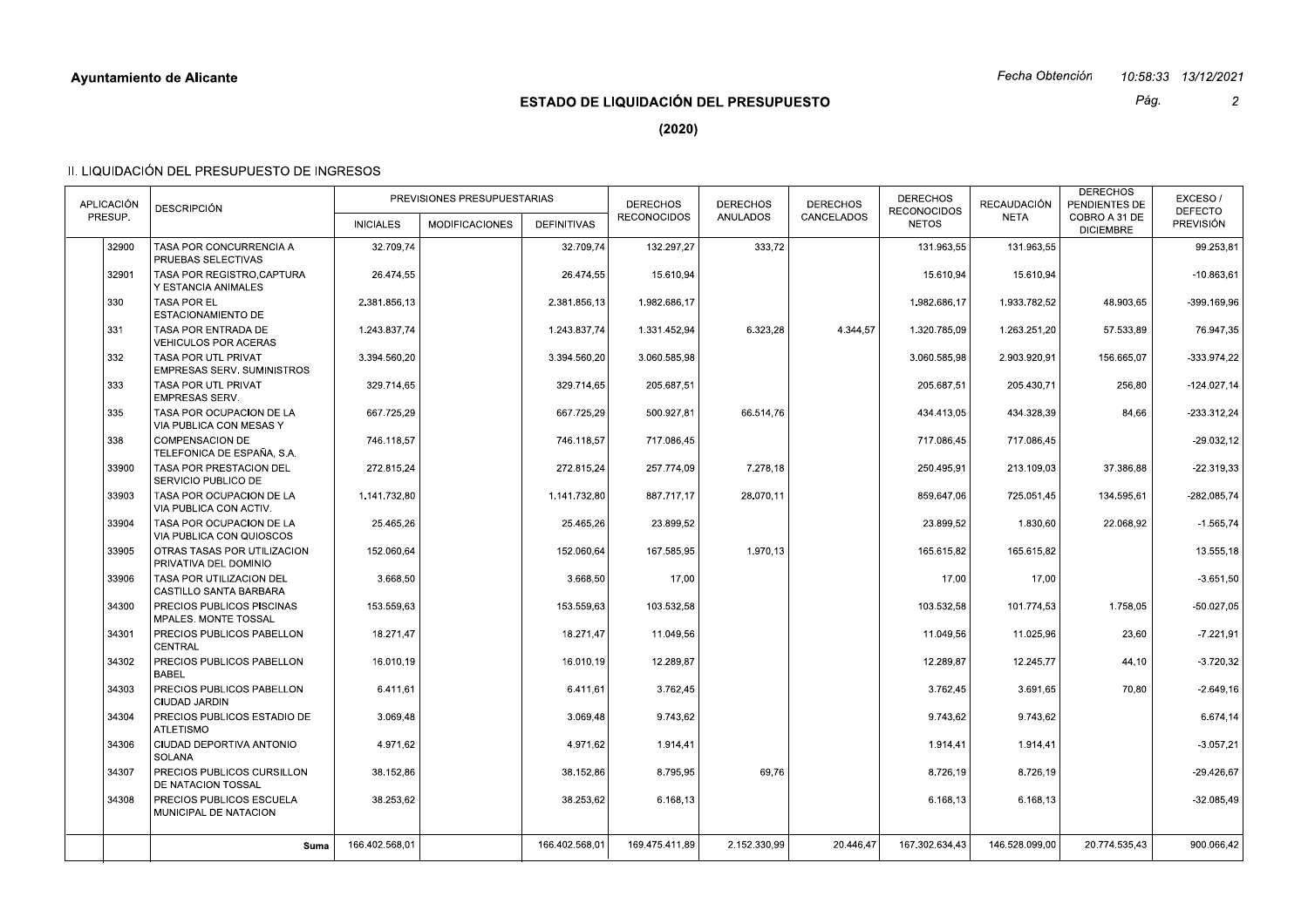## Fecha Obtención 10:58:33 13/12/2021

# **ESTADO DE LIQUIDACIÓN DEL PRESUPUESTO**

Pág.  $\mathbf{3}$ 

 $(2020)$ 

| 34309<br>PRECIOS PUBLICOS ESCUELAS<br>6.635,36<br>55.616,89<br>55.616,89<br>10.900,58<br>4.265,22<br>4.265,22<br>DEPORTIVAS MUNICIPALES.<br>34310<br>PRECIOS PUBLICOS PISCINA<br>106.779,82<br>106.779,82<br>53.108,00<br>459,22<br>53.108,00<br>52.648,78<br><b>BABEL</b><br>34311<br>PRECIOS PUBLICOS NATACION<br>40.864.55<br>40.864,55<br>8.741,43<br>8.741,43<br>8.741,43<br><b>BABEL</b><br>PRECIO PÚBLICO<br>34312<br>1.950,13<br>1.950,13<br>546,30<br>546,30<br>546,30<br>POLIDEPORTIVO CAROLINAS<br>34313<br>PRECIOS PUBLICOS CIUDAD<br>26.617.19<br>26.617,19<br>12.592.69<br>12.592,69<br>7.677,34<br>4.915,35<br><b>DEPORTIVA</b><br>34314<br>PRECIOS PUBLICOS<br>8.722,46<br>8.722,46<br>7.878,65<br>2.705,94<br>7.878,65<br>5.172,71<br>POLIDEPORTIVO MONTE TOSSAL<br>34315<br>PRECIOS PUBLICOS<br>18.934.83<br>18.934.83<br>8.729,77<br>8.729.77<br>8.691.47<br>38,30<br>POLIDEPORTIVO ALBUFERETA<br>PRECIOS PUBLICOS<br>10.228,34<br>10.228,34<br>7.667,59<br>7.667,59<br>7.500,97<br>166,62<br>34316<br>POLIDEPORTIVO TOMBOLA<br>34317<br>PRECIOS PUBLICOS<br>342,38<br>342,38<br>POLIDEPORTIVO SAN BLAS<br>34319<br>PRECIOS PUBLICOS<br>11.123,25<br>11.123,25<br>3.547,50<br>3.547,50<br>3.482,02<br>65,48<br>POLIDEPORTIVO GARBINET<br>9.057.33<br>9.052.98<br>34320<br>PRECIOS PUBLICOS<br>15.127.89<br>15.127.89<br>9.057.33<br>4.35<br>POLIDEPORTIVO J.A.<br>34321<br>PRECIOS PUBLICOS<br>988,78<br>988,78<br>POLIDEPORTIVO LO MORANT<br>34323<br>PRECIOS PUBLICOS<br>14.827.75<br>14.827.75<br>9.884.24<br>9.884.24<br>9.300.09<br>584,15<br>POLIDEPORTIVO SAN BLAS<br>34325<br>PRECIOS PUBLICOS<br>721,80<br>721,80<br>POLIDEPORTIVO SANTA FAZ<br>PRECIOS PUBLICOS<br>15.028.95<br>9.162.77<br>34326<br>15.028.95<br>9.162.77<br>7.606.90<br>1.555.87<br>POLIDEPORTIVO VIA PARQUE<br>34327<br>PRECIOS PUBLICOS<br>11.203,53<br>11.203,53<br>5.306,38<br>1.345,37<br>5.306,38<br>3.961,01<br>POLIDEPORTIVO LA CIGÜEÑA<br>PRECIOS PUBLICOS<br>4.444,76<br>4.444,76<br>34328<br>8.846,59<br>8.846,59<br>7.899,94<br>946,65<br>POLIDEPORTIVO<br>34329<br>PRECIOS PUBLICOS C.F. EL<br>6.721,78<br>6.721,78<br>6.562,87<br>6.562,87<br>6.562,87<br>CABO<br>34330<br>PRECIOS PUBLICO C.F. LUIS<br>4.970,10<br>4.970,10<br>1.039,71<br>3.254,81<br>3.254,81<br>2.215,10<br><b>GOMEZ</b><br>34331<br>PRECIOS PUBLICOS C.F. DIVINA<br>1.924,96<br>1.924,96<br>2.984.96<br>2.984.96<br>850.93<br>2.134,03<br><b>PASTORA</b><br>34332<br>PRECIOS PUBLICOS C.F.-7<br>50,40<br>50,40<br><b>VIRGEN DEL REMEDIO</b><br>166.759.758.55<br>166.759.758.55<br>169.644.184.35<br>146.674.275.06<br>20.790.496.47<br>2.158.966,35<br>20.446,47<br>167.464.771.53<br>Suma | APLICACIÓN<br>PRESUP. | <b>DESCRIPCIÓN</b> | <b>INICIALES</b> | PREVISIONES PRESUPUESTARIAS<br><b>MODIFICACIONES</b> | <b>DEFINITIVAS</b> | <b>DERECHOS</b><br><b>RECONOCIDOS</b> | <b>DERECHOS</b><br><b>ANULADOS</b> | <b>DERECHOS</b><br>CANCELADOS | <b>DERECHOS</b><br><b>RECONOCIDOS</b><br><b>NETOS</b> | RECAUDACIÓN<br><b>NETA</b> | <b>DERECHOS</b><br>PENDIENTES DE<br>COBRO A 31 DE<br><b>DICIEMBRE</b> | EXCESO/<br><b>DEFECTO</b><br>PREVISIÓN |
|-------------------------------------------------------------------------------------------------------------------------------------------------------------------------------------------------------------------------------------------------------------------------------------------------------------------------------------------------------------------------------------------------------------------------------------------------------------------------------------------------------------------------------------------------------------------------------------------------------------------------------------------------------------------------------------------------------------------------------------------------------------------------------------------------------------------------------------------------------------------------------------------------------------------------------------------------------------------------------------------------------------------------------------------------------------------------------------------------------------------------------------------------------------------------------------------------------------------------------------------------------------------------------------------------------------------------------------------------------------------------------------------------------------------------------------------------------------------------------------------------------------------------------------------------------------------------------------------------------------------------------------------------------------------------------------------------------------------------------------------------------------------------------------------------------------------------------------------------------------------------------------------------------------------------------------------------------------------------------------------------------------------------------------------------------------------------------------------------------------------------------------------------------------------------------------------------------------------------------------------------------------------------------------------------------------------------------------------------------------------------------------------------------------------------------------------------------------------------------------------------------------------------------------------------------------------------------------------------------------------------------------------------------------------------------|-----------------------|--------------------|------------------|------------------------------------------------------|--------------------|---------------------------------------|------------------------------------|-------------------------------|-------------------------------------------------------|----------------------------|-----------------------------------------------------------------------|----------------------------------------|
|                                                                                                                                                                                                                                                                                                                                                                                                                                                                                                                                                                                                                                                                                                                                                                                                                                                                                                                                                                                                                                                                                                                                                                                                                                                                                                                                                                                                                                                                                                                                                                                                                                                                                                                                                                                                                                                                                                                                                                                                                                                                                                                                                                                                                                                                                                                                                                                                                                                                                                                                                                                                                                                                               |                       |                    |                  |                                                      |                    |                                       |                                    |                               |                                                       |                            |                                                                       | $-51.351,67$                           |
|                                                                                                                                                                                                                                                                                                                                                                                                                                                                                                                                                                                                                                                                                                                                                                                                                                                                                                                                                                                                                                                                                                                                                                                                                                                                                                                                                                                                                                                                                                                                                                                                                                                                                                                                                                                                                                                                                                                                                                                                                                                                                                                                                                                                                                                                                                                                                                                                                                                                                                                                                                                                                                                                               |                       |                    |                  |                                                      |                    |                                       |                                    |                               |                                                       |                            |                                                                       | $-53.671,82$                           |
|                                                                                                                                                                                                                                                                                                                                                                                                                                                                                                                                                                                                                                                                                                                                                                                                                                                                                                                                                                                                                                                                                                                                                                                                                                                                                                                                                                                                                                                                                                                                                                                                                                                                                                                                                                                                                                                                                                                                                                                                                                                                                                                                                                                                                                                                                                                                                                                                                                                                                                                                                                                                                                                                               |                       |                    |                  |                                                      |                    |                                       |                                    |                               |                                                       |                            |                                                                       | $-32.123, 12$                          |
|                                                                                                                                                                                                                                                                                                                                                                                                                                                                                                                                                                                                                                                                                                                                                                                                                                                                                                                                                                                                                                                                                                                                                                                                                                                                                                                                                                                                                                                                                                                                                                                                                                                                                                                                                                                                                                                                                                                                                                                                                                                                                                                                                                                                                                                                                                                                                                                                                                                                                                                                                                                                                                                                               |                       |                    |                  |                                                      |                    |                                       |                                    |                               |                                                       |                            |                                                                       | $-1.403,83$                            |
|                                                                                                                                                                                                                                                                                                                                                                                                                                                                                                                                                                                                                                                                                                                                                                                                                                                                                                                                                                                                                                                                                                                                                                                                                                                                                                                                                                                                                                                                                                                                                                                                                                                                                                                                                                                                                                                                                                                                                                                                                                                                                                                                                                                                                                                                                                                                                                                                                                                                                                                                                                                                                                                                               |                       |                    |                  |                                                      |                    |                                       |                                    |                               |                                                       |                            |                                                                       | $-14.024,50$                           |
|                                                                                                                                                                                                                                                                                                                                                                                                                                                                                                                                                                                                                                                                                                                                                                                                                                                                                                                                                                                                                                                                                                                                                                                                                                                                                                                                                                                                                                                                                                                                                                                                                                                                                                                                                                                                                                                                                                                                                                                                                                                                                                                                                                                                                                                                                                                                                                                                                                                                                                                                                                                                                                                                               |                       |                    |                  |                                                      |                    |                                       |                                    |                               |                                                       |                            |                                                                       | $-843,81$                              |
|                                                                                                                                                                                                                                                                                                                                                                                                                                                                                                                                                                                                                                                                                                                                                                                                                                                                                                                                                                                                                                                                                                                                                                                                                                                                                                                                                                                                                                                                                                                                                                                                                                                                                                                                                                                                                                                                                                                                                                                                                                                                                                                                                                                                                                                                                                                                                                                                                                                                                                                                                                                                                                                                               |                       |                    |                  |                                                      |                    |                                       |                                    |                               |                                                       |                            |                                                                       | $-10.205,06$                           |
|                                                                                                                                                                                                                                                                                                                                                                                                                                                                                                                                                                                                                                                                                                                                                                                                                                                                                                                                                                                                                                                                                                                                                                                                                                                                                                                                                                                                                                                                                                                                                                                                                                                                                                                                                                                                                                                                                                                                                                                                                                                                                                                                                                                                                                                                                                                                                                                                                                                                                                                                                                                                                                                                               |                       |                    |                  |                                                      |                    |                                       |                                    |                               |                                                       |                            |                                                                       | $-2.560,75$                            |
|                                                                                                                                                                                                                                                                                                                                                                                                                                                                                                                                                                                                                                                                                                                                                                                                                                                                                                                                                                                                                                                                                                                                                                                                                                                                                                                                                                                                                                                                                                                                                                                                                                                                                                                                                                                                                                                                                                                                                                                                                                                                                                                                                                                                                                                                                                                                                                                                                                                                                                                                                                                                                                                                               |                       |                    |                  |                                                      |                    |                                       |                                    |                               |                                                       |                            |                                                                       | $-342,38$                              |
|                                                                                                                                                                                                                                                                                                                                                                                                                                                                                                                                                                                                                                                                                                                                                                                                                                                                                                                                                                                                                                                                                                                                                                                                                                                                                                                                                                                                                                                                                                                                                                                                                                                                                                                                                                                                                                                                                                                                                                                                                                                                                                                                                                                                                                                                                                                                                                                                                                                                                                                                                                                                                                                                               |                       |                    |                  |                                                      |                    |                                       |                                    |                               |                                                       |                            |                                                                       | $-7.575,75$                            |
|                                                                                                                                                                                                                                                                                                                                                                                                                                                                                                                                                                                                                                                                                                                                                                                                                                                                                                                                                                                                                                                                                                                                                                                                                                                                                                                                                                                                                                                                                                                                                                                                                                                                                                                                                                                                                                                                                                                                                                                                                                                                                                                                                                                                                                                                                                                                                                                                                                                                                                                                                                                                                                                                               |                       |                    |                  |                                                      |                    |                                       |                                    |                               |                                                       |                            |                                                                       | $-6.070.56$                            |
|                                                                                                                                                                                                                                                                                                                                                                                                                                                                                                                                                                                                                                                                                                                                                                                                                                                                                                                                                                                                                                                                                                                                                                                                                                                                                                                                                                                                                                                                                                                                                                                                                                                                                                                                                                                                                                                                                                                                                                                                                                                                                                                                                                                                                                                                                                                                                                                                                                                                                                                                                                                                                                                                               |                       |                    |                  |                                                      |                    |                                       |                                    |                               |                                                       |                            |                                                                       | $-988,78$                              |
|                                                                                                                                                                                                                                                                                                                                                                                                                                                                                                                                                                                                                                                                                                                                                                                                                                                                                                                                                                                                                                                                                                                                                                                                                                                                                                                                                                                                                                                                                                                                                                                                                                                                                                                                                                                                                                                                                                                                                                                                                                                                                                                                                                                                                                                                                                                                                                                                                                                                                                                                                                                                                                                                               |                       |                    |                  |                                                      |                    |                                       |                                    |                               |                                                       |                            |                                                                       | $-4.943.51$                            |
|                                                                                                                                                                                                                                                                                                                                                                                                                                                                                                                                                                                                                                                                                                                                                                                                                                                                                                                                                                                                                                                                                                                                                                                                                                                                                                                                                                                                                                                                                                                                                                                                                                                                                                                                                                                                                                                                                                                                                                                                                                                                                                                                                                                                                                                                                                                                                                                                                                                                                                                                                                                                                                                                               |                       |                    |                  |                                                      |                    |                                       |                                    |                               |                                                       |                            |                                                                       | $-721,80$                              |
|                                                                                                                                                                                                                                                                                                                                                                                                                                                                                                                                                                                                                                                                                                                                                                                                                                                                                                                                                                                                                                                                                                                                                                                                                                                                                                                                                                                                                                                                                                                                                                                                                                                                                                                                                                                                                                                                                                                                                                                                                                                                                                                                                                                                                                                                                                                                                                                                                                                                                                                                                                                                                                                                               |                       |                    |                  |                                                      |                    |                                       |                                    |                               |                                                       |                            |                                                                       | $-5.866.18$                            |
|                                                                                                                                                                                                                                                                                                                                                                                                                                                                                                                                                                                                                                                                                                                                                                                                                                                                                                                                                                                                                                                                                                                                                                                                                                                                                                                                                                                                                                                                                                                                                                                                                                                                                                                                                                                                                                                                                                                                                                                                                                                                                                                                                                                                                                                                                                                                                                                                                                                                                                                                                                                                                                                                               |                       |                    |                  |                                                      |                    |                                       |                                    |                               |                                                       |                            |                                                                       | $-5.897, 15$                           |
|                                                                                                                                                                                                                                                                                                                                                                                                                                                                                                                                                                                                                                                                                                                                                                                                                                                                                                                                                                                                                                                                                                                                                                                                                                                                                                                                                                                                                                                                                                                                                                                                                                                                                                                                                                                                                                                                                                                                                                                                                                                                                                                                                                                                                                                                                                                                                                                                                                                                                                                                                                                                                                                                               |                       |                    |                  |                                                      |                    |                                       |                                    |                               |                                                       |                            |                                                                       | 4.401,83                               |
|                                                                                                                                                                                                                                                                                                                                                                                                                                                                                                                                                                                                                                                                                                                                                                                                                                                                                                                                                                                                                                                                                                                                                                                                                                                                                                                                                                                                                                                                                                                                                                                                                                                                                                                                                                                                                                                                                                                                                                                                                                                                                                                                                                                                                                                                                                                                                                                                                                                                                                                                                                                                                                                                               |                       |                    |                  |                                                      |                    |                                       |                                    |                               |                                                       |                            |                                                                       | $-158,91$                              |
|                                                                                                                                                                                                                                                                                                                                                                                                                                                                                                                                                                                                                                                                                                                                                                                                                                                                                                                                                                                                                                                                                                                                                                                                                                                                                                                                                                                                                                                                                                                                                                                                                                                                                                                                                                                                                                                                                                                                                                                                                                                                                                                                                                                                                                                                                                                                                                                                                                                                                                                                                                                                                                                                               |                       |                    |                  |                                                      |                    |                                       |                                    |                               |                                                       |                            |                                                                       | $-1.715,29$                            |
|                                                                                                                                                                                                                                                                                                                                                                                                                                                                                                                                                                                                                                                                                                                                                                                                                                                                                                                                                                                                                                                                                                                                                                                                                                                                                                                                                                                                                                                                                                                                                                                                                                                                                                                                                                                                                                                                                                                                                                                                                                                                                                                                                                                                                                                                                                                                                                                                                                                                                                                                                                                                                                                                               |                       |                    |                  |                                                      |                    |                                       |                                    |                               |                                                       |                            |                                                                       | 1.060,00                               |
|                                                                                                                                                                                                                                                                                                                                                                                                                                                                                                                                                                                                                                                                                                                                                                                                                                                                                                                                                                                                                                                                                                                                                                                                                                                                                                                                                                                                                                                                                                                                                                                                                                                                                                                                                                                                                                                                                                                                                                                                                                                                                                                                                                                                                                                                                                                                                                                                                                                                                                                                                                                                                                                                               |                       |                    |                  |                                                      |                    |                                       |                                    |                               |                                                       |                            |                                                                       | $-50,40$                               |
|                                                                                                                                                                                                                                                                                                                                                                                                                                                                                                                                                                                                                                                                                                                                                                                                                                                                                                                                                                                                                                                                                                                                                                                                                                                                                                                                                                                                                                                                                                                                                                                                                                                                                                                                                                                                                                                                                                                                                                                                                                                                                                                                                                                                                                                                                                                                                                                                                                                                                                                                                                                                                                                                               |                       |                    |                  |                                                      |                    |                                       |                                    |                               |                                                       |                            |                                                                       | 705.012.98                             |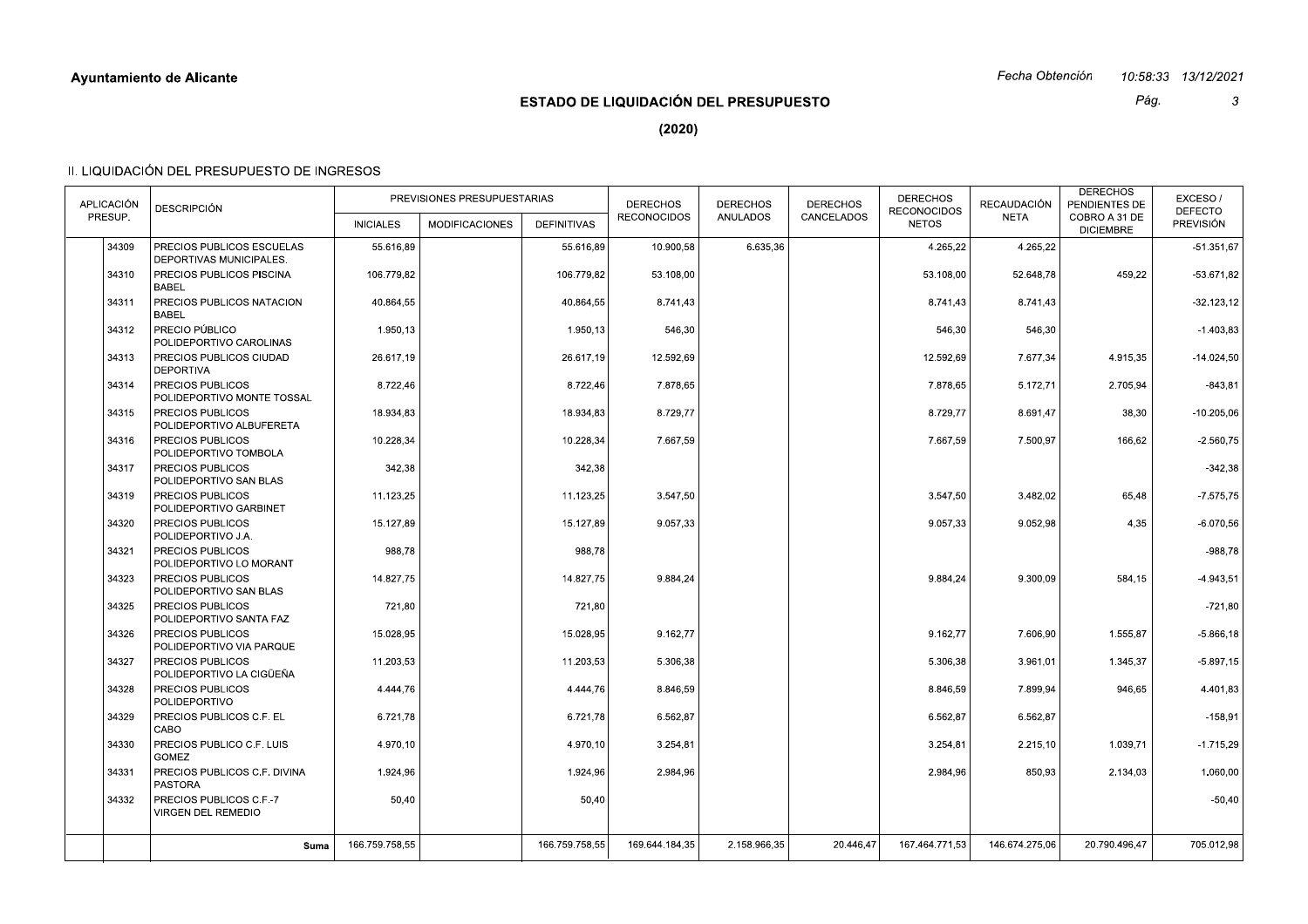## Fecha Obtención 10:58:33 13/12/2021

# **ESTADO DE LIQUIDACIÓN DEL PRESUPUESTO**

Pág.  $\overline{4}$ 

 $(2020)$ 

| APLICACIÓN<br>PRESUP. | <b>DESCRIPCIÓN</b>                                          |                  | PREVISIONES PRESUPUESTARIAS |                    | <b>DERECHOS</b><br><b>RECONOCIDOS</b> | <b>DERECHOS</b><br><b>ANULADOS</b> | <b>DERECHOS</b><br>CANCELADOS | <b>DERECHOS</b><br><b>RECONOCIDOS</b> | RECAUDACIÓN<br><b>NETA</b> | <b>DERECHOS</b><br>PENDIENTES DE<br>COBRO A 31 DE | EXCESO/<br><b>DEFECTO</b> |
|-----------------------|-------------------------------------------------------------|------------------|-----------------------------|--------------------|---------------------------------------|------------------------------------|-------------------------------|---------------------------------------|----------------------------|---------------------------------------------------|---------------------------|
|                       |                                                             | <b>INICIALES</b> | <b>MODIFICACIONES</b>       | <b>DEFINITIVAS</b> |                                       |                                    |                               | <b>NETOS</b>                          |                            | <b>DICIEMBRE</b>                                  | <b>PREVISIÓN</b>          |
| 34333                 | PRECIOS PUBLICOS ALICANTE<br><b>CULTURA</b>                 | 9.742,08         |                             | 9.742,08           | 968,22                                |                                    |                               | 968,22                                | 968,22                     |                                                   | $-8.773,86$               |
| 34334                 | PRECIOS PÚBLICOS PISCINA VÍA<br><b>PARQUE</b>               | 53.770,98        |                             | 53.770,98          | 33.639,88                             |                                    |                               | 33.639,88                             | 24.885,27                  | 8.754,61                                          | $-20.131,10$              |
| 34335                 | PRECIOS PUBLICOS CURSOS.<br>TALLERES Y ACTIVIDADES          | 33.513.00        |                             | 33.513,00          |                                       |                                    |                               |                                       |                            |                                                   | $-33.513,00$              |
| 349                   | PRECIOS PUBLICOS DE<br><b>EXPEDICION DE TARJETA</b>         |                  |                             |                    | 82,00                                 |                                    |                               | 82,00                                 | 82,00                      |                                                   | 82,00                     |
| 34900                 | PRECIOS PUBLICOS DE<br><b>EXPEDICION DE TARJETA</b>         | 2.142,46         |                             | 2.142,46           | 477,93                                |                                    |                               | 477,93                                | 477,93                     |                                                   | $-1.664,53$               |
| 34901                 | PRECIO PÚBLICO VENTA<br><b>PUBLICACIONES</b>                | 233,50           |                             | 233,50             | 6,24                                  |                                    |                               | 6,24                                  | 6,24                       |                                                   | $-227,26$                 |
| 34902                 | PRECIOS PUBLICOS OBRAS<br>MODULOS JUAN XXIII                | 203.824.00       |                             | 203.824.00         | 204.993.47                            |                                    |                               | 204.993.47                            | 8.178,17                   | 196.815,30                                        | 1.169,47                  |
| 35100                 | <b>CCEE MEJORA SERVICIO</b><br><b>EXTINCION DE INCENDIO</b> | 1.221.815,35     |                             | 1.221.815,35       | 1.296.720,42                          | 44.438,39                          |                               | 1.252.282,03                          | 1.252.282,03               |                                                   | 30.466,68                 |
| 380                   | REINTEGRO DE AVALES.                                        | 5.000.00         |                             | 5.000.00           | 103,35                                |                                    |                               | 103.35                                | 103,35                     |                                                   | $-4.896.65$               |
| 38900                 | <b>REINTEGRO EJERCICIOS</b><br><b>CERRADOS</b>              | 500.000.00       |                             | 500.000.00         | 780.669.59                            |                                    |                               | 780.669.59                            | 779.505,85                 | 1.163,74                                          | 280.669.59                |
| 39100                 | MULTAS POR INFRACCIONES<br><b>URBANISTICAS</b>              | 123.611,16       |                             | 123.611,16         | 373.949,01                            | 11.373,69                          |                               | 362.575,32                            | 97.511,70                  | 265.063,62                                        | 238.964,16                |
| 39110                 | MULTAS POR INFRACCIONES<br>TRIBUTARIAS Y ANALOGAS           | 169.209.51       |                             | 169.209.51         | 446.822,11                            | 2.686,46                           |                               | 444.135,65                            | 195.856.94                 | 248.278,71                                        | 274.926,14                |
| 39120                 | MULTAS POR INFRACCIONES DE<br>LA ORDENANZA DE               | 4.882.836,34     |                             | 4.882.836,34       | 4.837.595,41                          | 85.122,31                          | 64.651,34                     | 4.687.821,76                          | 3.176.164,33               | 1.511.657,43                                      | $-195.014.58$             |
| 39190                 | OTRAS MULTAS Y SANCIONES                                    | 402.489.15       |                             | 402.489.15         | 1.338.467.13                          | 42.422.09                          | 21.570.44                     | 1.274.474.60                          | 324.806.87                 | 949.667.73                                        | 871.985,45                |
| 39200                 | RECARGO POR DECLARACION<br><b>EXTEMPORANEA SIN</b>          | 90.000.00        |                             | 90.000.00          | 63.449.82                             |                                    |                               | 63.449,82                             | 63.449.82                  |                                                   | $-26.550, 18$             |
| 39210                 | RECARGO EJECUTIVO                                           | 200.000,00       |                             | 200.000,00         | 126.451,03                            | 50,01                              |                               | 126.401,02                            | 126.401,02                 |                                                   | -73.598,98                |
| 39211                 | <b>RECARGO DE APREMIO</b>                                   | 1.775.408.64     |                             | 1.775.408.64       | 1.841.065,72                          | 7.322,46                           | 3.924,86                      | 1.829.818,40                          | 1.829.818,40               |                                                   | 54.409,76                 |
| 393                   | <b>INTERESES DE DEMORA</b>                                  | 850.000,00       |                             | 850.000,00         | 869.684,35                            | 3.534,26                           | 4.769,90                      | 861.380,19                            | 818.647,79                 | 42.732,40                                         | 11.380,19                 |
| 39710                 | OTROS INGRESOS POR<br><b>APROVECHAMIENTOS</b>               | 32.854,09        |                             | 32.854,09          |                                       |                                    |                               |                                       |                            |                                                   | $-32.854.09$              |
| 398                   | INDEMNIZACIONES DE SEGUROS<br>DE NO VIDA                    | 1,00             | 20.704,73                   | 20.705,73          | 96.679,51                             | 474,46                             |                               | 96.205,05                             | 96.205,05                  |                                                   | 75.499,32                 |
| 39901                 | <b>RECURSOS EVENTUALES</b>                                  | 60.862.61        |                             | 60.862,61          | 80.340.95                             |                                    | 1.392,83                      | 78.948,12                             | 78.948.12                  |                                                   | 18.085.51                 |
| 39902                 | <b>INGRESOS EJECUCIONES</b><br>SUBSIDIARIAS URBANISMO       | 24.319,87        |                             | 24.319,87          |                                       |                                    |                               |                                       |                            |                                                   | $-24.319.87$              |
|                       |                                                             |                  |                             |                    |                                       |                                    |                               |                                       |                            |                                                   |                           |
|                       | Suma                                                        | 177.401.392.29   | 20.704,73                   | 177.422.097.02     | 182.036.350.49                        | 2.356.390.48                       | 116.755,84                    | 179.563.204.17                        | 155.548.574,16             | 24.014.630.01                                     | 2.141.107.15              |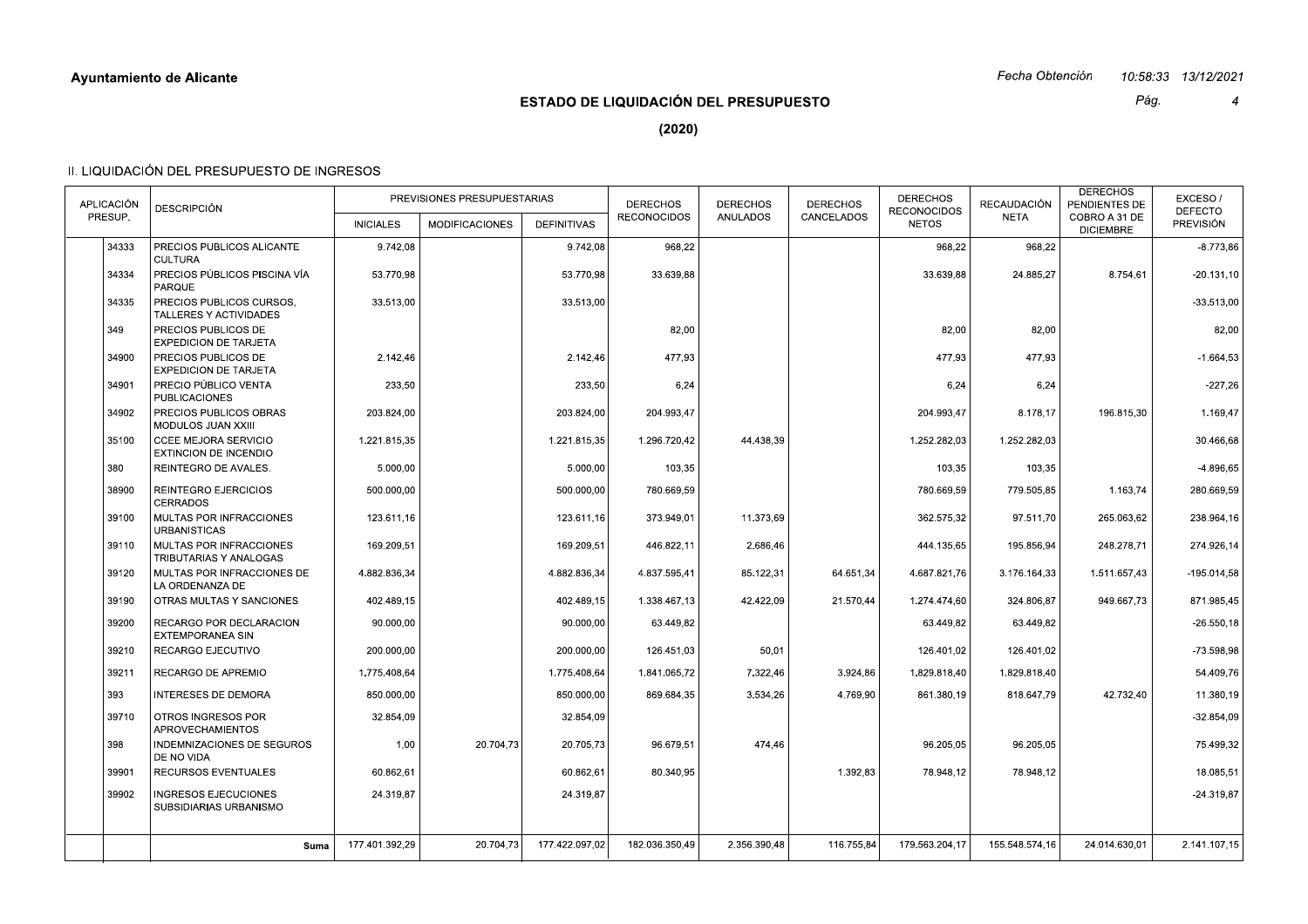## Fecha Obtención 10:58:33 13/12/2021

# **ESTADO DE LIQUIDACIÓN DEL PRESUPUESTO**

Pág.  $\sqrt{5}$ 

 $(2020)$ 

| <b>APLICACIÓN</b><br>PRESUP. | <b>DESCRIPCIÓN</b>                                         | <b>INICIALES</b> | PREVISIONES PRESUPUESTARIAS<br><b>MODIFICACIONES</b> | <b>DEFINITIVAS</b> | <b>DERECHOS</b><br><b>RECONOCIDOS</b> | <b>DERECHOS</b><br><b>ANULADOS</b> | <b>DERECHOS</b><br>CANCELADOS | <b>DERECHOS</b><br><b>RECONOCIDOS</b><br><b>NETOS</b> | <b>RECAUDACIÓN</b><br><b>NETA</b> | <b>DERECHOS</b><br>PENDIENTES DE<br>COBRO A 31 DE<br><b>DICIEMBRE</b> | EXCESO/<br><b>DEFECTO</b><br><b>PREVISIÓN</b> |
|------------------------------|------------------------------------------------------------|------------------|------------------------------------------------------|--------------------|---------------------------------------|------------------------------------|-------------------------------|-------------------------------------------------------|-----------------------------------|-----------------------------------------------------------------------|-----------------------------------------------|
| 39903                        | INGRESOS POR RECOGIDA DE                                   | 815.396,25       |                                                      | 815.396,25         | 1.024.518,45                          |                                    |                               | 1.024.518,45                                          | 876.706,47                        | 147.811,98                                                            | 209.122,20                                    |
|                              | <b>ENVASES LIGEROS</b>                                     |                  |                                                      |                    |                                       |                                    |                               |                                                       |                                   |                                                                       |                                               |
| 39904                        | VERTIDO Y TRAT. DE RESID.<br>SOLID. EN INST. MPALES        | 1.670.234,56     |                                                      | 1.670.234,56       | 2.374.887,26                          |                                    |                               | 2.374.887,26                                          | 2.324.732,54                      | 50.154,72                                                             | 704.652,70                                    |
| 39905                        | <b>INGRESOS EJECUCIONES</b><br>SUBSIDIARIAS MEDIO AMBIENTE | 2.472,83         |                                                      | 2.472,83           | 2.531,96                              |                                    |                               | 2.531.96                                              | 2.531,96                          |                                                                       | 59,13                                         |
| 39906                        | <b>INGRESOS TASAS PORTUARIAS</b>                           | 60.000,00        |                                                      | 60.000,00          | 27.840.99                             |                                    |                               | 27.840.99                                             |                                   | 27.840,99                                                             | $-32.159,01$                                  |
| 39908                        | COBRO FACTURAS LIMIPEZA DE<br>PARTICULARES VVDAS           | 1,00             |                                                      | 1,00               |                                       |                                    |                               |                                                       |                                   |                                                                       | $-1,00$                                       |
| 39909                        | EDICIÓN Y VENTA DE LIBROS                                  | 1,00             |                                                      | 1,00               |                                       |                                    |                               |                                                       |                                   |                                                                       | $-1.00$                                       |
| 39912                        | REINTEGRO OBRAS INSTAL.<br>DEMOLIC. DE PARTICULARES        | 15.031.46        |                                                      | 15.031,46          | 12.619.10                             |                                    |                               | 12.619.10                                             | 12.619,10                         |                                                                       | $-2.412,36$                                   |
| 39914                        | REINTEGRO IMPORTE<br>PUBLICACION EDICTOS                   | 4.736,68         |                                                      | 4.736,68           | 55,66                                 |                                    |                               | 55,66                                                 | 55,66                             |                                                                       | $-4.681.02$                                   |
| 39915                        | <b>OTROS REINTEGROS</b>                                    | 6.923,80         |                                                      | 6.923,80           |                                       |                                    |                               |                                                       |                                   |                                                                       | $-6.923.80$                                   |
| 42010                        | FONDO COMPLEMENTARIO DE<br><b>FINANCIACION</b>             | 65.168.095,49    |                                                      | 65.168.095,49      | 71.132.114,69                         | 1.090.804,51                       |                               | 70.041.310,18                                         | 70.041.310.18                     |                                                                       | 4.873.214,69                                  |
| 42020                        | <b>COMPENSACIÓN POR</b><br><b>BENEFICIOS FISCALES.</b>     | 105.070,98       |                                                      | 105.070,98         |                                       |                                    |                               |                                                       |                                   |                                                                       | $-105.070,98$                                 |
| 42090                        | SUBVENCION TRANSPORTE                                      | 1.116.992.11     |                                                      | 1.116.992.11       | 1.243.525.35                          |                                    |                               | 1.243.525.35                                          | 1.243.525.35                      |                                                                       | 126.533,24                                    |
| 42091                        | SUBVENCION ERRADICACION<br>VIOLENCIA DE GENERO. PACTO      |                  |                                                      |                    | 63.239,27                             |                                    |                               | 63.239,27                                             | 63.239,27                         |                                                                       | 63.239,27                                     |
| 42092                        | OT. TRANSF. DE LA<br>ADMINISTRACION GENERAL DEL            |                  | 45.493,59                                            | 45.493,59          | 45.493,59                             |                                    |                               | 45.493,59                                             | 45.493,59                         |                                                                       |                                               |
| 42093                        | <b>TRANSFERENCIAS DE LA</b><br>ADMINISTRACIÓN GENERAL DEL  |                  |                                                      |                    | 3.544.31                              |                                    |                               | 3.544.31                                              | 3.544.31                          |                                                                       | 3.544.31                                      |
| 42190                        | SUBV. INST. JUVENTUD SERV.<br>VOLUNTARIADO EUROPEO         |                  | 2.866,60                                             | 2.866,60           | 1.440,39                              |                                    |                               | 1.440,39                                              | 1.440,39                          |                                                                       | $-1.426,21$                                   |
| 45001                        | OTRAS TRANSFERENCIAS<br>INCONDICIONADAS.                   | 855.116.50       |                                                      | 855.116.50         | 857.869.00                            |                                    |                               | 857.869.00                                            | 857.869.00                        |                                                                       | 2.752.50                                      |
| 45080                        | SUBVENCIONES GENERALIDAD<br><b>VALENCIANA</b>              |                  | 926.406,41                                           | 926.406,41         | 390.630,78                            |                                    |                               | 390.630,78                                            | 323.609,16                        | 67.021,62                                                             | $-535.775.63$                                 |
| 45081                        | SUBVENCION SERVICIOS<br><b>SOCIALES GENERALES</b>          | 1.580.645,00     | 3.937.677,00                                         | 5.518.322,00       | 5.518.321,00                          | 116.209,13                         |                               | 5.402.111,87                                          | 4.020.185,87                      | 1.381.926,00                                                          | $-116.210,13$                                 |
| 45082                        | SUBVENCIÓN PROGRAMA<br>ASISTENCIA Y PREVENCIÓN             | 93.000.00        |                                                      | 93.000,00          | 92.081,80                             |                                    |                               | 92.081,80                                             |                                   | 92.081,80                                                             | $-918,20$                                     |
| 45084                        | SUBVENCION INTEGRACION<br>PUEBLO GITANO                    | 24.000,00        |                                                      | 24.000,00          | 31.500,00                             |                                    |                               | 31.500,00                                             | 31.500,00                         |                                                                       | 7.500,00                                      |
| 45086                        | SUBV PROGRAMA SERV<br>ATENCION MENORES SEAFI               | 57.400,00        | 210.160,00                                           | 267.560,00         | 173.914,00                            |                                    |                               | 173.914,00                                            |                                   | 173.914,00                                                            | $-93.646,00$                                  |
|                              | Suma                                                       | 248.976.509,95   | 5.143.308,33                                         | 254.119.818.28     | 265.032.478.09                        | 3.563.404.12                       | 116.755,84                    | 261.352.318.13                                        | 235.396.937.01                    | 25.955.381.12                                                         | 7.232.499.85                                  |
|                              |                                                            |                  |                                                      |                    |                                       |                                    |                               |                                                       |                                   |                                                                       |                                               |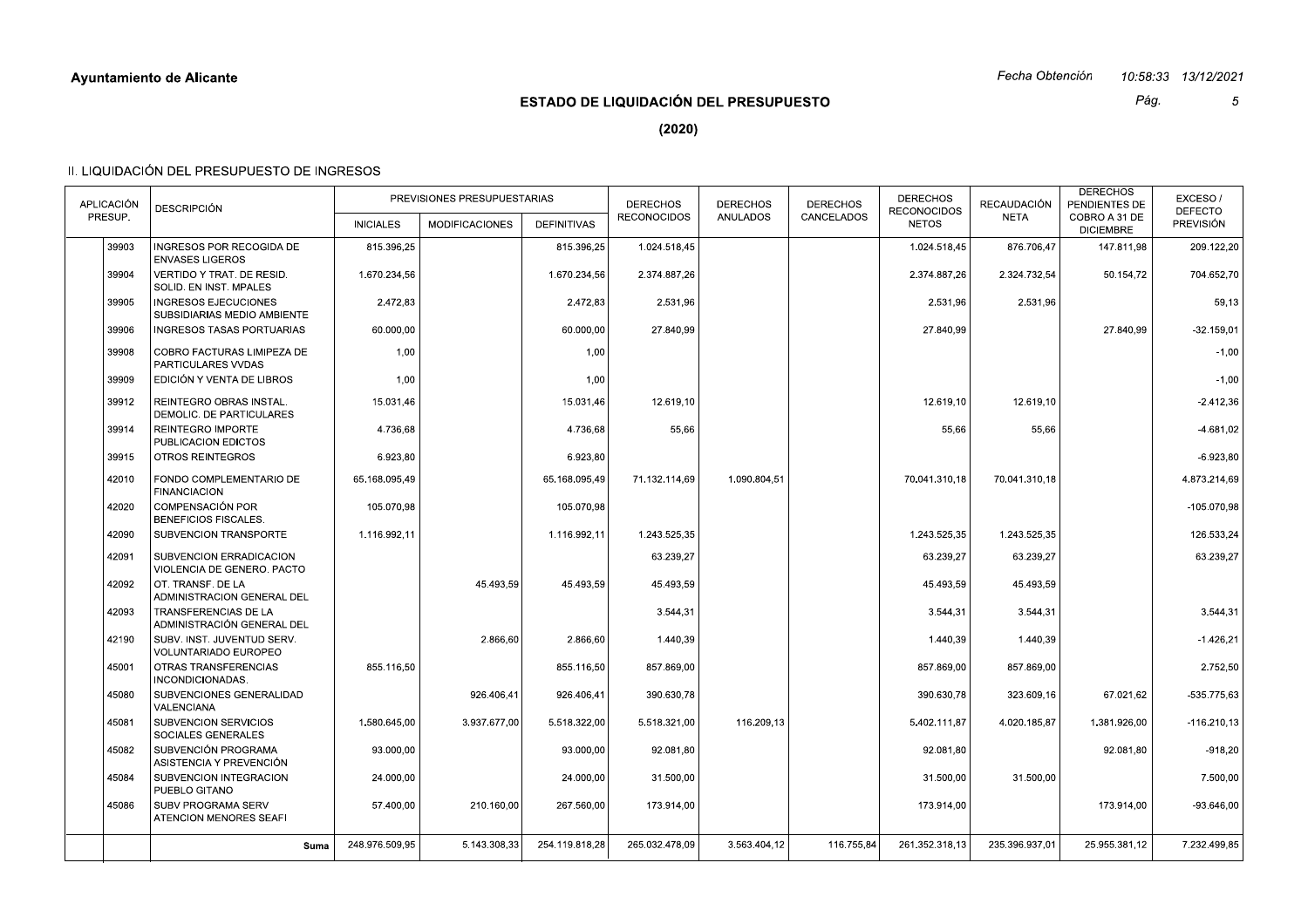|            | <b>Ayuntamiento de Alicante</b>                                |                  |                             |                    |                                       |                 |                 |                                    | Fecha Obtención |                                                    | 10.58.33  13/12/2021        |
|------------|----------------------------------------------------------------|------------------|-----------------------------|--------------------|---------------------------------------|-----------------|-----------------|------------------------------------|-----------------|----------------------------------------------------|-----------------------------|
|            |                                                                |                  |                             |                    | ESTADO DE LIQUIDACIÓN DEL PRESUPUESTO |                 |                 |                                    |                 | Pág.                                               | 6                           |
|            |                                                                |                  |                             |                    | (2020)                                |                 |                 |                                    |                 |                                                    |                             |
|            | II. LIQUIDACIÓN DEL PRESUPUESTO DE INGRESOS                    |                  |                             |                    |                                       |                 |                 |                                    |                 |                                                    |                             |
| APLICACIÓN |                                                                |                  | PREVISIONES PRESUPUESTARIAS |                    | <b>DERECHOS</b>                       | <b>DERECHOS</b> | <b>DERECHOS</b> | <b>DERECHOS</b>                    | RECAUDACIÓN     | <b>DERECHOS</b>                                    | EXCESO/                     |
| PRESUP.    | <b>DESCRIPCIÓN</b>                                             | <b>INICIALES</b> | <b>MODIFICACIONES</b>       | <b>DEFINITIVAS</b> | <b>RECONOCIDOS</b>                    | ANULADOS        | CANCELADOS      | <b>RECONOCIDOS</b><br><b>NETOS</b> | <b>NETA</b>     | PENDIENTES DE<br>COBRO A 31 DE<br><b>DICIEMBRE</b> | <b>DEFECTO</b><br>PREVISIÓN |
| 45089      | SUBV. GENERALITAT OFICINA<br>PANGEA                            | 48.000,00        |                             | 48.000,00          | 48.000,00                             |                 |                 | 48.000,00                          |                 | 48.000,00                                          |                             |
| 45093      | SUBV. RED AGENTES DE<br><b>IGUALDAD</b>                        |                  | 75.400,00                   | 75.400,00          | 74.044,01                             | 6.110,00        |                 | 67.934,01                          | 67.934,01       |                                                    | $-7.465,99$                 |
| 45095      | CONVENIO GV MANTENIMIENTO<br>CENTROS AUX.ASISTENCIA            |                  |                             |                    | 151.130,00                            |                 |                 | 151.130,00                         | 37.782,50       | 113.347,50                                         | 151.130,00                  |
| 45101      | DE ORGANISMOS AUTÓNOMOS<br>Y AGENCIAS DE LAS C.A               |                  | 61.551,60                   | 61.551,60          | 158.628,97                            |                 |                 | 158.628,97                         | 158.628,97      |                                                    | 97.077,37                   |
| 45102      | DEL SERVICIO VALENCIANO DE<br><b>EMPLEO Y FORMACION SERVEF</b> |                  | 3.698.480,05                | 3.698.480,05       | 1.522.340,65                          | 7.469,55        |                 | 1.514.871,10                       | 1.514.871.10    |                                                    | $-2.183.608.95$             |
| 45103      | DE ORGANISMOS AUTÓNOMOS<br>Y AGENCIAS DE LAS C.A               |                  |                             |                    |                                       |                 |                 |                                    |                 |                                                    |                             |
| 46101      | DE DIPUTACIONES, CONSEJOS<br>O CABILDOS.                       |                  | 685.819,37                  | 685.819,37         | 400.239,67                            |                 |                 | 400.239,67                         | 220.943,92      | 179.295,75                                         | -285.579,70                 |
| 480        | DE FAMILIAS E INSTITUCIONES<br>SIN FINES DE LUCRO              |                  | 25.000,00                   | 25.000,00          | 25.665,62                             |                 |                 | 25.665,62                          | 25.665,62       |                                                    | 665,62                      |
| 491        | SUBVENCIÓN DUSI-FEDER<br>2014-2020 CORRIENTE                   | 1.263.583,23     |                             | 1.263.583,23       |                                       |                 |                 |                                    |                 |                                                    | $-1.263.583.23$             |
| 497        | CONVENIO EUROPEO<br>¿FORJANDO CIUDADES                         | 28.572,21        |                             | 28.572,21          | 28.572,21                             |                 |                 | 28.572,21                          |                 | 28.572,21                                          |                             |
| 520        | INTERESES DE DEPOSITOS                                         | 6.600,00         |                             | 6.600,00           | 9.900,50                              |                 |                 | 9.900,50                           | 9.900,50        |                                                    | 3.300,50                    |
| 53410      | DIVIDENDOS DE EMPRESAS<br><b>PARTICIPADAS</b>                  | 4.500.000,00     |                             | 4.500.000,00       | 2.642.069,34                          |                 |                 | 2.642.069,34                       | 2.642.069,34    |                                                    | -1.857.930,66               |
| 55000      | OTRAS CONCESIONES                                              | 20.000,00        |                             | 20.000,00          | 94.781,26                             |                 |                 | 94.781,26                          | 64.207,95       | 30.573,31                                          | 74.781,26                   |
| 55003      | CONCESION DE LA PLAZA DE<br><b>TOROS</b>                       | 1,00             |                             | 1,00               |                                       |                 |                 |                                    |                 |                                                    | $-1,00$                     |
| 55006      | CANON BAR MONTE TOSSAL                                         | 12.411,04        |                             | 12.411,04          | 9.333,10                              |                 |                 | 9.333,10                           | 6.217,93        | 3.115,17                                           | $-3.077,94$                 |
| 55009      | CONCESION DEL PARKING DE<br>MAISONNAVE                         | 153.576,87       |                             | 153.576,87         | 154.805,48                            |                 |                 | 154.805,48                         |                 | 154.805,48                                         | 1.228,61                    |
| 55012      | CONCESION MARQUESINAS<br><b>AUTOBUSES</b>                      | 462.974,28       |                             | 462.974,28         | 815.272,24                            |                 |                 | 815.272,24                         | 497.479,42      | 317.792,82                                         | 352.297,96                  |
| 55013      | CONCESION DEL<br>APARCAMIENT.PLAZA                             | 525.000,00       |                             | 525.000,00         | 525.000,00                            |                 |                 | 525.000,00                         | 393.750,00      | 131.250,00                                         |                             |
| 55014      | CONCESION DEL APARCAM.DE<br>PLAZA S.CRISTOBAL                  | 45.379,10        |                             | 45.379,10          | 45.379,10                             |                 |                 | 45.379,10                          | 45.379,10       |                                                    |                             |
| 55015      | CONCESIÓN VALLAS EN SUELO<br>PÚBLICO                           | 181.725,60       |                             | 181.725,60         | 198.338,76                            |                 |                 | 198.338,76                         | 152.725,64      | 45.613,12                                          | 16.613,16                   |
| 55016      | CONCESION APARCAMIENTO AV.<br>ALFONSO EL SABIO                 | 3.412,63         |                             | 3.412,63           | 3.446,79                              |                 |                 | 3.446,79                           | 3.446,79        |                                                    | 34,16                       |
| 55017      | CONCESION DEL<br>APARCAMIENTO LONJA                            | 221.044,95       |                             | 221.044,95         | 301.745,64                            |                 |                 | 301.745,64                         | 226.309,23      | 75.436,41                                          | 80.700,69                   |
|            | Suma                                                           | 256.448.790,86   | 9.689.559.35                | 266.138.350,21     | 272.241.171,43                        | 3.576.983,67    | 116.755,84      | 268.547.431,92                     | 241.464.249,03  | 27.083.182,89                                      | 2.409.081,71                |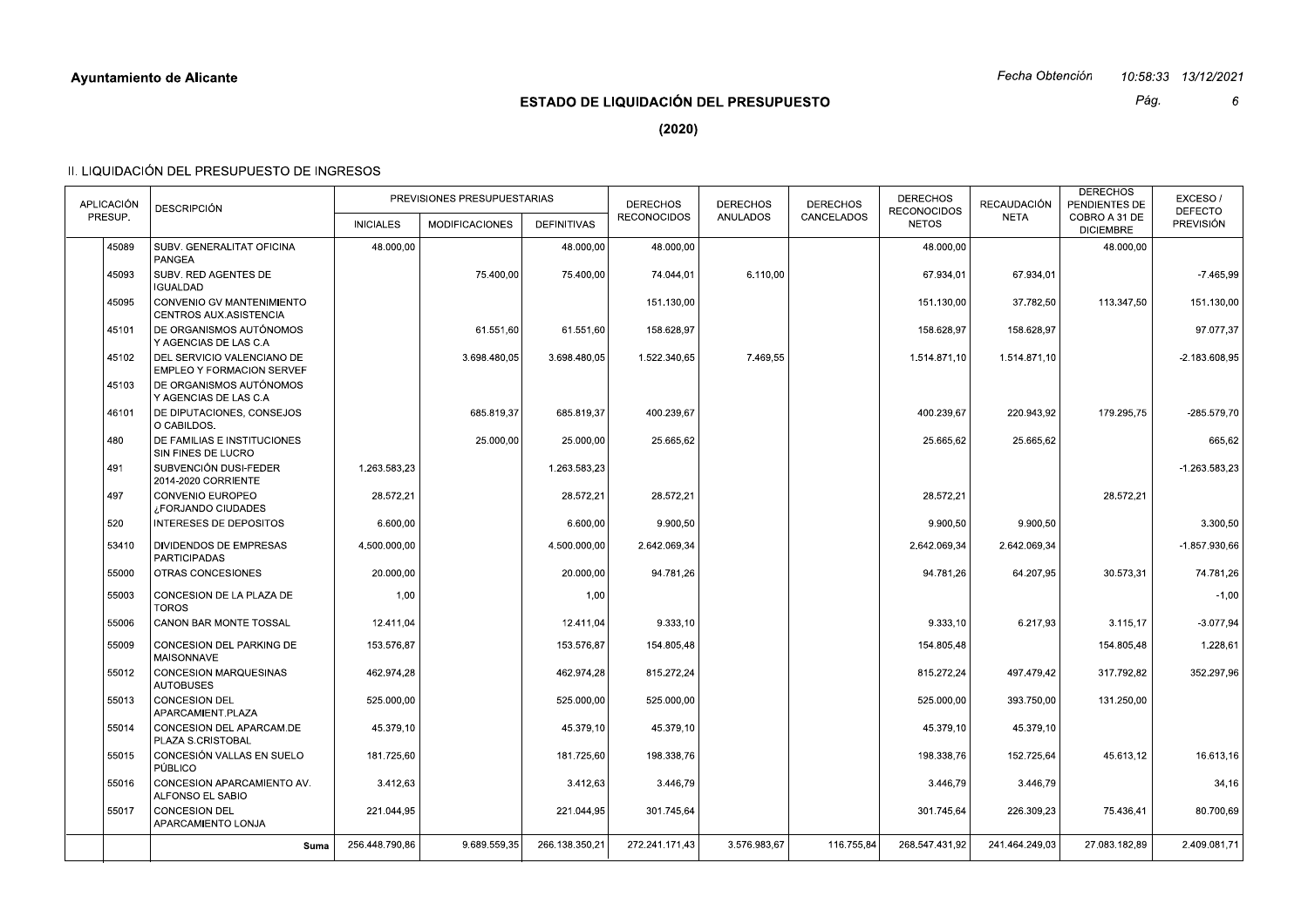|            | <b>Ayuntamiento de Alicante</b>                            |                  |                             |                    |                                              |                 |                 |                                    | Fecha Obtención |                                   | 10.58.33  13/12/2021        |
|------------|------------------------------------------------------------|------------------|-----------------------------|--------------------|----------------------------------------------|-----------------|-----------------|------------------------------------|-----------------|-----------------------------------|-----------------------------|
|            |                                                            |                  |                             |                    | <b>ESTADO DE LIQUIDACIÓN DEL PRESUPUESTO</b> |                 |                 |                                    |                 | Pág.                              | $\overline{7}$              |
|            |                                                            |                  |                             |                    | (2020)                                       |                 |                 |                                    |                 |                                   |                             |
|            | II. LIQUIDACIÓN DEL PRESUPUESTO DE INGRESOS                |                  |                             |                    |                                              |                 |                 |                                    |                 |                                   |                             |
| APLICACIÓN |                                                            |                  | PREVISIONES PRESUPUESTARIAS |                    | <b>DERECHOS</b>                              | <b>DERECHOS</b> | <b>DERECHOS</b> | <b>DERECHOS</b>                    | RECAUDACIÓN     | <b>DERECHOS</b><br>PENDIENTES DE  | EXCESO/                     |
| PRESUP.    | <b>DESCRIPCIÓN</b>                                         | <b>INICIALES</b> | <b>MODIFICACIONES</b>       | <b>DEFINITIVAS</b> | <b>RECONOCIDOS</b>                           | ANULADOS        | CANCELADOS      | <b>RECONOCIDOS</b><br><b>NETOS</b> | <b>NETA</b>     | COBRO A 31 DE<br><b>DICIEMBRE</b> | <b>DEFECTO</b><br>PREVISIÓN |
| 55021      | CANON CONCESION QUIOSCO<br>ALFONSO SABIO                   | 5.126,61         |                             | 5.126,61           | 4.275,29                                     |                 |                 | 4.275,29                           | 4.275,29        |                                   | $-851,32$                   |
| 55022      | CONCESION DE MOBILIARIO<br><b>URBANO</b>                   | 911,60           |                             | 911,60             | 911,60                                       |                 |                 | 911,60                             | 455,80          | 455,80                            |                             |
| 55023      | CONCESION BAR CENTRO<br>SOCIAL ISLA DE CUBA                | 3.710,40         |                             | 3.710,40           |                                              |                 |                 |                                    |                 |                                   | $-3.710,40$                 |
| 55025      | CONCESION COLEGIO AVDA DE<br>LA CONDOMINA                  | 73.942,92        |                             | 73.942,92          | 73.610,18                                    |                 |                 | 73.610,18                          | 55.290,82       | 18.319,36                         | $-332,74$                   |
| 55026      | <b>CONCESION CAJEROS</b><br>AUT.MERCADOS                   | 11.180,52        |                             | 11.180,52          | 11.180,52                                    |                 |                 | 11.180,52                          | 8.385,39        | 2.795,13                          |                             |
| 55030      | CONCESION GERIATRICO<br>AVDA.DE LA CONDOMINA               | 49.712,88        |                             | 49.712,88          | 62.414,52                                    |                 |                 | 62.414,52                          | 49.849,59       | 12.564,93                         | 12.701,64                   |
| 55031      | CANON RESTAURANTE ERETA                                    | 30.600,00        |                             | 30.600,00          | 23.251,01                                    |                 |                 | 23.251,01                          | 15.300,00       | 7.951,01                          | $-7.348,99$                 |
| 55032      | CANON CONCESION<br>APARCAMIENTO CATEDRATICO                | 84.534,03        |                             | 84.534,03          | 84.534,03                                    |                 |                 | 84.534,03                          | 84.534,03       |                                   |                             |
| 55033      | CANON CONCESION<br>APARCAMIENTO HERMANOS                   | 17.050,64        |                             | 17.050,64          | 17.050,64                                    |                 |                 | 17.050,64                          | 17.050,64       |                                   |                             |
| 55034      | CANON CONCESION CASA<br><b>GOBERNADOR TABARCA</b>          | 6.707,36         |                             | 6.707,36           | 6.697,89                                     |                 |                 | 6.697,89                           | 5.030,52        | 1.667,37                          | $-9,47$                     |
| 55035      | CANON CONCESION CENTRO<br>SOCIAL PLAYAS                    | 1,00             |                             | 1,00               |                                              |                 |                 |                                    |                 |                                   | $-1,00$                     |
| 55036      | CANON CONCESION QUIOSCO<br>PORTAL DE ELCHE                 | 11.457,20        |                             | 11.457,20          | 8.552,80                                     |                 |                 | 8.552,80                           | 5.708,55        | 2.844,25                          | $-2.904,40$                 |
| 55037      | CANON CONCESION CAFETERIA<br>MERCADILLO TEULADA            | 9.398,60         |                             | 9.398,60           |                                              |                 |                 |                                    |                 |                                   | $-9.398,60$                 |
| 55038      | CANON CONCESION QUIOSCO<br>PASEO DE GOMIS                  | 262.662,00       |                             | 262.662,00         | 183.379,34                                   |                 |                 | 183.379,34                         | 30.826,18       | 152.553,16                        | $-79.282,66$                |
| 55039      | CANON NUEVA ESTACION DE<br><b>AUTOBUSES</b>                | 53.789,40        |                             | 53.789,40          | 62.842,64                                    |                 |                 | 62.842,64                          | 20.463,35       | 42.379,29                         | 9.053,24                    |
| 55040      | CANON CONCESION BAR<br>PISCINA TOSSAL                      | 8.850,00         |                             | 8.850,00           | 6.637,50                                     |                 |                 | 6.637,50                           | 4.425,00        | 2.212,50                          | $-2.212,50$                 |
| 55041      | CANON CONCESION<br>REPOSTERIA PABELLON                     | 2.100,00         |                             | 2.100,00           | 1.575,00                                     |                 |                 | 1.575,00                           | 525,00          | 1.050,00                          | $-525,00$                   |
| 55042      | CANON REPOS. CIUDAD<br>DEPORTIVA ORDENANZA 865             | 4.000,00         |                             | 4.000,00           | 3.000,00                                     |                 |                 | 3.000,00                           | 2.000,00        | 1.000,00                          | $-1.000,00$                 |
| 55043      | CANON CONCESION CENTRO<br>DEPORTIVO """""""STADIO""""""""" | 7.969,92         |                             | 7.969,92           | 7.916,13                                     |                 |                 | 7.916,13                           | 3.967,03        | 3.949,10                          | $-53,79$                    |
| 55044      | CANON CONCESION CENTRO<br><b>DEPORTIVO</b>                 | 7.824,48         |                             | 7.824,48           | 7.855,11                                     |                 |                 | 7.855,11                           | 1.961,99        | 5.893,12                          | 30,63                       |
| 55045      | CANON CONCESION CENTRO<br>DEPORTIVO """""""ARENA""""""""   | 33.462,48        |                             | 33.462,48          | 33.506,34                                    |                 |                 | 33.506,34                          | 25.132,35       | 8.373,99                          | 43,86                       |
|            | Suma                                                       | 257.133.782,90   | 9.689.559.35                | 266.823.342,25     | 272.840.361.97                               | 3.576.983.67    | 116.755,84      | 269.146.622.46                     | 241.799.430,56  | 27.347.191,90                     | 2.323.280,21                |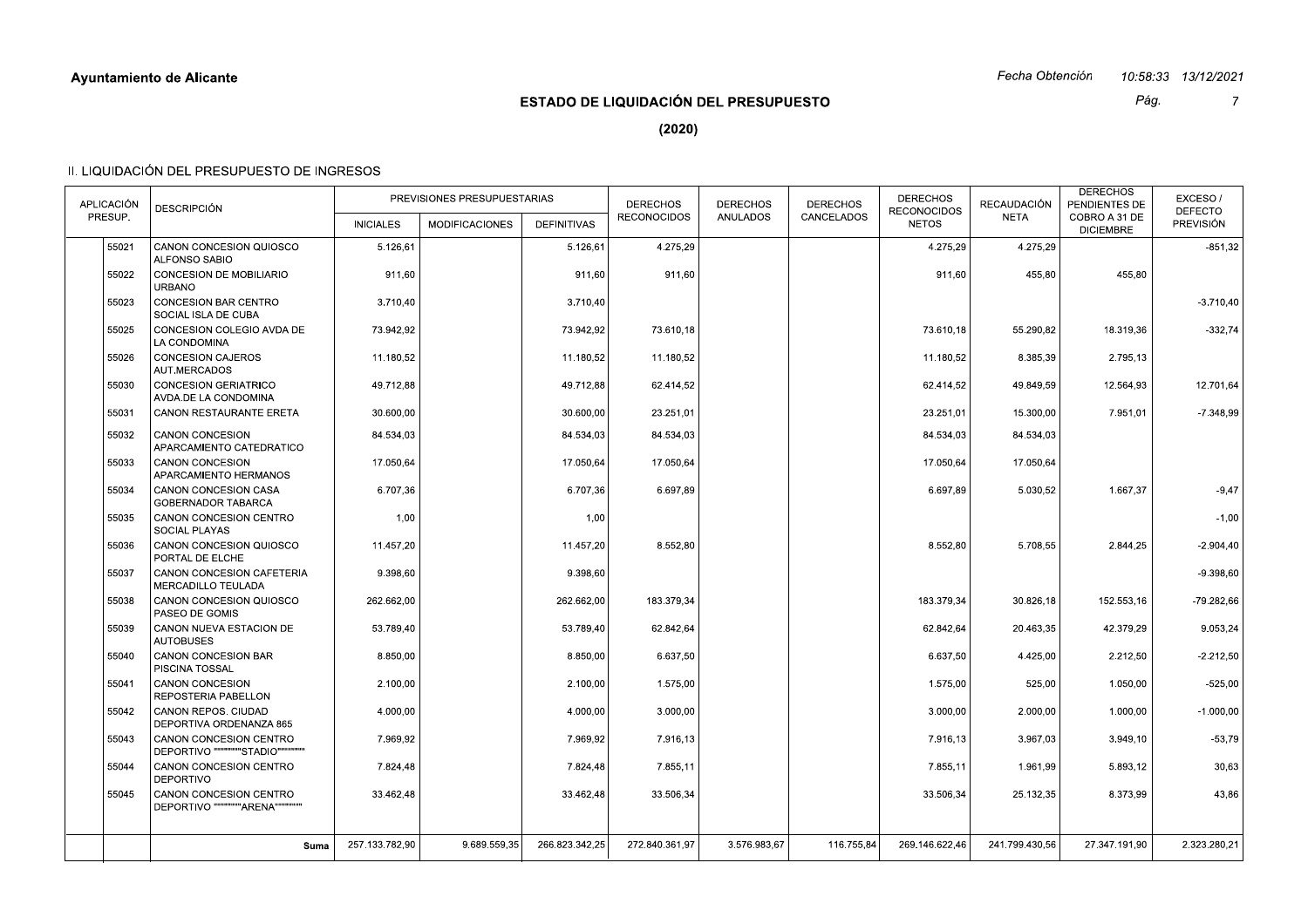|            |                                                       |                  |                             |                    |                                              |                 |                 |                                    | Fecha Obtención |                                   | 10.58.33  13/12/2021        |
|------------|-------------------------------------------------------|------------------|-----------------------------|--------------------|----------------------------------------------|-----------------|-----------------|------------------------------------|-----------------|-----------------------------------|-----------------------------|
|            |                                                       |                  |                             |                    | <b>ESTADO DE LIQUIDACIÓN DEL PRESUPUESTO</b> |                 |                 |                                    |                 | Pág.                              | 8                           |
|            |                                                       |                  |                             |                    | (2020)                                       |                 |                 |                                    |                 |                                   |                             |
|            | II. LIQUIDACIÓN DEL PRESUPUESTO DE INGRESOS           |                  |                             |                    |                                              |                 |                 |                                    |                 |                                   |                             |
| APLICACIÓN |                                                       |                  | PREVISIONES PRESUPUESTARIAS |                    | <b>DERECHOS</b>                              | <b>DERECHOS</b> | <b>DERECHOS</b> | <b>DERECHOS</b>                    | RECAUDACIÓN     | <b>DERECHOS</b><br>PENDIENTES DE  | EXCESO/                     |
| PRESUP.    | <b>DESCRIPCIÓN</b>                                    | <b>INICIALES</b> | <b>MODIFICACIONES</b>       | <b>DEFINITIVAS</b> | <b>RECONOCIDOS</b>                           | ANULADOS        | CANCELADOS      | <b>RECONOCIDOS</b><br><b>NETOS</b> | <b>NETA</b>     | COBRO A 31 DE<br><b>DICIEMBRE</b> | <b>DEFECTO</b><br>PREVISIÓN |
| 55050      | CANON QUIOSCO Y CAFETERIA<br>CASTILLO                 | 16.941,88        |                             | 16.941,88          | 12.722,68                                    |                 |                 | 12.722,68                          | 8.482,97        | 4.239,71                          | $-4.219,20$                 |
| 55052      | CANON TELESCOPIOS CASTILLO                            | 1.393,32         |                             | 1.393,32           | 1.383,93                                     |                 |                 | 1.383,93                           | 693,53          | 690,40                            | $-9,39$                     |
| 55056      | CANON QUIOSCO FACHADA<br>MERCADO CENTRAL              |                  |                             |                    | 11.265,57                                    |                 |                 | 11.265,57                          |                 | 11.265,57                         | 11.265,57                   |
| 55057      | CANON BAR PARQUE EL                                   | 1.627,08         |                             | 1.627,08           | 1.220,31                                     |                 |                 | 1.220,31                           | 813,54          | 406,77                            | $-406,77$                   |
| 55058      | PALMERAL<br>CANON BAR PLAZA CALVO                     | 6.525,72         |                             | 6.525,72           | 4.920,39                                     |                 |                 | 4.920,39                           | 3.275,91        | 1.644,48                          | $-1.605,33$                 |
| 55059      | SOTELO<br>CANON PUBLICIDAD EN                         | 68.841,12        |                             | 68.841,12          | 70.390,11                                    |                 |                 | 70.390,11                          |                 | 70.390,11                         | 1.548,99                    |
| 55060      | <b>FAROLAS</b><br>CANON QUIOSCO EXPLANADA             |                  |                             |                    | 21.726,64                                    |                 |                 | 21.726,64                          |                 | 21.726,64                         | 21.726,64                   |
| 55061      | (JUNTO CONCHA)<br>CANON QUIOSCO                       | 1.100,00         |                             | 1.100,00           | 825,00                                       |                 |                 | 825,00                             |                 | 825,00                            | $-275,00$                   |
| 55062      | POLIDEPORTIVO MONTE TOSSAL<br>CANON QUIOSCO PLAZA SAN | 29.808,44        |                             | 29.808,44          | 25.266,23                                    |                 |                 | 25.266,23                          | 3.014,22        | 22.252,01                         | $-4.542,21$                 |
| 55063      | <b>CRISTOBAL</b><br>CANON MAQUINAS VENDING            | 6.012,36         |                             | 6.012,36           | 4.500,26                                     |                 |                 | 4.500,26                           | 1.503,09        | 2.997,17                          | $-1.512, 10$                |
| 55064      | INSTALACIONES DEPORT.<br>CANON QUIOSCO PLAZA          | 18.688,20        |                             | 18.688,20          | 13.909,87                                    |                 |                 | 13.909,87                          | 9.279,87        | 4.630,00                          | -4.778,33                   |
| 55065      | SÉNECA<br>CANON QUIOSCO EXPLANADA                     | 22.788,00        |                             | 22.788,00          | 47.404,94                                    |                 |                 | 47.404,94                          | 31.673,60       | 15.731,34                         | 24.616,94                   |
| 55066      | DE ESPAÑA<br>CANON BAR POLIDEPORTIVO                  | 8.520,00         |                             | 8.520,00           |                                              |                 |                 |                                    |                 |                                   | $-8.520,00$                 |
| 55067      | SAMARANCH<br>CANON BAR POLIDEPORTIVO                  | 6.144,00         |                             | 6.144,00           | 4.608,00                                     |                 |                 | 4.608,00                           |                 | 4.608.00                          | $-1.536,00$                 |
| 55068      | <b>SAN BLAS</b><br>CANON CAFETERIA PARQUE             | 21.224,16        |                             | 21.224,16          |                                              |                 |                 |                                    |                 |                                   | $-21.224,16$                |
| 55069      | CANALEJAS<br>CANON USO DEPOSITO                       | 180.000,00       |                             | 180.000,00         | 195.000,00                                   |                 |                 | 195.000,00                         | 135.000,00      | 60.000,00                         | 15.000,00                   |
| 599        | VEHICULOS BACAROT<br>OTROS INGRESOS                   | 100,00           |                             | 100,00             |                                              |                 |                 |                                    |                 |                                   | $-100,00$                   |
| 75030      | <b>PATRIMONIALES</b><br>SUBVENCION GENERALITAT        | 296.234,52       |                             | 296.234,52         | 34.648,41                                    |                 |                 | 34.648,41                          | 34.648,41       |                                   | $-261.586, 11$              |
| 75060      | VALENCIANA-EDIFICANT<br>OTRAS TRANSF DE CAPITAL       | 400.991,00       |                             | 400.991,00         | 400.910,00                                   |                 |                 | 400.910,00                         | 60.136,50       | 340.773,50                        | $-81,00$                    |
|            | CONV.GENERALITAT MODULOS<br>OT. TRANSFERENCIAS DE     |                  |                             |                    |                                              |                 |                 | 118.790,54                         |                 |                                   |                             |
| 75061      | CAPITAL EN CUMPLIM.                                   |                  | 120.000,00                  | 120.000,00         | 118.790,54                                   |                 |                 |                                    |                 | 118.790,54                        | $-1.209,46$                 |
| 791        | SUBVENCIÓN DUSI-FEDER<br>2014-2020 CAPITAL            | 2.909.019.13     | 682.500,00                  | 3.591.519,13       | 1.206.165,65                                 |                 |                 | 1.206.165,65                       |                 | 1.206.165,65                      | $-2.385.353,48$             |
|            | Suma                                                  | 261.129.741,83   | 10.492.059,35               | 271.621.801,18     | 275.016.020,50                               | 3.576.983,67    | 116.755,84      | 271.322.280,99                     | 242.087.952,20  | 29.234.328,79                     | $-299.520,19$               |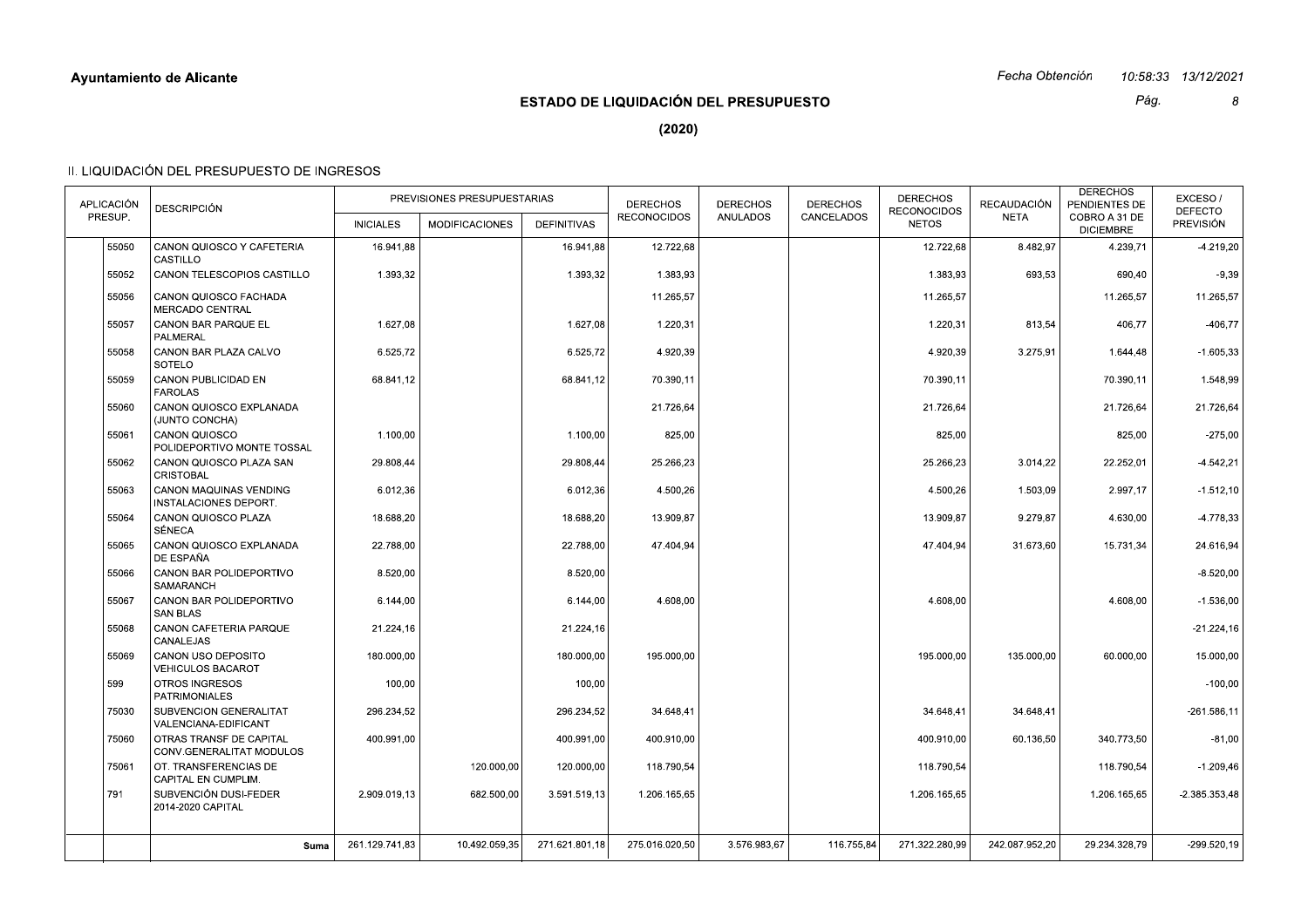|                       |                                                     |                  |                             |                |                                       |                             |                               |                             | Fecha Obtención     |                                                    | 10:58:33 13/12/2021  |
|-----------------------|-----------------------------------------------------|------------------|-----------------------------|----------------|---------------------------------------|-----------------------------|-------------------------------|-----------------------------|---------------------|----------------------------------------------------|----------------------|
|                       |                                                     |                  |                             |                | ESTADO DE LIQUIDACIÓN DEL PRESUPUESTO |                             |                               |                             |                     | Pág.                                               | 9                    |
|                       |                                                     |                  |                             |                | (2020)                                |                             |                               |                             |                     |                                                    |                      |
|                       | II. LIQUIDACIÓN DEL PRESUPUESTO DE INGRESOS         |                  |                             |                |                                       |                             |                               |                             |                     |                                                    |                      |
|                       |                                                     |                  | PREVISIONES PRESUPUESTARIAS |                |                                       |                             |                               | <b>DERECHOS</b>             |                     | <b>DERECHOS</b>                                    | EXCESO/              |
| APLICACIÓN<br>PRESUP. | <b>DESCRIPCIÓN</b>                                  | <b>INICIALES</b> | MODIFICACIONES              | DEFINITIVAS    | <b>DERECHOS</b><br>RECONOCIDOS        | <b>DERECHOS</b><br>ANULADOS | <b>DERECHOS</b><br>CANCELADOS | RECONOCIDOS<br><b>NETOS</b> | RECAUDACIÓN<br>NETA | PENDIENTES DE<br>COBRO A 31 DE<br><b>DICIEMBRE</b> | DEFECTO<br>PREVISIÓN |
| 79101                 | SUBVENCION FEDER                                    |                  | 499.451,26                  | 499.451,26     |                                       |                             |                               |                             |                     |                                                    | -499.451,26          |
| 83000                 | RECUP.ARQUITECTONICA<br>REINTEGRO DE ANTICIPOS A    | 868.029,75       |                             | 868.029,75     | 422.496,08                            |                             | 9.154,24                      | 413.341,84                  | 89.225,18           | 324.116,66                                         | -454.687,91          |
| 87000                 | PERSONAL FUNCIONARIO<br>PARA GASTOS GENERALES.      |                  | 52.741.197,57               | 52.741.197,57  |                                       |                             |                               |                             |                     |                                                    | -52.741.197,57       |
| 87010                 | PARA GASTOS CON                                     |                  | 17.643.101,09               | 17.643.101,09  |                                       |                             |                               |                             |                     |                                                    | -17.643.101,09       |
| 913                   | FINANCIACIÓN AFECTADA<br>PRÉSTAM RECIBIDOS A L/P DE |                  |                             |                |                                       |                             |                               |                             |                     |                                                    |                      |
|                       | ENTES DE FUERA DEL SECTOR                           |                  |                             |                |                                       |                             |                               |                             |                     |                                                    |                      |
|                       |                                                     |                  |                             |                |                                       |                             |                               |                             |                     |                                                    |                      |
|                       |                                                     |                  |                             |                |                                       |                             |                               |                             |                     |                                                    |                      |
|                       |                                                     |                  |                             |                |                                       |                             |                               |                             |                     |                                                    |                      |
|                       |                                                     |                  |                             |                |                                       |                             |                               |                             |                     |                                                    |                      |
|                       |                                                     |                  |                             |                |                                       |                             |                               |                             |                     |                                                    |                      |
|                       |                                                     |                  |                             |                |                                       |                             |                               |                             |                     |                                                    |                      |
|                       |                                                     |                  |                             |                |                                       |                             |                               |                             |                     |                                                    |                      |
|                       |                                                     |                  |                             |                |                                       |                             |                               |                             |                     |                                                    |                      |
|                       |                                                     |                  |                             |                |                                       |                             |                               |                             |                     |                                                    |                      |
|                       |                                                     |                  |                             |                |                                       |                             |                               |                             |                     |                                                    |                      |
|                       |                                                     |                  |                             |                |                                       |                             |                               |                             |                     |                                                    |                      |
|                       |                                                     |                  |                             |                |                                       |                             |                               |                             |                     |                                                    |                      |
|                       |                                                     |                  |                             |                |                                       |                             |                               |                             |                     |                                                    |                      |
|                       |                                                     |                  |                             |                |                                       |                             |                               |                             |                     |                                                    |                      |
|                       |                                                     |                  |                             |                |                                       |                             |                               |                             |                     |                                                    |                      |
|                       |                                                     |                  |                             |                |                                       |                             |                               |                             |                     |                                                    |                      |
|                       |                                                     |                  |                             |                |                                       |                             |                               |                             |                     |                                                    |                      |
|                       | Suma                                                | 261.997.771,58   | 81.375.809,27               | 343.373.580,85 | 275.438.516,58                        | 3.576.983,67                | 125.910,08                    | 271.735.622,83              | 242.177.177,38      | 29.558.445,45                                      | -71.637.958,02       |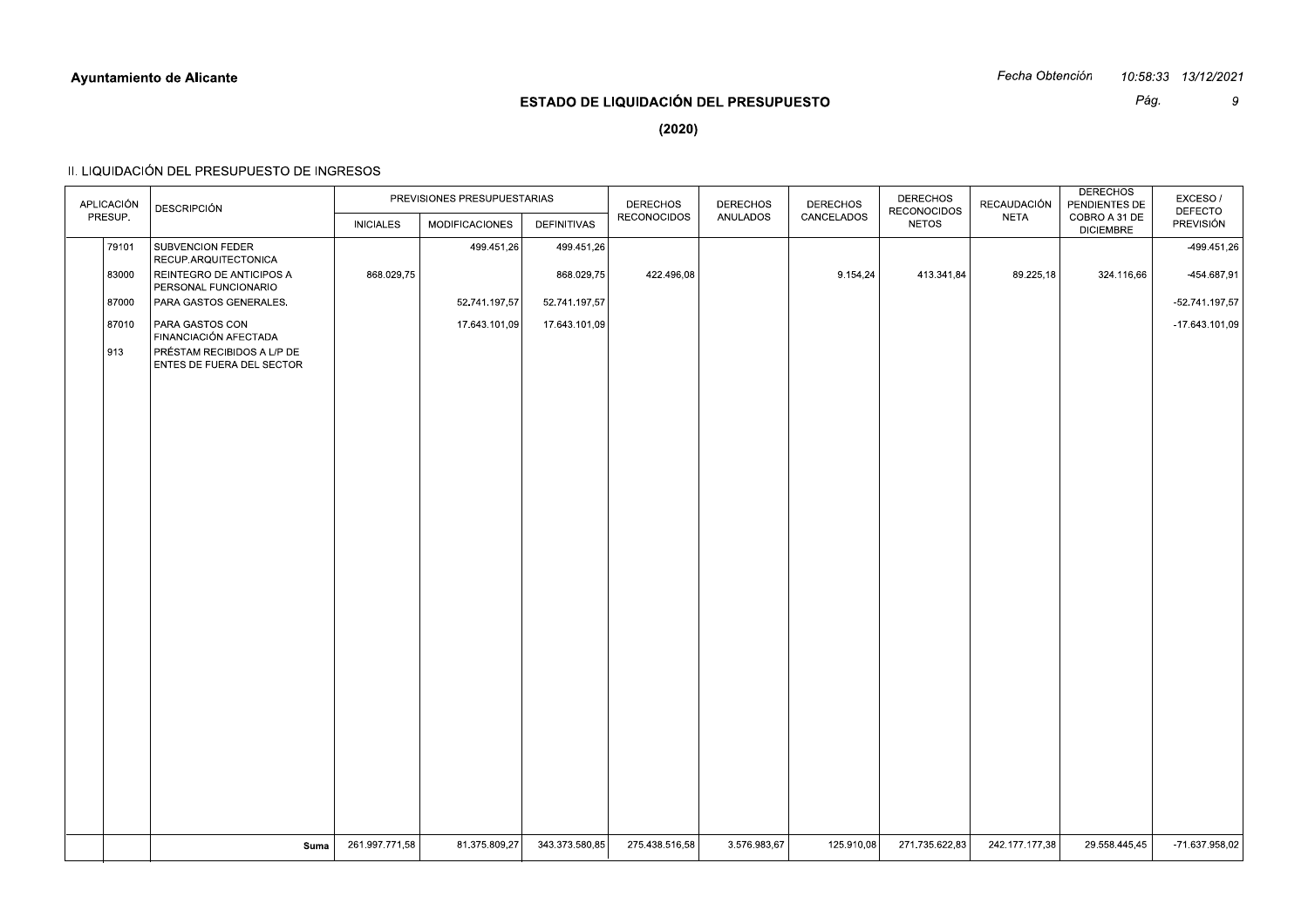|           | <b>Ayuntamiento de Alicante</b>                                                    |                  |                                                                                        |               |                                       |                             |                               |                                    | Fecha Obtención     |                                                    | 10.58.01 13/12/2021                |
|-----------|------------------------------------------------------------------------------------|------------------|----------------------------------------------------------------------------------------|---------------|---------------------------------------|-----------------------------|-------------------------------|------------------------------------|---------------------|----------------------------------------------------|------------------------------------|
|           |                                                                                    |                  | ESTADO DE LIQUIDACIÓN DEL PRESUPUESTO DE INGRESOS: RESUMEN POR CLASIFICACIÓN ECONÓMICA |               |                                       |                             |                               |                                    |                     | Pág.                                               | $\mathcal I$                       |
|           |                                                                                    |                  |                                                                                        |               | (2020)                                |                             |                               |                                    |                     |                                                    |                                    |
| Capítulo: | <b>IMPUESTOS DIRECTOS.</b><br>-1                                                   |                  |                                                                                        |               |                                       |                             |                               |                                    |                     |                                                    |                                    |
|           | CONCEPTO                                                                           |                  | PREVISIONES PRESUPUESTARIAS                                                            |               |                                       |                             |                               | <b>DERECHOS</b>                    |                     | <b>DERECHOS</b>                                    | EXCESO/                            |
| ARTÍCULO  | SUBCONCEPTO                                                                        | <b>INICIALES</b> | <b>MODIFICACIONES</b>                                                                  | DEFINITIVAS   | <b>DERECHOS</b><br><b>RECONOCIDOS</b> | <b>DERECHOS</b><br>ANULADOS | <b>DERECHOS</b><br>CANCELADOS | <b>RECONOCIDOS</b><br><b>NETOS</b> | RECAUDACIÓN<br>NETA | <b>PENDIENTES</b><br>DE COBRO A 31<br>DE DICIEMBRE | <b>DEFECTO</b><br><b>PREVISIÓN</b> |
| 10        | IMPUESTO SOBRE LA RENTA.                                                           |                  |                                                                                        |               |                                       |                             |                               |                                    |                     |                                                    |                                    |
|           | 100<br>IMPUESTO SOBRE LA RENTA<br>DE LAS PERSONAS FÍSICAS.                         |                  |                                                                                        |               |                                       |                             |                               |                                    |                     |                                                    |                                    |
|           | IMPUESTO SOBRE LA RENTA<br>100<br>DE LAS PERSONAS FÍSICAS.                         | 5.838.924,80     |                                                                                        | 5.838.924,80  | 6.803.938,40                          | 44.932,20                   |                               | 6.759.006,20                       | 6.759.006,20        |                                                    | 920.081,40                         |
|           | Total Concepto                                                                     | 5.838.924,80     |                                                                                        | 5.838.924,80  | 6.803.938,40                          | 44.932,20                   |                               | 6.759.006,20                       | 6.759.006,20        |                                                    | 920.081,40                         |
|           | Total Artículo.                                                                    | 5.838.924,80     |                                                                                        | 5.838.924,80  | 6.803.938,40                          | 44.932,20                   |                               | 6.759.006,20                       | 6.759.006,20        |                                                    | 920.081,40                         |
| 11        | IMPUESTOS SOBRE EL CAPITAL.                                                        |                  |                                                                                        |               |                                       |                             |                               |                                    |                     |                                                    |                                    |
|           | 112<br><b>IMPUESTO SOBRE BIENES</b><br>INMUEBLES-RÚSTICOS                          |                  |                                                                                        |               |                                       |                             |                               |                                    |                     |                                                    | 18.725,53                          |
|           | <b>IMPUESTO SOBRE BIENES</b><br>112<br>INMUEBLES-RÚSTICOS                          | 147.128,12       |                                                                                        | 147.128,12    | 165.926,32                            | 72,67                       |                               | 165.853,65                         | 128.697,39          | 37.156,26                                          |                                    |
|           | <b>Total Concepto</b>                                                              | 147.128,12       |                                                                                        | 147.128,12    | 165.926,32                            | 72,67                       |                               | 165.853,65                         | 128.697,39          | 37.156,26                                          | 18.725,53                          |
|           | 113<br><b>IMPUESTO SOBRE BIENES</b><br>INMUEBLES-URBANOS                           |                  |                                                                                        |               |                                       |                             |                               |                                    |                     |                                                    |                                    |
|           | 113<br><b>IMPUESTO SOBRE BIENES</b><br>INMUEBLES-URBANOS                           | 84.700.000,00    |                                                                                        | 84.700.000,00 | 88.098.175,80                         | 440.714,39                  | 8.071,37                      | 87.649.390,04                      | 78.514.023,53       | 9.135.366,51                                       | 2.949.390,04                       |
|           | <b>Total Concepto</b>                                                              | 84.700.000,00    |                                                                                        | 84.700.000,00 | 88.098.175,80                         | 440.714,39                  | 8.071,37                      | 87.649.390,04                      | 78.514.023,53       | 9.135.366,51                                       | 2.949.390,04                       |
|           | 115<br><b>IMPUESTO SOBRE</b><br>VEHÍCULOS DE TRACCIÓN<br>MECÁNICA.                 |                  |                                                                                        |               |                                       |                             |                               |                                    |                     |                                                    |                                    |
|           | <b>IMPUESTO SOBRE</b><br>115<br>VEHÍCULOS DE TRACCIÓN<br>MECÁNICA.                 | 14.147.623,30    |                                                                                        | 14.147.623,30 | 16.129.606,52                         | 46.707,40                   | 96,28                         | 16.082.802,84                      | 11.126.507,74       | 4.956.295,10                                       | 1.935.179,54                       |
|           | Total Concepto                                                                     | 14.147.623,30    |                                                                                        | 14.147.623,30 | 16.129.606,52                         | 46.707,40                   | 96,28                         | 16.082.802,84                      | 11.126.507,74       | 4.956.295,10                                       | 1.935.179,54                       |
|           | 116<br><b>IMPUESTO SOBRE</b><br>INCREMENTO DEL VALOR DE<br><b>TERRENOS URBANOS</b> |                  |                                                                                        |               |                                       |                             |                               |                                    |                     |                                                    |                                    |
|           | 116 IMPUESTO SOBRE<br>INCREMENTO DEL VALOR DE<br><b>TERRENOS URBANOS</b>           | 16.064.938,04    |                                                                                        | 16.064.938,04 | 12.731.515,07                         | 1.093.259,87                | 5.912,13                      | 11.632.343,07                      | 10.606.602,05       | 1.025.741,02                                       | $-4.432.594,97$                    |
|           | Total Concepto                                                                     | 16.064.938,04    |                                                                                        | 16.064.938,04 | 12.731.515,07                         | 1.093.259,87                | 5.912,13                      | 11.632.343,07                      | 10.606.602,05       | 1.025.741,02                                       | -4.432.594,97                      |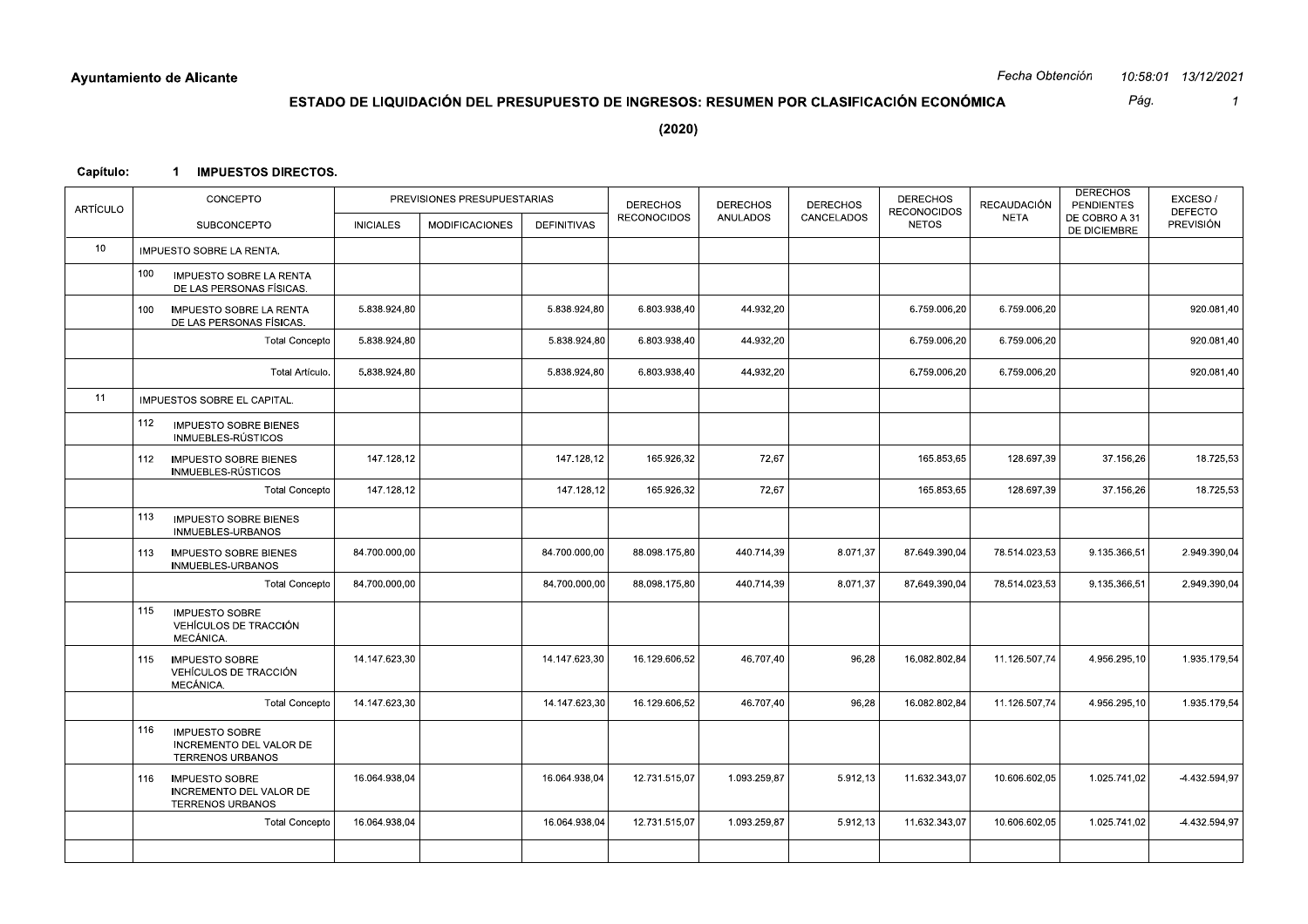Pág.  $\overline{2}$ 

 $(2020)$ 

## Capítulo: 1 IMPUESTOS DIRECTOS.

| <b>ARTÍCULO</b> | CONCEPTO                                                | PREVISIONES PRESUPUESTARIAS |                       |                    | <b>DERECHOS</b>    | <b>DERECHOS</b> | <b>DERECHOS</b> | <b>DERECHOS</b><br><b>RECONOCIDOS</b> | <b>RECAUDACIÓN</b> | <b>DERECHOS</b><br><b>PENDIENTES</b> | EXCESO/<br><b>DEFECTO</b> |
|-----------------|---------------------------------------------------------|-----------------------------|-----------------------|--------------------|--------------------|-----------------|-----------------|---------------------------------------|--------------------|--------------------------------------|---------------------------|
|                 | <b>SUBCONCEPTO</b>                                      | <b>INICIALES</b>            | <b>MODIFICACIONES</b> | <b>DEFINITIVAS</b> | <b>RECONOCIDOS</b> | <b>ANULADOS</b> | CANCELADOS      | <b>NETOS</b>                          | <b>NETA</b>        | DE COBRO A 31<br>DE DICIEMBRE        | <b>PREVISIÓN</b>          |
|                 | Total Artículo.                                         | 115.059.689,46              |                       | 115.059.689,46     | 117.125.223,71     | 1.580.754,33    | 14.079.78       | 115.530.389,60                        | 100.375.830,71     | 15.154.558,89                        | 470.700,14                |
| 13              | <b>IMPUESTO SOBRE LAS</b><br>ACTIVIDADES ECONÓMICAS.    |                             |                       |                    |                    |                 |                 |                                       |                    |                                      |                           |
|                 | 130<br><b>IMPUESTO SOBRE</b><br>ACTIVIDADES ECONÓMICAS. |                             |                       |                    |                    |                 |                 |                                       |                    |                                      |                           |
|                 | <b>IMPUESTO SOBRE</b><br>130<br>ACTIVIDADES ECONÓMICAS. | 8.206.367.83                |                       | 8.206.367.83       | 8.288.162.92       | 50.145.07       |                 | 8.238.017.85                          | 7.345.239.97       | 892.777.88                           | 31.650,02                 |
|                 | <b>Total Concepto</b>                                   | 8.206.367.83                |                       | 8.206.367.83       | 8.288.162.92       | 50.145.07       |                 | 8.238.017.85                          | 7.345.239.97       | 892.777.88                           | 31.650,02                 |
|                 | Total Artículo.                                         | 8.206.367.83                |                       | 8.206.367.83       | 8.288.162.92       | 50.145.07       |                 | 8.238.017.85                          | 7.345.239.97       | 892.777.88                           | 31.650,02                 |
|                 | Total Capítulo                                          | 129.104.982.09              |                       | 129.104.982,09     | 132.217.325.03     | 1.675.831.60    | 14.079,78       | 130.527.413.65                        | 114.480.076.88     | 16.047.336.77                        | 1.422.431,56              |
|                 |                                                         |                             |                       |                    |                    |                 |                 |                                       |                    |                                      |                           |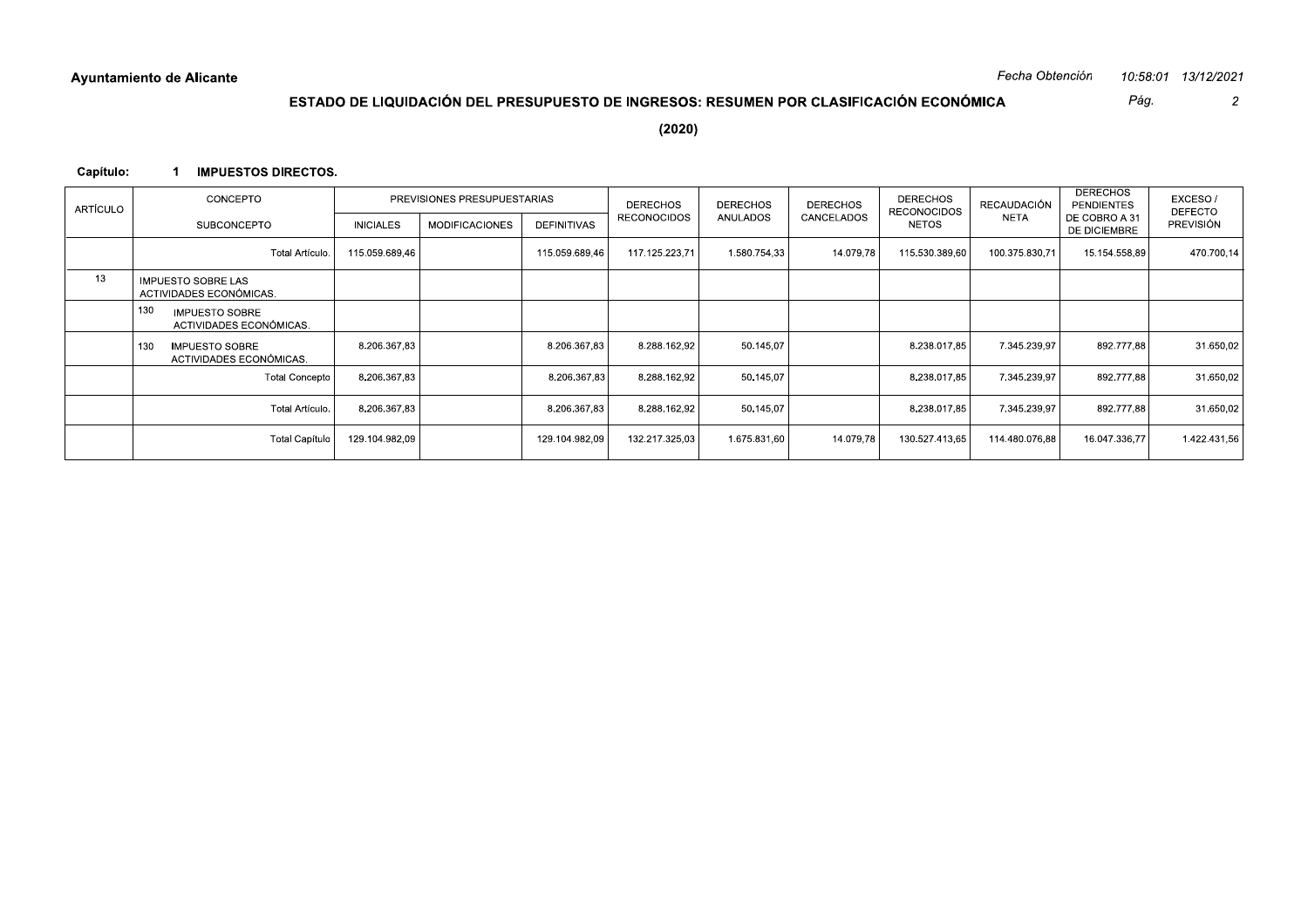|           | <b>Ayuntamiento de Alicante</b>                                           |                  |                                                                                        |              |                    |                 |                 |                                    | Fecha Obtención |                                      | 10:58:01 13/12/2021                |
|-----------|---------------------------------------------------------------------------|------------------|----------------------------------------------------------------------------------------|--------------|--------------------|-----------------|-----------------|------------------------------------|-----------------|--------------------------------------|------------------------------------|
|           |                                                                           |                  | ESTADO DE LIQUIDACIÓN DEL PRESUPUESTO DE INGRESOS: RESUMEN POR CLASIFICACIÓN ECONÓMICA |              |                    |                 |                 |                                    |                 | Pág.                                 | 3                                  |
|           |                                                                           |                  |                                                                                        |              | (2020)             |                 |                 |                                    |                 |                                      |                                    |
| Capítulo: | 2 IMPUESTOS INDIRECTOS.                                                   |                  |                                                                                        |              |                    |                 |                 |                                    |                 |                                      |                                    |
|           | CONCEPTO                                                                  |                  | PREVISIONES PRESUPUESTARIAS                                                            |              | <b>DERECHOS</b>    | <b>DERECHOS</b> | <b>DERECHOS</b> | <b>DERECHOS</b>                    | RECAUDACIÓN     | <b>DERECHOS</b><br><b>PENDIENTES</b> | EXCESO/                            |
| ARTÍCULO  | SUBCONCEPTO                                                               | <b>INICIALES</b> | <b>MODIFICACIONES</b>                                                                  | DEFINITIVAS  | <b>RECONOCIDOS</b> | ANULADOS        | CANCELADOS      | <b>RECONOCIDOS</b><br><b>NETOS</b> | NETA            | DE COBRO A 31<br>DE DICIEMBRE        | <b>DEFECTO</b><br><b>PREVISIÓN</b> |
| 21        | SOBRE EL VALOR AÑADIDO.                                                   |                  |                                                                                        |              |                    |                 |                 |                                    |                 |                                      |                                    |
|           | 210<br>IMPUESTO SOBRE EL VALOR<br>AÑADIDO.                                |                  |                                                                                        |              |                    |                 |                 |                                    |                 |                                      |                                    |
|           | 210<br>IMPUESTO SOBRE EL VALOR<br>AÑADIDO.                                | 5.863.866,64     |                                                                                        | 5.863.866,64 | 6.675.336,42       | 125.343,36      |                 | 6.549.993,06                       | 6.549.993,06    |                                      | 686.126,42                         |
|           | <b>Total Concepto</b>                                                     | 5.863.866,64     |                                                                                        | 5.863.866,64 | 6.675.336,42       | 125.343,36      |                 | 6.549.993,06                       | 6.549.993,06    |                                      | 686.126,42                         |
|           | Total Artículo.                                                           | 5.863.866,64     |                                                                                        | 5.863.866,64 | 6.675.336,42       | 125.343,36      |                 | 6.549.993,06                       | 6.549.993,06    |                                      | 686.126,42                         |
| 22        | <b>IMPUESTO SOBRE CONSUMOS</b><br>ESPECÍFICOS.                            |                  |                                                                                        |              |                    |                 |                 |                                    |                 |                                      |                                    |
|           | 220<br>IMPUESTOS ESPECIALES.                                              |                  |                                                                                        |              |                    |                 |                 |                                    |                 |                                      | $-12.704, 11$                      |
|           | 22000 IMPUESTO SOBRE EL<br>ALCOHOL Y BEBIDAS<br>DERIVADAS.                | 80.465,32        |                                                                                        | 80.465,32    | 82.145,16          | 14.383,95       |                 | 67.761,21                          | 67.761,21       |                                      |                                    |
|           | 22001 IMPUESTO SOBRE LA<br>CERVEZA.                                       | 28.503,92        |                                                                                        | 28.503,92    | 29.499,33          | 16,08           |                 | 29.483,25                          | 29.483,25       |                                      | 979,33                             |
|           | 22003 IMPUESTO SOBRE LAS<br>LABORES DEL TABACO.                           | 678.866,52       |                                                                                        | 678.866,52   | 663.348,60         | 103.921,18      |                 | 559.427,42                         | 559.427,42      |                                      | $-119.439,10$                      |
|           | 22004 IMPUESTO SOBRE<br>HIDROCARBUROS.                                    | 952.186,68       |                                                                                        | 952.186,68   | 952.825,80         | 37.946,45       |                 | 914.879,35                         | 914.879,35      |                                      | $-37.307,33$                       |
|           | 22006 IMPUESTO SOBRE<br>PRODUCTOS INTERMEDIOS.                            | 1.890,16         |                                                                                        | 1.890,16     | 2.181,12           | 681,56          |                 | 1.499,56                           | 1.499,56        |                                      | $-390,60$                          |
|           | <b>Total Concepto</b>                                                     | 1.741.912,60     |                                                                                        | 1.741.912,60 | 1.730.000,01       | 156.949,22      |                 | 1.573.050,79                       | 1.573.050,79    |                                      | $-168.861,81$                      |
|           | Total Artículo.                                                           | 1.741.912,60     |                                                                                        | 1.741.912,60 | 1.730.000.01       | 156.949,22      |                 | 1.573.050,79                       | 1.573.050,79    |                                      | $-168.861,81$                      |
| 29        | OTROS IMPUESTOS INDIRECTOS.                                               |                  |                                                                                        |              |                    |                 |                 |                                    |                 |                                      |                                    |
|           | 290<br><b>IMPUESTO SOBRE</b><br>CONSTRUCCIONES,<br>INSTALACIONES Y OBRAS. |                  |                                                                                        |              |                    |                 |                 |                                    |                 |                                      |                                    |
|           | 290<br><b>IMPUESTO SOBRE</b><br>CONSTRUCCIONES,<br>INSTALACIONES Y OBRAS. | 5.345.083,26     |                                                                                        | 5.345.083,26 | 6.551.124,22       | 24.370,63       |                 | 6.526.753,59                       | 3.305.663,93    | 3.221.089,66                         | 1.181.670,33                       |
|           | <b>Total Concepto</b>                                                     | 5.345.083,26     |                                                                                        | 5.345.083,26 | 6.551.124,22       | 24.370,63       |                 | 6.526.753,59                       | 3.305.663,93    | 3.221.089,66                         | 1.181.670,33                       |
|           | Total Artículo.                                                           | 5.345.083,26     |                                                                                        | 5.345.083,26 | 6.551.124,22       | 24.370,63       |                 | 6.526.753,59                       | 3.305.663,93    | 3.221.089,66                         | 1.181.670,33                       |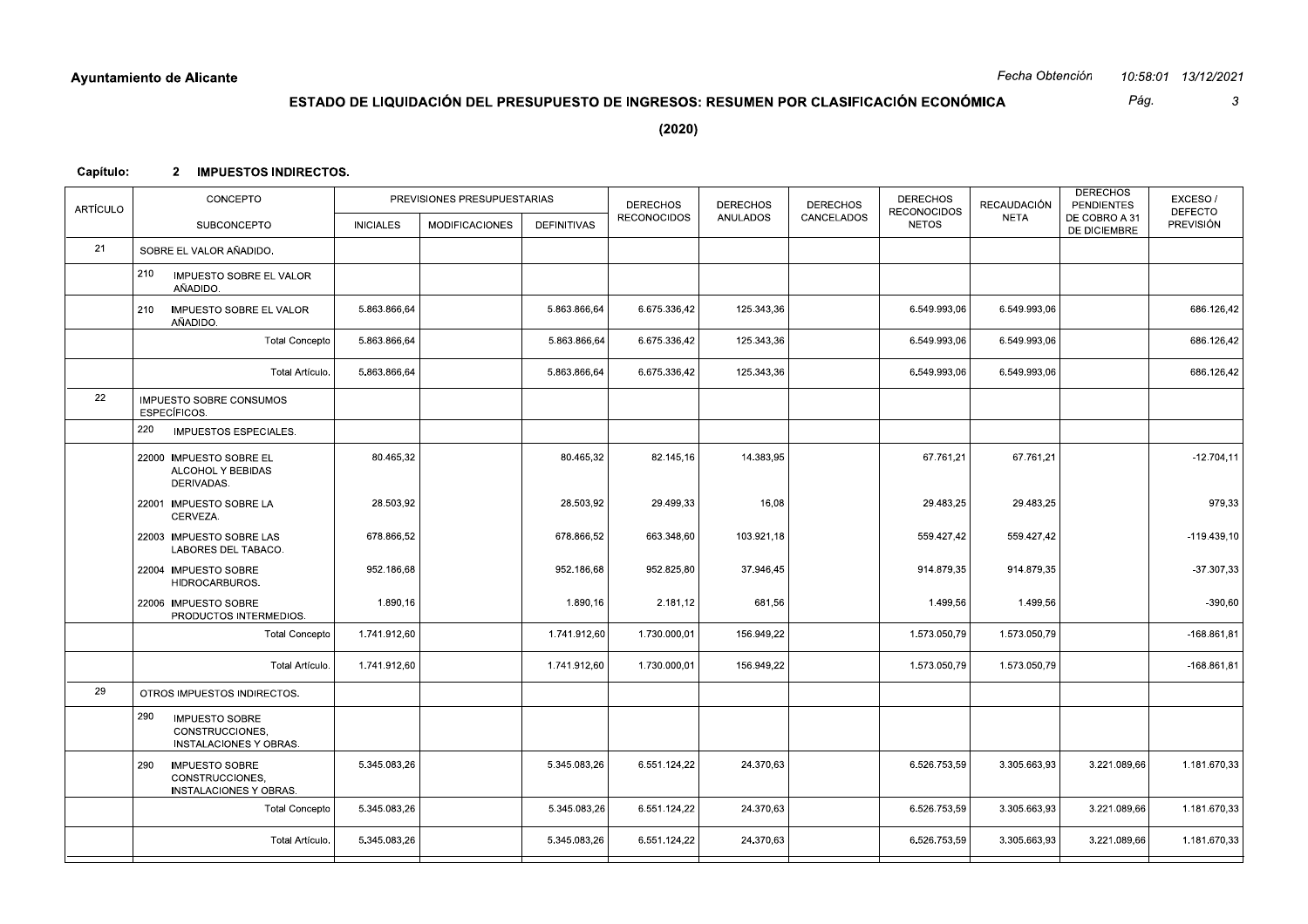Pág.

 $\overline{4}$ 

## ESTADO DE LIQUIDACIÓN DEL PRESUPUESTO DE INGRESOS: RESUMEN POR CLASIFICACIÓN ECONÓMICA

 $(2020)$ 

## Capítulo: 2 IMPUESTOS INDIRECTOS.

| ARTÍCULO | CONCEPTO              | PREVISIONES PRESUPUESTARIAS |                |                    | <b>DERECHOS</b>    | <b>DERECHOS</b> | DERECHOS   | <b>DERECHOS</b><br><b>RECONOCIDOS</b> | RECAUDACIÓN   | <b>DERECHOS</b><br>PENDIENTES        | EXCESO/<br><b>DEFECTO</b> |
|----------|-----------------------|-----------------------------|----------------|--------------------|--------------------|-----------------|------------|---------------------------------------|---------------|--------------------------------------|---------------------------|
|          | <b>SUBCONCEPTO</b>    | <b>INICIALES</b>            | MODIFICACIONES | <b>DEFINITIVAS</b> | <b>RECONOCIDOS</b> | <b>ANULADOS</b> | CANCELADOS | <b>NETOS</b>                          | <b>NETA</b>   | DE COBRO A 31<br><b>DE DICIEMBRE</b> | <b>PREVISIÓN</b>          |
|          | <b>Total Capítulo</b> | 12.950.862.50               |                | 12.950.862,50      | 14.956.460,65      | 306.663,21      |            | 14.649.797.44                         | 11.428.707.78 | 3.221.089.66                         | 1.698.934,94              |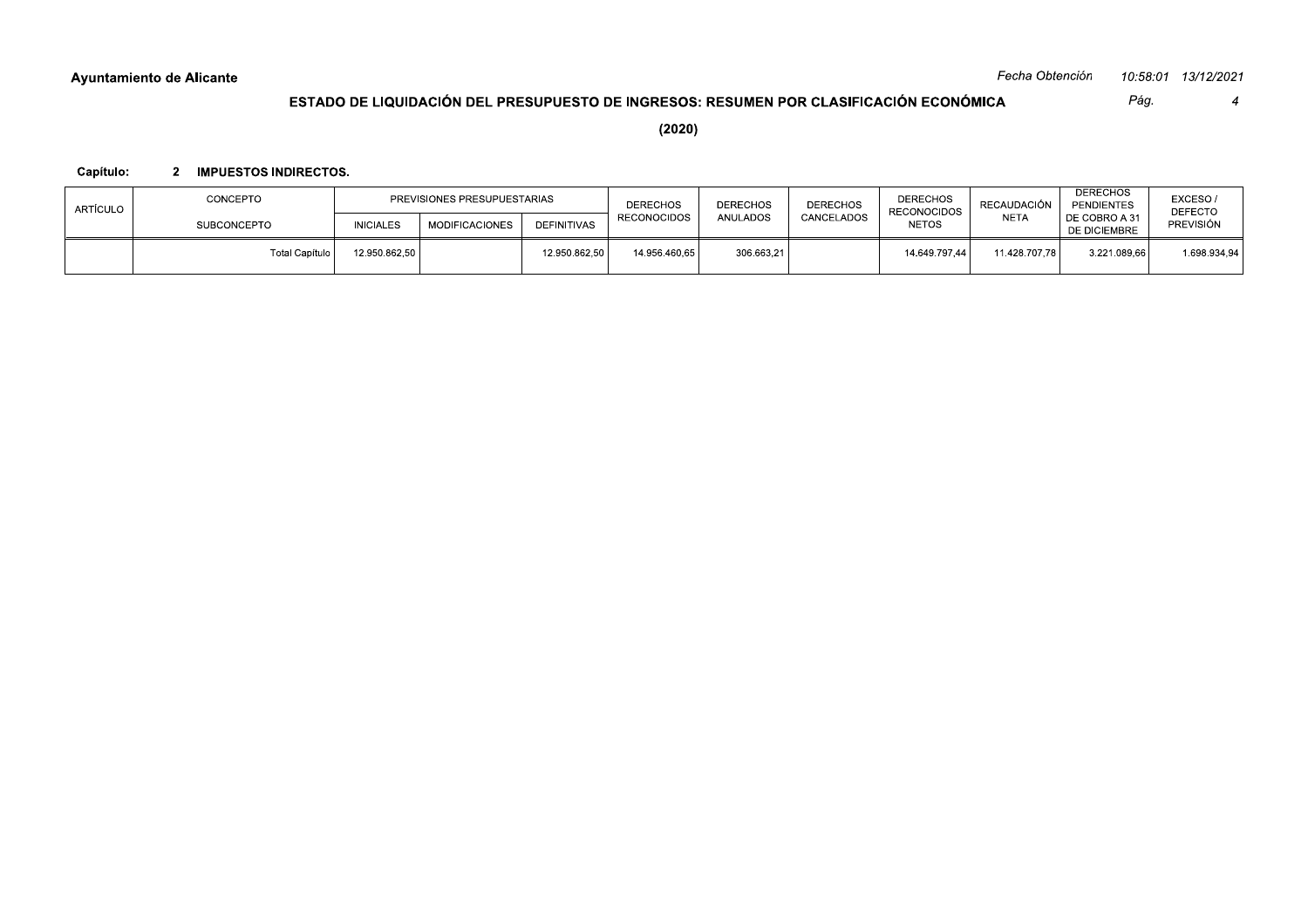Pág.  $\overline{5}$ 

 $(2020)$ 

| <b>ARTÍCULO</b> | CONCEPTO                                                                       |                  | PREVISIONES PRESUPUESTARIAS |                    | <b>DERECHOS</b><br><b>RECONOCIDOS</b> | <b>DERECHOS</b><br><b>ANULADOS</b> | <b>DERECHOS</b><br>CANCELADOS | <b>DERECHOS</b><br><b>RECONOCIDOS</b> | <b>RECAUDACIÓN</b><br>NETA | <b>DERECHOS</b><br><b>PENDIENTES</b><br>DE COBRO A 31 | EXCESO/<br><b>DEFECTO</b> |
|-----------------|--------------------------------------------------------------------------------|------------------|-----------------------------|--------------------|---------------------------------------|------------------------------------|-------------------------------|---------------------------------------|----------------------------|-------------------------------------------------------|---------------------------|
|                 | <b>SUBCONCEPTO</b>                                                             | <b>INICIALES</b> | <b>MODIFICACIONES</b>       | <b>DEFINITIVAS</b> |                                       |                                    |                               | <b>NETOS</b>                          |                            | DE DICIEMBRE                                          | <b>PREVISIÓN</b>          |
| 30              | TASAS POR LA PRESTACIÓN DE<br>SERVICIOS PÚBLICOS BÁSICOS.                      |                  |                             |                    |                                       |                                    |                               |                                       |                            |                                                       |                           |
|                 | 302<br>SERVICIO DE RECOGIDA DE<br><b>BASURAS.</b>                              |                  |                             |                    |                                       |                                    |                               |                                       |                            |                                                       |                           |
|                 | 302<br>SERVICIO DE RECOGIDA DE<br><b>BASURAS.</b>                              | 9.253.983.80     |                             | 9.253.983,80       | 9.771.250.02                          | 26.993,31                          | 2.022,12                      | 9.742.234,59                          | 8.756.586,04               | 985.648,55                                            | 488.250,79                |
|                 | <b>Total Concepto</b>                                                          | 9.253.983,80     |                             | 9.253.983,80       | 9.771.250,02                          | 26.993,31                          | 2.022,12                      | 9.742.234,59                          | 8.756.586,04               | 985.648,55                                            | 488.250,79                |
|                 | 305<br>SERVICIO EN EL<br><b>CEMENTERIO</b>                                     |                  |                             |                    |                                       |                                    |                               |                                       |                            |                                                       |                           |
|                 | 305<br>SERVICIO EN EL<br><b>CEMENTERIO</b>                                     | 463.834,33       |                             | 463.834,33         | 464.634,18                            | 679,05                             |                               | 463.955,13                            | 451.232,77                 | 12.722,36                                             | 120,80                    |
|                 | <b>Total Concepto</b>                                                          | 463.834,33       |                             | 463.834,33         | 464.634,18                            | 679,05                             |                               | 463.955,13                            | 451.232,77                 | 12.722,36                                             | 120,80                    |
|                 | 309<br>OTRAS TASAS POR<br>PRESTACIÓN DE SERVICIOS<br><b>BÁSICOS.</b>           |                  |                             |                    |                                       |                                    |                               |                                       |                            |                                                       |                           |
|                 | 309<br>OTRAS TASAS POR<br>PRESTACIÓN DE SERVICIOS<br><b>BÁSICOS.</b>           | 74.963,67        |                             | 74.963,67          | 73.374,03                             | 791,91                             |                               | 72.582,12                             | 24.236,06                  | 48.346,06                                             | $-2.381,55$               |
|                 | <b>Total Concepto</b>                                                          | 74.963,67        |                             | 74.963,67          | 73.374,03                             | 791,91                             |                               | 72.582,12                             | 24.236,06                  | 48.346,06                                             | $-2.381,55$               |
|                 | Total Artículo.                                                                | 9.792.781,80     |                             | 9.792.781,80       | 10.309.258,23                         | 28.464,27                          | 2.022,12                      | 10.278.771,84                         | 9.232.054,87               | 1.046.716,97                                          | 485.990,04                |
| 31              | TASAS POR LA PREST DE SERVIC<br>PÚBL DE CARÁCTER SOCIAL Y<br>PREFE             |                  |                             |                    |                                       |                                    |                               |                                       |                            |                                                       |                           |
|                 | 319<br>OTRAS TASAS POR PREST<br>DE SERVIC DE CARÁCTER<br>PREFERENTE            |                  |                             |                    |                                       |                                    |                               |                                       |                            |                                                       |                           |
|                 | 31900 TASA POR PRESTACIÓN DEL<br>SERVICIO DE ASCENSORES<br><b>DEL CASTILLO</b> | 650.000,00       |                             | 650.000,00         | 87.569,10                             |                                    |                               | 87.569,10                             | 87.569.10                  |                                                       | $-562.430,90$             |
|                 | 31901 TASA POR ENTRADA AL<br>MUSEO DE NUEVA TABARCA                            | 1,00             |                             | 1,00               |                                       |                                    |                               |                                       |                            |                                                       | $-1,00$                   |
|                 | <b>Total Concepto</b>                                                          | 650.001,00       |                             | 650.001,00         | 87.569,10                             |                                    |                               | 87.569,10                             | 87.569,10                  |                                                       | $-562.431,90$             |
|                 | Total Artículo.                                                                | 650.001,00       |                             | 650.001,00         | 87.569,10                             |                                    |                               | 87.569,10                             | 87.569,10                  |                                                       | $-562.431.90$             |
|                 |                                                                                |                  |                             |                    |                                       |                                    |                               |                                       |                            |                                                       |                           |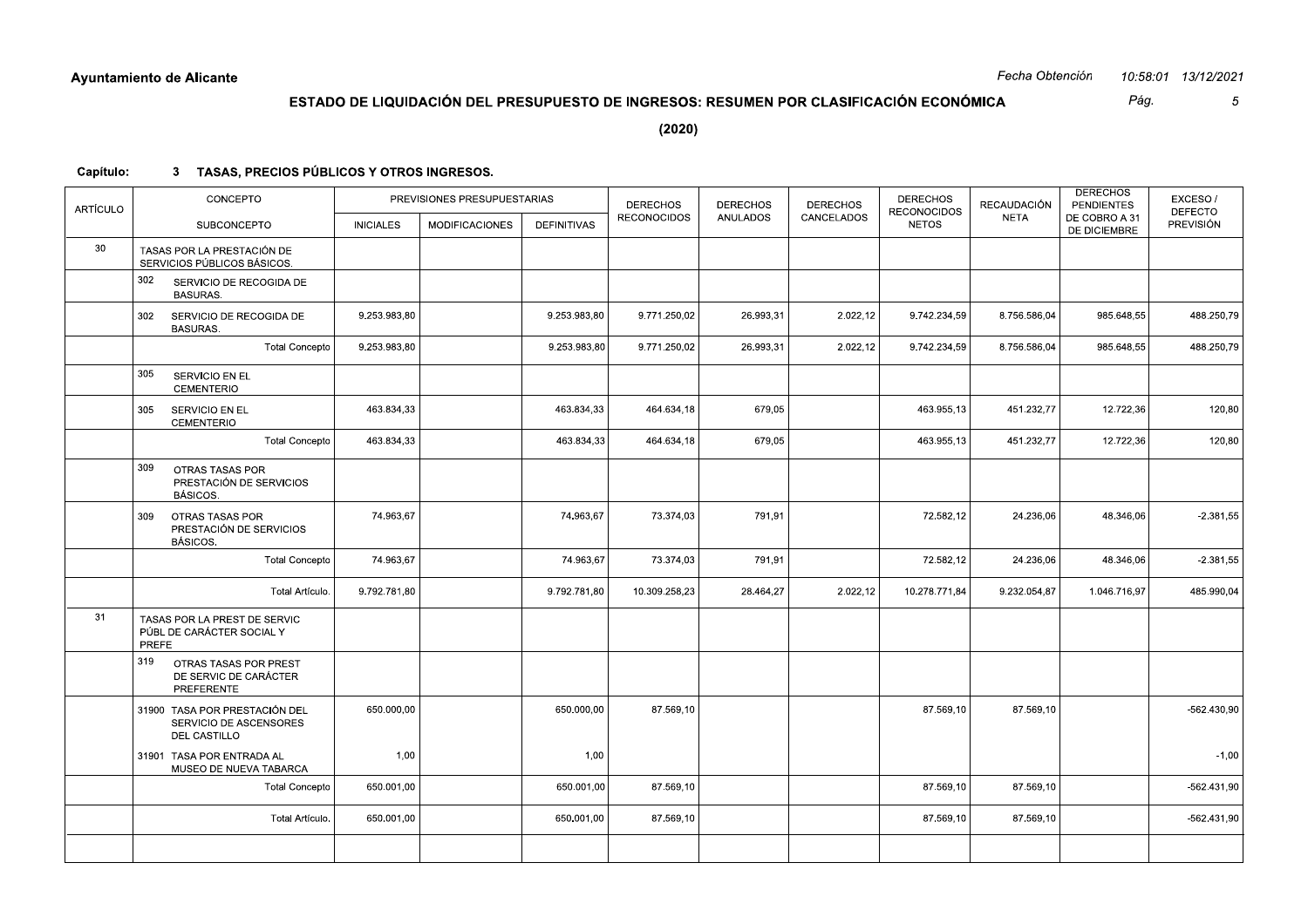|           | <b>Ayuntamiento de Alicante</b>                                            |                  |                                                                                        |              |                    |                 |                 |                                    | Fecha Obtención |                                      | 10:58:01 13/12/2021         |
|-----------|----------------------------------------------------------------------------|------------------|----------------------------------------------------------------------------------------|--------------|--------------------|-----------------|-----------------|------------------------------------|-----------------|--------------------------------------|-----------------------------|
|           |                                                                            |                  | ESTADO DE LIQUIDACIÓN DEL PRESUPUESTO DE INGRESOS: RESUMEN POR CLASIFICACIÓN ECONÓMICA |              |                    |                 |                 |                                    |                 | Pág.                                 | 6                           |
|           |                                                                            |                  |                                                                                        |              | (2020)             |                 |                 |                                    |                 |                                      |                             |
| Capítulo: | 3 TASAS, PRECIOS PÚBLICOS Y OTROS INGRESOS.                                |                  |                                                                                        |              |                    |                 |                 |                                    |                 |                                      |                             |
|           | CONCEPTO                                                                   |                  | PREVISIONES PRESUPUESTARIAS                                                            |              | <b>DERECHOS</b>    | <b>DERECHOS</b> | <b>DERECHOS</b> | <b>DERECHOS</b>                    | RECAUDACIÓN     | <b>DERECHOS</b><br><b>PENDIENTES</b> | EXCESO/                     |
| ARTÍCULO  | SUBCONCEPTO                                                                | <b>INICIALES</b> | <b>MODIFICACIONES</b>                                                                  | DEFINITIVAS  | <b>RECONOCIDOS</b> | ANULADOS        | CANCELADOS      | <b>RECONOCIDOS</b><br><b>NETOS</b> | <b>NETA</b>     | DE COBRO A 31<br>DE DICIEMBRE        | <b>DEFECTO</b><br>PREVISIÓN |
| 32        | TASAS POR LA REALIZAC DE<br>ACTIVID DE COMPETENCIA LOCAL.                  |                  |                                                                                        |              |                    |                 |                 |                                    |                 |                                      |                             |
|           | 323<br><b>TASAS POR OTROS</b><br>SERVICIOS URBANÍSTICOS.                   |                  |                                                                                        |              |                    |                 |                 |                                    |                 |                                      |                             |
|           | 323<br><b>TASAS POR OTROS</b><br>SERVICIOS URBANÍSTICOS.                   | 1.143.184,37     |                                                                                        | 1.143.184,37 | 691.177,95         | 28.584,06       |                 | 662.593,89                         | 662.593,89      |                                      | -480.590,48                 |
|           | Total Concepto                                                             | 1.143.184,37     |                                                                                        | 1.143.184,37 | 691.177,95         | 28.584,06       |                 | 662.593,89                         | 662.593,89      |                                      | -480.590,48                 |
|           | 325<br>TASA POR EXPEDICIÓN DE<br>DOCUMENTOS.                               |                  |                                                                                        |              |                    |                 |                 |                                    |                 |                                      |                             |
|           | 32500 TASA POR EXPEDICIÓN DE<br>DOCUMENTOS.                                | 655.528,13       |                                                                                        | 655.528,13   | 517.048,50         |                 |                 | 517.048,50                         | 517.048,50      |                                      | -138.479,63                 |
|           | Total Concepto                                                             | 655.528,13       |                                                                                        | 655.528,13   | 517.048,50         |                 |                 | 517.048,50                         | 517.048,50      |                                      | -138.479,63                 |
|           | 326<br>TASA POR RETIRADA DE<br>VEHÍCULOS.                                  |                  |                                                                                        |              |                    |                 |                 |                                    |                 |                                      |                             |
|           | 326<br>TASA POR RETIRADA DE<br>VEHÍCULOS.                                  | 1.407.788,33     |                                                                                        | 1.407.788,33 | 1.255.987,06       | 2.227,91        |                 | 1.253.759,15                       | 1.253.759,15    |                                      | $-154.029, 18$              |
|           | Total Concepto                                                             | 1.407.788,33     |                                                                                        | 1.407.788,33 | 1.255.987,06       | 2.227,91        |                 | 1.253.759,15                       | 1.253.759,15    |                                      | $-154.029,18$               |
|           | 329<br>OTRAS TASAS POR LA<br>REALIZAC DE ACTIVID DE<br><b>COMPET LOCAL</b> |                  |                                                                                        |              |                    |                 |                 |                                    |                 |                                      |                             |
|           | 32900 TASA POR CONCURRENCIA A<br>PRUEBAS SELECTIVAS                        | 32.709,74        |                                                                                        | 32.709,74    | 132.297,27         | 333,72          |                 | 131.963,55                         | 131.963,55      |                                      | 99.253,81                   |
|           | 32901 TASA POR REGISTRO,<br>CAPTURA Y ESTANCIA<br>ANIMALES DISPENSARIO     | 26.474,55        |                                                                                        | 26.474,55    | 15.610,94          |                 |                 | 15.610,94                          | 15.610,94       |                                      | $-10.863,61$                |
|           | <b>Total Concepto</b>                                                      | 59.184,29        |                                                                                        | 59.184,29    | 147.908,21         | 333,72          |                 | 147.574,49                         | 147.574,49      |                                      | 88.390,20                   |
|           | Total Artículo.                                                            | 3.265.685,12     |                                                                                        | 3.265.685,12 | 2.612.121,72       | 31.145,69       |                 | 2.580.976,03                       | 2.580.976,03    |                                      | -684.709,09                 |
| 33        | TASAS POR UTILIZAC PRIVAT O EL<br>APROVECH ESP DEL DOM PÚB LOC             |                  |                                                                                        |              |                    |                 |                 |                                    |                 |                                      |                             |
|           | 330<br>TASA DE ESTACIONAMIENTO<br>DE VEHÍCULOS.                            |                  |                                                                                        |              |                    |                 |                 |                                    |                 |                                      |                             |
|           | 330 TASA DE ESTACIONAMIENTO<br>DE VEHÍCULOS.                               | 2.381.856,13     |                                                                                        | 2.381.856,13 | 1.982.686,17       |                 |                 | 1.982.686,17                       | 1.933.782,52    | 48.903,65                            | -399.169,96                 |
|           | Total Concepto                                                             | 2.381.856,13     |                                                                                        | 2.381.856,13 | 1.982.686,17       |                 |                 | 1.982.686,17                       | 1.933.782,52    | 48.903,65                            | -399.169,96                 |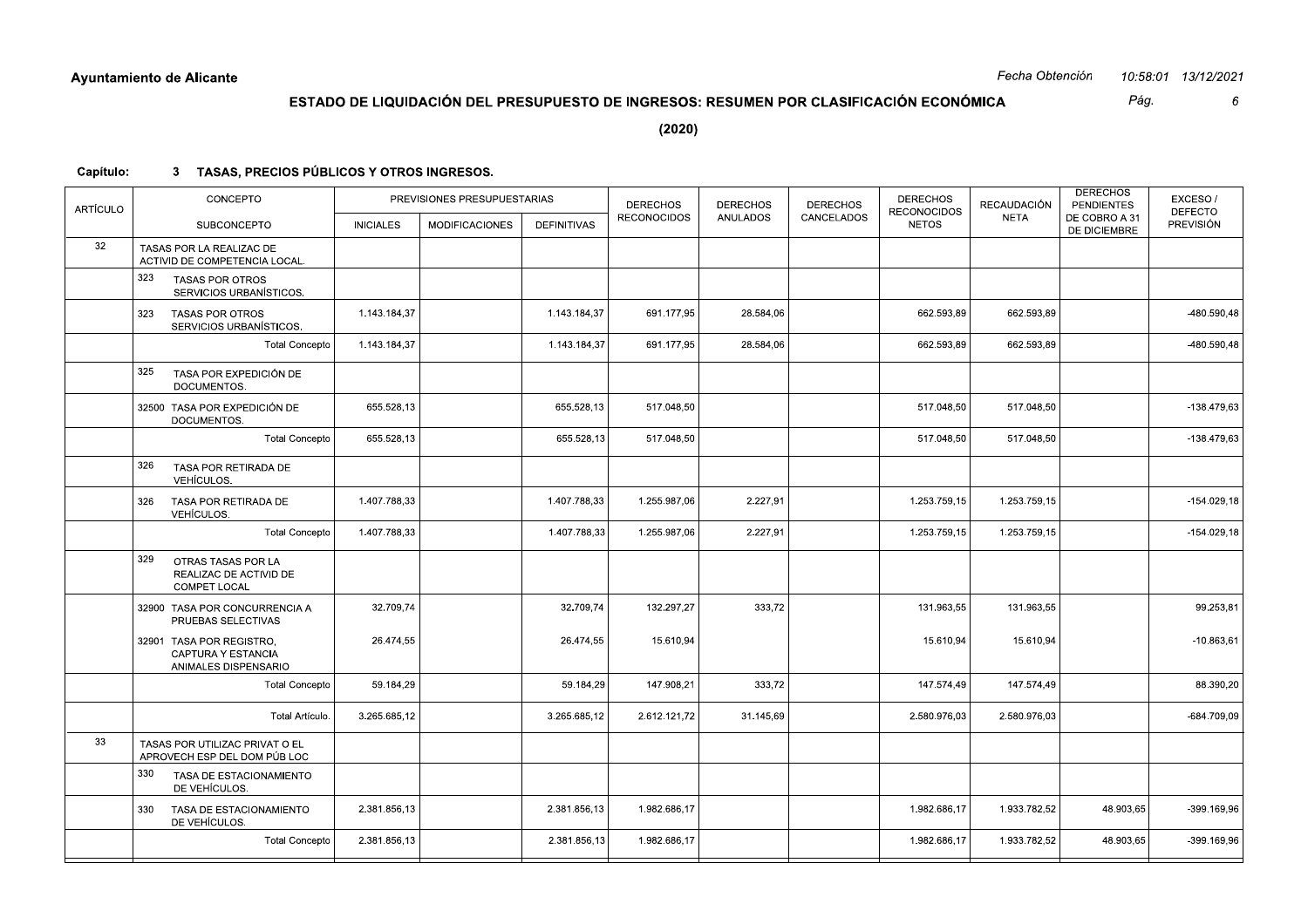|           |     | Ayuntamiento de Alicante                                           |                  |                                                                                        |              |                    |                 |                 |                                    | Fecha Obtención |                                      | 10:58:01 13/12/2021                |
|-----------|-----|--------------------------------------------------------------------|------------------|----------------------------------------------------------------------------------------|--------------|--------------------|-----------------|-----------------|------------------------------------|-----------------|--------------------------------------|------------------------------------|
|           |     |                                                                    |                  | ESTADO DE LIQUIDACIÓN DEL PRESUPUESTO DE INGRESOS: RESUMEN POR CLASIFICACIÓN ECONÓMICA |              |                    |                 |                 |                                    |                 | Pág.                                 | $\overline{7}$                     |
|           |     |                                                                    |                  |                                                                                        |              | (2020)             |                 |                 |                                    |                 |                                      |                                    |
| Capítulo: |     | 3 TASAS, PRECIOS PÚBLICOS Y OTROS INGRESOS.                        |                  |                                                                                        |              |                    |                 |                 |                                    |                 |                                      |                                    |
|           |     | CONCEPTO                                                           |                  | PREVISIONES PRESUPUESTARIAS                                                            |              | <b>DERECHOS</b>    | <b>DERECHOS</b> | <b>DERECHOS</b> | <b>DERECHOS</b>                    | RECAUDACIÓN     | <b>DERECHOS</b><br><b>PENDIENTES</b> | EXCESO/                            |
| ARTÍCULO  |     | SUBCONCEPTO                                                        | <b>INICIALES</b> | <b>MODIFICACIONES</b>                                                                  | DEFINITIVAS  | <b>RECONOCIDOS</b> | ANULADOS        | CANCELADOS      | <b>RECONOCIDOS</b><br><b>NETOS</b> | NETA            | DE COBRO A 31<br>DE DICIEMBRE        | <b>DEFECTO</b><br><b>PREVISIÓN</b> |
|           | 331 | TASA POR ENTRADA DE<br>VEHÍCULOS.                                  |                  |                                                                                        |              |                    |                 |                 |                                    |                 |                                      |                                    |
|           | 331 | TASA POR ENTRADA DE<br>VEHÍCULOS.                                  | 1.243.837,74     |                                                                                        | 1.243.837,74 | 1.331.452,94       | 6.323,28        | 4.344,57        | 1.320.785,09                       | 1.263.251,20    | 57.533,89                            | 76.947,35                          |
|           |     | Total Concepto                                                     | 1.243.837,74     |                                                                                        | 1.243.837,74 | 1.331.452,94       | 6.323,28        | 4.344,57        | 1.320.785,09                       | 1.263.251,20    | 57.533,89                            | 76.947,35                          |
|           | 332 | TASA POR UTIL PRIVAT O<br>APROVE ESP POR EMP EXPL<br>DE SER DE SUM |                  |                                                                                        |              |                    |                 |                 |                                    |                 |                                      |                                    |
|           | 332 | TASA POR UTIL PRIVAT O<br>APROVE ESP POR EMP EXPL<br>DE SER DE SUM | 3.394.560,20     |                                                                                        | 3.394.560,20 | 3.060.585,98       |                 |                 | 3.060.585,98                       | 2.903.920,91    | 156.665,07                           | $-333.974,22$                      |
|           |     | <b>Total Concepto</b>                                              | 3.394.560,20     |                                                                                        | 3.394.560,20 | 3.060.585,98       |                 |                 | 3.060.585,98                       | 2.903.920,91    | 156.665,07                           | -333.974,22                        |
|           | 333 | TASA POR UTIL PRIVAT O<br>APROVE ESP POR EMP EXPL<br>DE SER TELEC  |                  |                                                                                        |              |                    |                 |                 |                                    |                 |                                      |                                    |
|           | 333 | TASA POR UTIL PRIVAT O<br>APROVE ESP POR EMP EXPL<br>DE SER TELEC  | 329.714,65       |                                                                                        | 329.714,65   | 205.687,51         |                 |                 | 205.687,51                         | 205.430,71      | 256,80                               | $-124.027,14$                      |
|           |     | <b>Total Concepto</b>                                              | 329.714,65       |                                                                                        | 329.714,65   | 205.687,51         |                 |                 | 205.687,51                         | 205.430,71      | 256,80                               | $-124.027,14$                      |
|           | 335 | TASA POR OCUPACIÓN DE<br>LA VÍA PÚBLICA CON<br>TERRAZAS.           |                  |                                                                                        |              |                    |                 |                 |                                    |                 |                                      |                                    |
|           | 335 | TASA POR OCUPACIÓN DE<br>LA VÍA PÚBLICA CON<br>TERRAZAS.           | 667.725,29       |                                                                                        | 667.725,29   | 500.927,81         | 66.514,76       |                 | 434.413,05                         | 434.328,39      | 84,66                                | $-233.312,24$                      |
|           |     | <b>Total Concepto</b>                                              | 667.725,29       |                                                                                        | 667.725,29   | 500.927,81         | 66.514,76       |                 | 434.413,05                         | 434.328,39      | 84,66                                | $-233.312,24$                      |
|           | 338 | COMPENSACIÓN DE<br>TELEFÓNICA DE ESPAÑA<br>S.A.                    |                  |                                                                                        |              |                    |                 |                 |                                    |                 |                                      |                                    |
|           | 338 | COMPENSACIÓN DE<br>TELEFÓNICA DE ESPAÑA S.A.                       | 746.118,57       |                                                                                        | 746.118,57   | 717.086,45         |                 |                 | 717.086,45                         | 717.086,45      |                                      | $-29.032, 12$                      |
|           |     | Total Concepto                                                     | 746.118,57       |                                                                                        | 746.118,57   | 717.086,45         |                 |                 | 717.086,45                         | 717.086,45      |                                      | $-29.032,12$                       |
|           | 339 | OTRAS TASAS POR<br>UTILIZACIÓN PRIVATIVA DEL<br>DOMINIO PÚBLICO.   |                  |                                                                                        |              |                    |                 |                 |                                    |                 |                                      |                                    |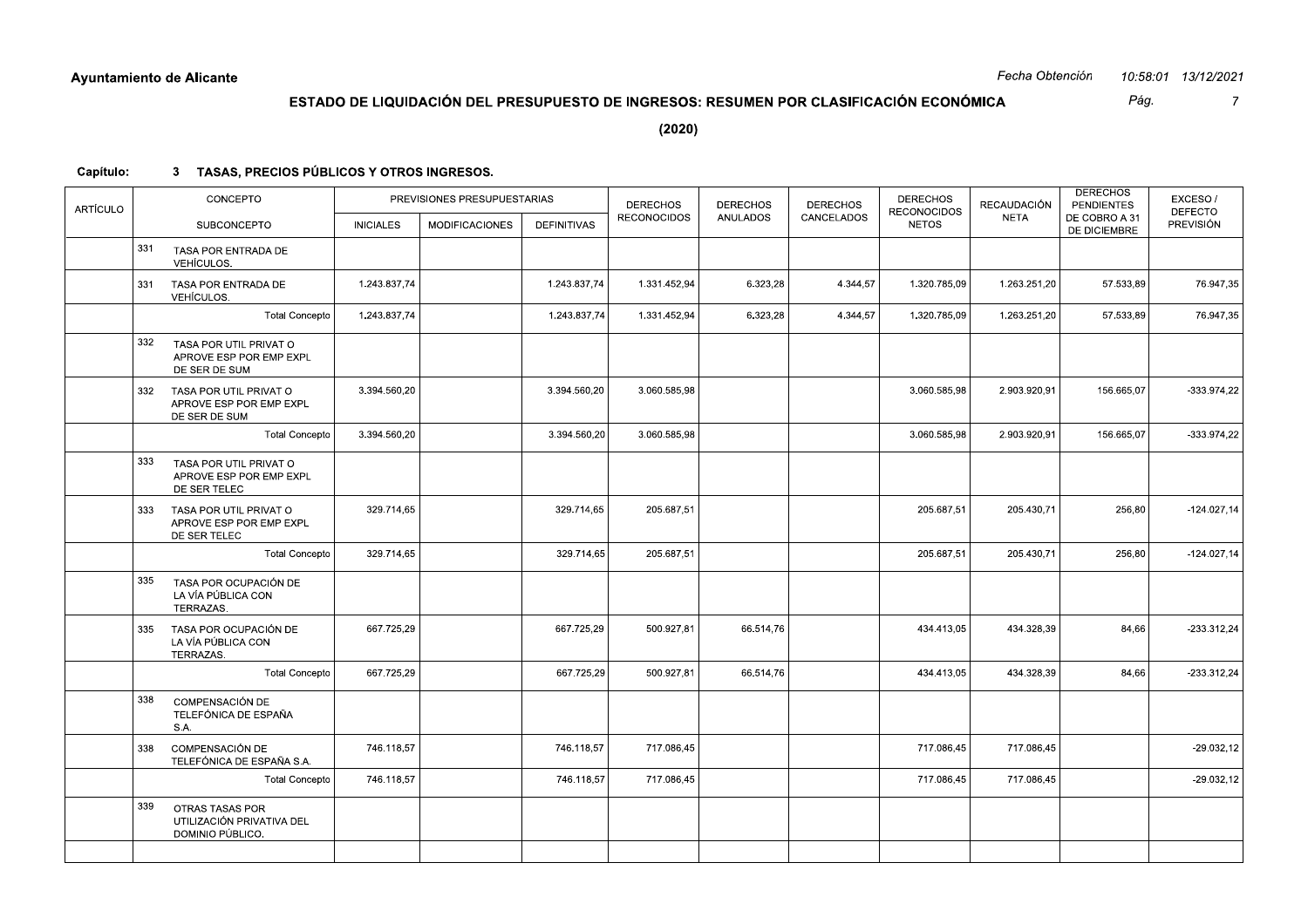Pág.  $\boldsymbol{\delta}$ 

 $(2020)$ 

| <b>ARTÍCULO</b> | CONCEPTO                                                                 |                  | PREVISIONES PRESUPUESTARIAS |                    | <b>DERECHOS</b>    | <b>DERECHOS</b> | <b>DERECHOS</b> | <b>DERECHOS</b><br><b>RECONOCIDOS</b> | <b>RECAUDACIÓN</b> | <b>DERECHOS</b><br><b>PENDIENTES</b> | EXCESO/<br><b>DEFECTO</b> |
|-----------------|--------------------------------------------------------------------------|------------------|-----------------------------|--------------------|--------------------|-----------------|-----------------|---------------------------------------|--------------------|--------------------------------------|---------------------------|
|                 | <b>SUBCONCEPTO</b>                                                       | <b>INICIALES</b> | <b>MODIFICACIONES</b>       | <b>DEFINITIVAS</b> | <b>RECONOCIDOS</b> | <b>ANULADOS</b> | CANCELADOS      | <b>NETOS</b>                          | <b>NETA</b>        | DE COBRO A 31<br>DE DICIEMBRE        | PREVISIÓN                 |
|                 | 33900 TASA POR PRESTACIÓN DEL<br>SERVICIO PÚBLICO DE<br><b>MERCADOS</b>  | 272.815,24       |                             | 272.815,24         | 257.774,09         | 7.278,18        |                 | 250.495,91                            | 213.109,03         | 37.386,88                            | $-22.319,33$              |
|                 | 33903 TASA POR OCUPACIÓN DE<br>LA VÍA PÚBLICA CON ACTIV.<br>COMERC. INDU | 1.141.732,80     |                             | 1.141.732,80       | 887.717,17         | 28.070,11       |                 | 859.647,06                            | 725.051,45         | 134.595,61                           | -282.085,74               |
|                 | 33904 TASA POR OCUPACIÓN DE<br>LA VÍA PÚBLICA CON<br>QUIOSCOS            | 25.465,26        |                             | 25.465,26          | 23.899,52          |                 |                 | 23.899,52                             | 1.830,60           | 22.068,92                            | $-1.565,74$               |
|                 | 33905 OTRAS TASAS POR<br>UTILIZACIÓN PRIVATIVA DEL<br>DOMINIO PÚBLICO.   | 152.060,64       |                             | 152.060,64         | 167.585,95         | 1.970,13        |                 | 165.615,82                            | 165.615,82         |                                      | 13.555,18                 |
|                 | 33906 TASA USO CASTILLO SANTA<br><b>BARBARA</b>                          | 3.668,50         |                             | 3.668,50           | 17,00              |                 |                 | 17,00                                 | 17,00              |                                      | $-3.651,50$               |
|                 | <b>Total Concepto</b>                                                    | 1.595.742,44     |                             | 1.595.742,44       | 1.336.993,73       | 37.318,42       |                 | 1.299.675,31                          | 1.105.623,90       | 194.051,41                           | $-296.067,13$             |
|                 | Total Artículo.                                                          | 10.359.555,02    |                             | 10.359.555,02      | 9.135.420,59       | 110.156,46      | 4.344,57        | 9.020.919,56                          | 8.563.424,08       | 457.495,48                           | $-1.338.635,46$           |
| 34              | PRECIOS PÚBLICOS.                                                        |                  |                             |                    |                    |                 |                 |                                       |                    |                                      |                           |
|                 | 343<br>SERVICIOS DEPORTIVOS.                                             |                  |                             |                    |                    |                 |                 |                                       |                    |                                      |                           |
|                 | 34300 SERVICIOS DEPORTIVOS.                                              | 153.559,63       |                             | 153.559,63         | 103.532,58         |                 |                 | 103.532,58                            | 101.774,53         | 1.758,05                             | $-50.027,05$              |
|                 | 34301 SERVICIOS DEPORTIVOS.                                              | 18.271,47        |                             | 18.271,47          | 11.049,56          |                 |                 | 11.049,56                             | 11.025,96          | 23,60                                | $-7.221,91$               |
|                 | 34302 SERVICIOS DEPORTIVOS.                                              | 16.010,19        |                             | 16.010,19          | 12.289,87          |                 |                 | 12.289,87                             | 12.245,77          | 44,10                                | $-3.720,32$               |
|                 | 34303 SERVICIOS DEPORTIVOS.                                              | 6.411,61         |                             | 6.411,61           | 3.762,45           |                 |                 | 3.762,45                              | 3.691,65           | 70,80                                | $-2.649,16$               |
|                 | 34304 SERVICIOS DEPORTIVOS.                                              | 3.069,48         |                             | 3.069,48           | 9.743,62           |                 |                 | 9.743,62                              | 9.743,62           |                                      | 6.674,14                  |
|                 | 34306 SERVICIOS DEPORTIVOS.                                              | 4.971,62         |                             | 4.971,62           | 1.914,41           |                 |                 | 1.914,41                              | 1.914,41           |                                      | $-3.057,21$               |
|                 | 34307 SERVICIOS DEPORTIVOS.                                              | 38.152,86        |                             | 38.152,86          | 8.795,95           | 69,76           |                 | 8.726,19                              | 8.726,19           |                                      | $-29.426,67$              |
|                 | 34308 SERVICIOS DEPORTIVOS.                                              | 38.253,62        |                             | 38.253,62          | 6.168,13           |                 |                 | 6.168,13                              | 6.168,13           |                                      | -32.085,49                |
|                 | 34309 SERVICIOS DEPORTIVOS.                                              | 55.616,89        |                             | 55.616,89          | 10.900,58          | 6.635,36        |                 | 4.265,22                              | 4.265,22           |                                      | $-51.351,67$              |
|                 | 34310 SERVICIOS DEPORTIVOS.                                              | 106.779,82       |                             | 106.779,82         | 53.108,00          |                 |                 | 53.108,00                             | 52.648,78          | 459,22                               | $-53.671,82$              |
|                 | 34311 SERVICIOS DEPORTIVOS.                                              | 40.864,55        |                             | 40.864,55          | 8.741,43           |                 |                 | 8.741,43                              | 8.741,43           |                                      | $-32.123, 12$             |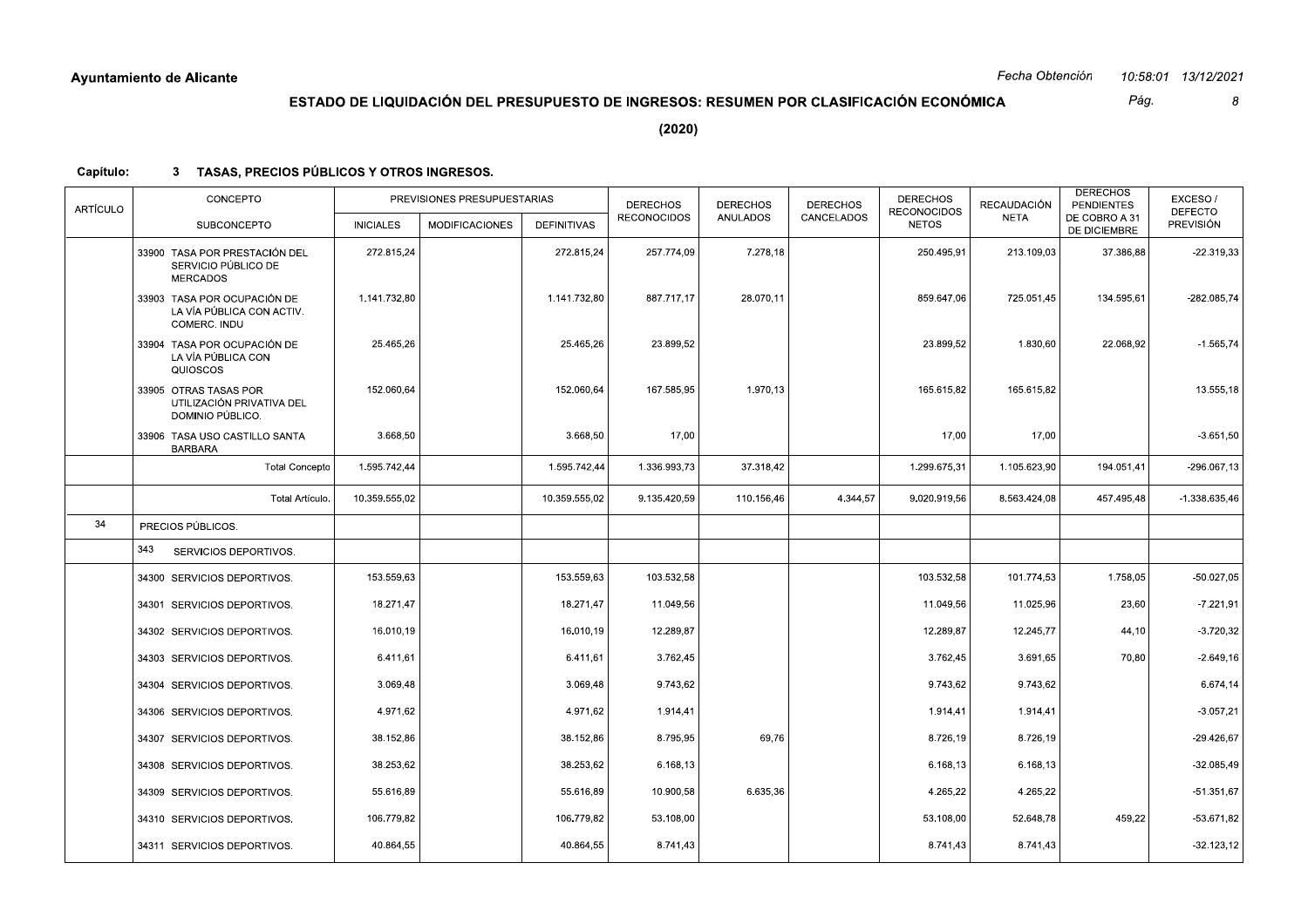Pág.  $\overline{9}$ 

 $(2020)$ 

| <b>ARTÍCULO</b> | CONCEPTO                                        |                  | PREVISIONES PRESUPUESTARIAS |                    | <b>DERECHOS</b><br><b>RECONOCIDOS</b> | <b>DERECHOS</b><br><b>ANULADOS</b> | <b>DERECHOS</b><br>CANCELADOS | <b>DERECHOS</b><br><b>RECONOCIDOS</b> | <b>RECAUDACIÓN</b><br><b>NETA</b> | <b>DERECHOS</b><br><b>PENDIENTES</b><br>DE COBRO A 31 | EXCESO/<br><b>DEFECTO</b> |
|-----------------|-------------------------------------------------|------------------|-----------------------------|--------------------|---------------------------------------|------------------------------------|-------------------------------|---------------------------------------|-----------------------------------|-------------------------------------------------------|---------------------------|
|                 | <b>SUBCONCEPTO</b>                              | <b>INICIALES</b> | <b>MODIFICACIONES</b>       | <b>DEFINITIVAS</b> |                                       |                                    |                               | <b>NETOS</b>                          |                                   | DE DICIEMBRE                                          | PREVISIÓN                 |
|                 | 34312 PRECIO PÚBLICO<br>POLIDEPORTIVO CAROLINAS | 1.950,13         |                             | 1.950,13           | 546,30                                |                                    |                               | 546,30                                | 546,30                            |                                                       | $-1.403,83$               |
|                 | 34313 SERVICIOS DEPORTIVOS.                     | 26.617,19        |                             | 26.617,19          | 12.592,69                             |                                    |                               | 12.592,69                             | 7.677,34                          | 4.915,35                                              | $-14.024,50$              |
|                 | 34314 SERVICIOS DEPORTIVOS.                     | 8.722,46         |                             | 8.722,46           | 7.878,65                              |                                    |                               | 7.878,65                              | 5.172,71                          | 2.705,94                                              | $-843,81$                 |
|                 | 34315 SERVICIOS DEPORTIVOS.                     | 18.934,83        |                             | 18.934,83          | 8.729,77                              |                                    |                               | 8.729,77                              | 8.691,47                          | 38,30                                                 | $-10.205,06$              |
|                 | 34316 SERVICIOS DEPORTIVOS.                     | 10.228,34        |                             | 10.228,34          | 7.667,59                              |                                    |                               | 7.667,59                              | 7.500,97                          | 166,62                                                | $-2.560,75$               |
|                 | 34317 SERVICIOS DEPORTIVOS.                     | 342,38           |                             | 342,38             |                                       |                                    |                               |                                       |                                   |                                                       | $-342,38$                 |
|                 | 34319 SERVICIOS DEPORTIVOS.                     | 11.123,25        |                             | 11.123,25          | 3.547,50                              |                                    |                               | 3.547,50                              | 3.482,02                          | 65,48                                                 | $-7.575,75$               |
|                 | 34320 SERVICIOS DEPORTIVOS.                     | 15.127,89        |                             | 15.127,89          | 9.057,33                              |                                    |                               | 9.057,33                              | 9.052,98                          | 4,35                                                  | $-6.070,56$               |
|                 | 34321 SERVICIOS DEPORTIVOS.                     | 988,78           |                             | 988,78             |                                       |                                    |                               |                                       |                                   |                                                       | $-988,78$                 |
|                 | 34323 SERVICIOS DEPORTIVOS.                     | 14.827,75        |                             | 14.827,75          | 9.884,24                              |                                    |                               | 9.884,24                              | 9.300,09                          | 584,15                                                | $-4.943,51$               |
|                 | 34325 SERVICIOS DEPORTIVOS.                     | 721,80           |                             | 721,80             |                                       |                                    |                               |                                       |                                   |                                                       | $-721,80$                 |
|                 | 34326 SERVICIOS DEPORTIVOS.                     | 15.028,95        |                             | 15.028,95          | 9.162,77                              |                                    |                               | 9.162,77                              | 7.606,90                          | 1.555,87                                              | $-5.866, 18$              |
|                 | 34327 SERVICIOS DEPORTIVOS.                     | 11.203,53        |                             | 11.203,53          | 5.306,38                              |                                    |                               | 5.306,38                              | 3.961,01                          | 1.345,37                                              | $-5.897,15$               |
|                 | 34328 SERVICIOS DEPORTIVOS.                     | 4.444,76         |                             | 4.444,76           | 8.846,59                              |                                    |                               | 8.846,59                              | 7.899,94                          | 946,65                                                | 4.401,83                  |
|                 | 34329 SERVICIOS DEPORTIVOS.                     | 6.721,78         |                             | 6.721,78           | 6.562,87                              |                                    |                               | 6.562,87                              | 6.562,87                          |                                                       | $-158,91$                 |
|                 | 34330 SERVICIOS DEPORTIVOS.                     | 4.970,10         |                             | 4.970,10           | 3.254,81                              |                                    |                               | 3.254,81                              | 2.215,10                          | 1.039,71                                              | $-1.715,29$               |
|                 | 34331 SERVICIOS DEPORTIVOS.                     | 1.924,96         |                             | 1.924,96           | 2.984,96                              |                                    |                               | 2.984,96                              | 850,93                            | 2.134,03                                              | 1.060,00                  |
|                 | 34332 SERVICIOS DEPORTIVOS.                     | 50,40            |                             | 50,40              |                                       |                                    |                               |                                       |                                   |                                                       | $-50,40$                  |
|                 | 34333 SERVICIOS CULTURALES.                     | 9.742,08         |                             | 9.742,08           | 968,22                                |                                    |                               | 968,22                                | 968,22                            |                                                       | $-8.773,86$               |
|                 | 34334 PRECIOS PÚBLICOS PISCINA<br>VÍA PARQUE    | 53.770,98        |                             | 53.770,98          | 33.639,88                             |                                    |                               | 33.639,88                             | 24.885,27                         | 8.754,61                                              | $-20.131,10$              |
|                 | 34335 SERVICIOS JUVENILES                       | 33.513,00        |                             | 33.513,00          |                                       |                                    |                               |                                       |                                   |                                                       | $-33.513,00$              |
|                 | <b>Total Concepto</b>                           | 732.917,08       |                             | 732.917,08         | 360.637,13                            | 6.705,12                           |                               | 353.932,01                            | 327.319,81                        | 26.612,20                                             | $-378.985.07$             |
|                 |                                                 |                  |                             |                    |                                       |                                    |                               |                                       |                                   |                                                       |                           |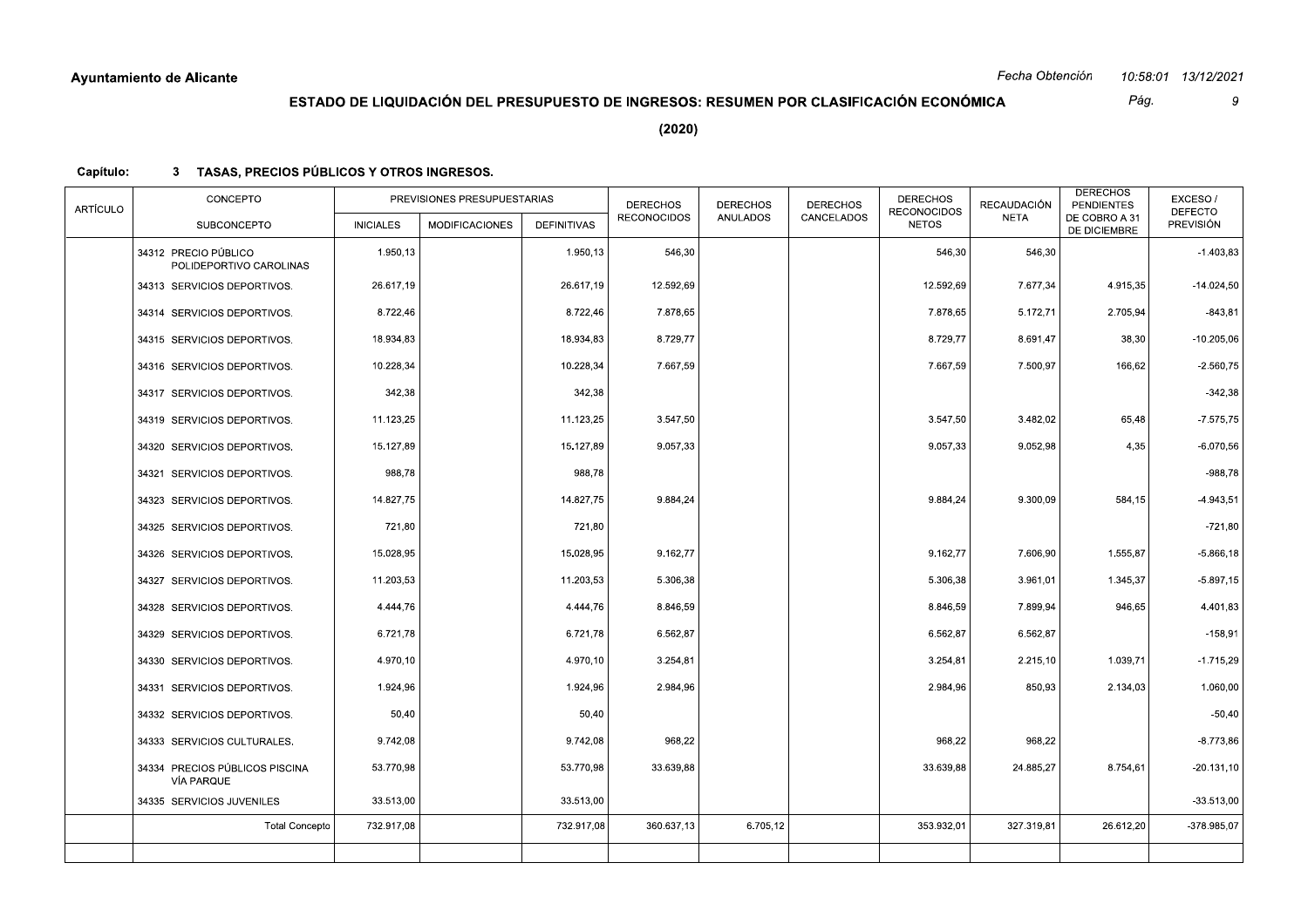Pág.  $10\,$ 

 $(2020)$ 

| <b>ARTÍCULO</b> | CONCEPTO                                                        |                  | PREVISIONES PRESUPUESTARIAS |                    | <b>DERECHOS</b><br><b>RECONOCIDOS</b> | <b>DERECHOS</b><br><b>ANULADOS</b> | <b>DERECHOS</b><br>CANCELADOS | <b>DERECHOS</b><br><b>RECONOCIDOS</b> | <b>RECAUDACIÓN</b><br><b>NETA</b> | <b>DERECHOS</b><br><b>PENDIENTES</b><br>DE COBRO A 31 | EXCESO/<br><b>DEFECTO</b> |
|-----------------|-----------------------------------------------------------------|------------------|-----------------------------|--------------------|---------------------------------------|------------------------------------|-------------------------------|---------------------------------------|-----------------------------------|-------------------------------------------------------|---------------------------|
|                 | <b>SUBCONCEPTO</b>                                              | <b>INICIALES</b> | <b>MODIFICACIONES</b>       | <b>DEFINITIVAS</b> |                                       |                                    |                               | <b>NETOS</b>                          |                                   | DE DICIEMBRE                                          | <b>PREVISIÓN</b>          |
|                 | 349<br>OTROS PRECIOS PÚBLICOS.                                  |                  |                             |                    |                                       |                                    |                               |                                       |                                   |                                                       |                           |
|                 | OTROS PRECIOS PÚBLICOS.<br>349                                  |                  |                             |                    | 82,00                                 |                                    |                               | 82,00                                 | 82,00                             |                                                       | 82,00                     |
|                 | 34900 OTROS PRECIOS PÚBLICOS.                                   | 2.142,46         |                             | 2.142,46           | 477,93                                |                                    |                               | 477,93                                | 477,93                            |                                                       | $-1.664,53$               |
|                 | 34901 OTROS PRECIOS PÚBLICOS.                                   | 233,50           |                             | 233,50             | 6,24                                  |                                    |                               | 6,24                                  | 6,24                              |                                                       | $-227,26$                 |
|                 | 34902 OTROS PRECIOS PÚBLICOS.                                   | 203.824,00       |                             | 203.824,00         | 204.993,47                            |                                    |                               | 204.993,47                            | 8.178,17                          | 196.815,30                                            | 1.169,47                  |
|                 | <b>Total Concepto</b>                                           | 206.199,96       |                             | 206.199,96         | 205.559,64                            |                                    |                               | 205.559,64                            | 8.744,34                          | 196.815,30                                            | $-640.32$                 |
|                 | Total Artículo.                                                 | 939.117,04       |                             | 939.117,04         | 566.196,77                            | 6.705,12                           |                               | 559.491,65                            | 336.064,15                        | 223.427,50                                            | $-379.625,39$             |
| 35              | CONTRIBUCIONES ESPECIALES.                                      |                  |                             |                    |                                       |                                    |                               |                                       |                                   |                                                       |                           |
|                 | 351<br>PARA EL ESTABLECIMIENTO<br>O AMPLIACIÓN DE<br>SERVICIOS. |                  |                             |                    |                                       |                                    |                               |                                       |                                   |                                                       |                           |
|                 | 35100 CCEE MEJORA SERVICIO<br>EXTINCIÓN DE INCENDIOS            | 1.221.815,35     |                             | 1.221.815,35       | 1.296.720,42                          | 44.438,39                          |                               | 1.252.282,03                          | 1.252.282,03                      |                                                       | 30.466,68                 |
|                 | <b>Total Concepto</b>                                           | 1.221.815,35     |                             | 1.221.815,35       | 1.296.720,42                          | 44.438,39                          |                               | 1.252.282,03                          | 1.252.282,03                      |                                                       | 30.466,68                 |
|                 | Total Artículo.                                                 | 1.221.815,35     |                             | 1.221.815,35       | 1.296.720,42                          | 44.438,39                          |                               | 1.252.282,03                          | 1.252.282,03                      |                                                       | 30.466,68                 |
| 38              | REINTEGROS DE OPERACIONES<br>CORRIENTES.                        |                  |                             |                    |                                       |                                    |                               |                                       |                                   |                                                       |                           |
|                 | 380<br>REINTEGRO DE AVALES.                                     |                  |                             |                    |                                       |                                    |                               |                                       |                                   |                                                       |                           |
|                 | 380<br>REINTEGRO DE AVALES.                                     | 5.000,00         |                             | 5.000,00           | 103,35                                |                                    |                               | 103,35                                | 103,35                            |                                                       | $-4.896,65$               |
|                 | <b>Total Concepto</b>                                           | 5.000,00         |                             | 5.000,00           | 103,35                                |                                    |                               | 103,35                                | 103,35                            |                                                       | $-4.896,65$               |
|                 | 389<br>OTROS REINTEGROS DE<br><b>OPERACIONES</b><br>CORRIENTES. |                  |                             |                    |                                       |                                    |                               |                                       |                                   |                                                       |                           |
|                 | 38900 DE PRESUPUESTOS<br><b>CERRADOS</b>                        | 500.000,00       |                             | 500.000,00         | 780.669,59                            |                                    |                               | 780.669,59                            | 779.505,85                        | 1.163,74                                              | 280.669,59                |
|                 | <b>Total Concepto</b>                                           | 500.000,00       |                             | 500.000,00         | 780.669,59                            |                                    |                               | 780.669,59                            | 779.505,85                        | 1.163,74                                              | 280.669,59                |
|                 | Total Artículo.                                                 | 505.000,00       |                             | 505.000,00         | 780.772,94                            |                                    |                               | 780.772,94                            | 779.609,20                        | 1.163,74                                              | 275.772,94                |
|                 |                                                                 |                  |                             |                    |                                       |                                    |                               |                                       |                                   |                                                       |                           |
|                 |                                                                 |                  |                             |                    |                                       |                                    |                               |                                       |                                   |                                                       |                           |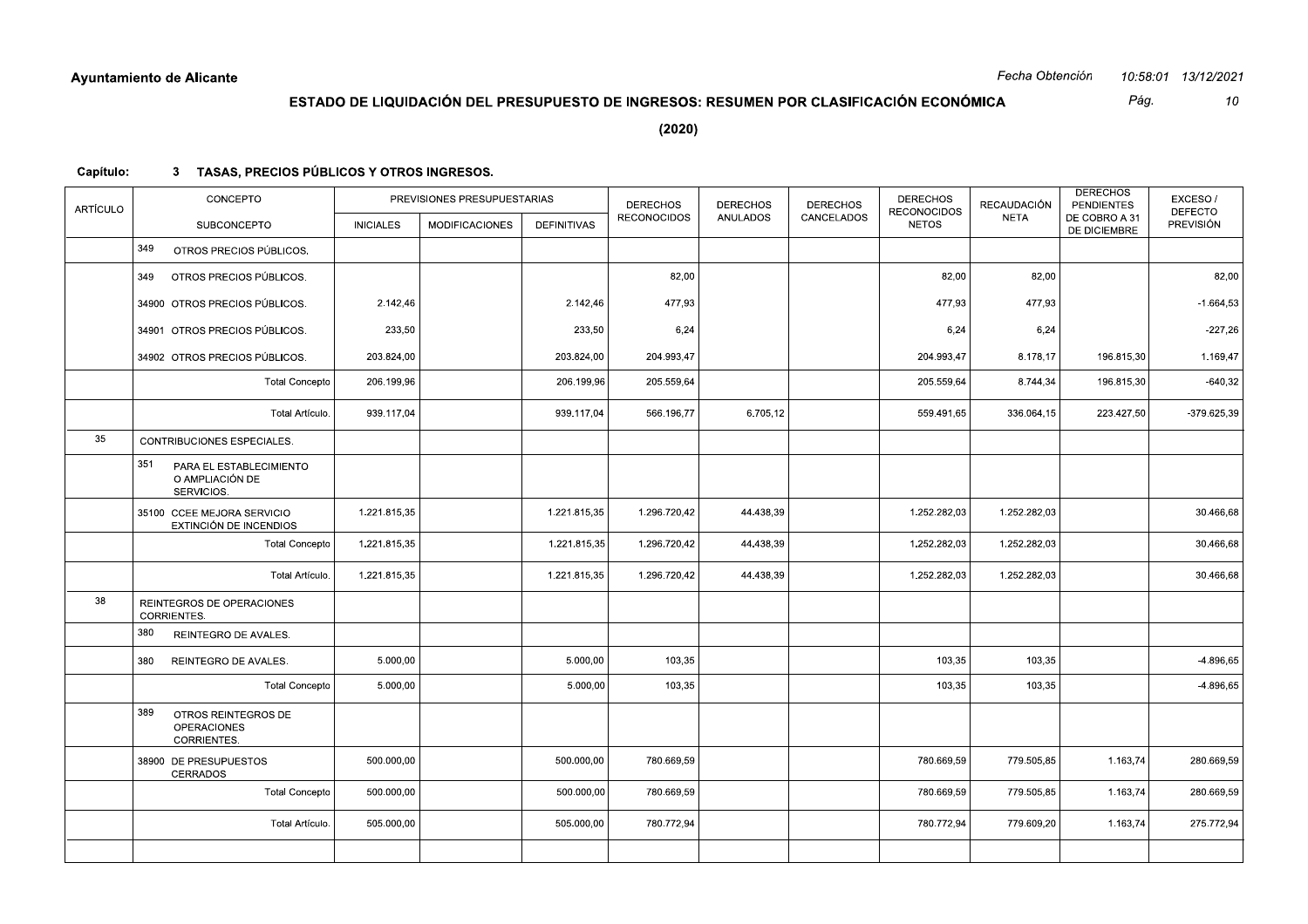Pág.  $11$ 

 $(2020)$ 

| <b>ARTÍCULO</b> | CONCEPTO                                                                         |                  | PREVISIONES PRESUPUESTARIAS |                    | <b>DERECHOS</b>    | <b>DERECHOS</b> | <b>DERECHOS</b> | <b>DERECHOS</b><br><b>RECONOCIDOS</b> | <b>RECAUDACIÓN</b> | <b>DERECHOS</b><br><b>PENDIENTES</b> | EXCESO/<br><b>DEFECTO</b> |
|-----------------|----------------------------------------------------------------------------------|------------------|-----------------------------|--------------------|--------------------|-----------------|-----------------|---------------------------------------|--------------------|--------------------------------------|---------------------------|
|                 | <b>SUBCONCEPTO</b>                                                               | <b>INICIALES</b> | <b>MODIFICACIONES</b>       | <b>DEFINITIVAS</b> | <b>RECONOCIDOS</b> | <b>ANULADOS</b> | CANCELADOS      | <b>NETOS</b>                          | <b>NETA</b>        | DE COBRO A 31<br>DE DICIEMBRE        | <b>PREVISIÓN</b>          |
| 39              | OTROS INGRESOS.                                                                  |                  |                             |                    |                    |                 |                 |                                       |                    |                                      |                           |
|                 | 391<br>MULTAS.                                                                   |                  |                             |                    |                    |                 |                 |                                       |                    |                                      |                           |
|                 | 39100 MULTAS POR INFRACCIONES<br>URBANÍSTICAS.                                   | 123.611.16       |                             | 123.611.16         | 373.949.01         | 11.373.69       |                 | 362.575.32                            | 97.511.70          | 265.063,62                           | 238.964,16                |
|                 | 39110 MULTAS POR INFRACCIONES<br>TRIBUTARIAS Y ANÁLOGAS.                         | 169.209,51       |                             | 169.209,51         | 446.822,11         | 2.686,46        |                 | 444.135,65                            | 195.856,94         | 248.278,71                           | 274.926,14                |
|                 | 39120 MULTAS POR INFRACCIONES<br>DE LA ORDENANZA DE<br>CIRCULACIÓN.              | 4.882.836.34     |                             | 4.882.836.34       | 4.837.595.41       | 85.122,31       | 64.651,34       | 4.687.821.76                          | 3.176.164.33       | 1.511.657,43                         | $-195.014,58$             |
|                 | 39190 OTRAS MULTAS Y<br>SANCIONES.                                               | 402.489,15       |                             | 402.489,15         | 1.338.467,13       | 42.422,09       | 21.570,44       | 1.274.474,60                          | 324.806,87         | 949.667,73                           | 871.985,45                |
|                 | <b>Total Concepto</b>                                                            | 5.578.146,16     |                             | 5.578.146,16       | 6.996.833,66       | 141.604,55      | 86.221,78       | 6.769.007,33                          | 3.794.339,84       | 2.974.667,49                         | 1.190.861,17              |
|                 | 392<br>RECAR DEL PERIODO EJEC Y<br>POR DECLARAC EXTEMP SIN<br><b>REQUER PREV</b> |                  |                             |                    |                    |                 |                 |                                       |                    |                                      |                           |
|                 | 39200 RECARGO POR<br>DECLARACIÓN<br>EXTEMPORÁNEA SIN<br>REQUERIMI. PREVIO        | 90.000,00        |                             | 90.000,00          | 63.449,82          |                 |                 | 63.449,82                             | 63.449,82          |                                      | $-26.550, 18$             |
|                 | 39210 RECARGO EJECUTIVO.                                                         | 200.000,00       |                             | 200.000,00         | 126.451,03         | 50,01           |                 | 126.401,02                            | 126.401,02         |                                      | $-73.598,98$              |
|                 | 39211 RECARGO DE APREMIO.                                                        | 1.775.408.64     |                             | 1.775.408.64       | 1.841.065.72       | 7.322,46        | 3.924,86        | 1.829.818.40                          | 1.829.818.40       |                                      | 54.409,76                 |
|                 | <b>Total Concepto</b>                                                            | 2.065.408,64     |                             | 2.065.408.64       | 2.030.966,57       | 7.372,47        | 3.924,86        | 2.019.669,24                          | 2.019.669,24       |                                      | $-45.739,40$              |
|                 | 393<br>INTERESES DE DEMORA.                                                      |                  |                             |                    |                    |                 |                 |                                       |                    |                                      |                           |
|                 | 393<br>INTERESES DE DEMORA.                                                      | 850.000,00       |                             | 850.000,00         | 869.684,35         | 3.534,26        | 4.769,90        | 861.380,19                            | 818.647,79         | 42.732,40                            | 11.380,19                 |
|                 | <b>Total Concepto</b>                                                            | 850.000,00       |                             | 850.000,00         | 869.684,35         | 3.534,26        | 4.769,90        | 861.380,19                            | 818.647,79         | 42.732,40                            | 11.380,19                 |
|                 | 397<br><b>APROVECHAMIENTOS</b><br>URBANÍSTICOS.                                  |                  |                             |                    |                    |                 |                 |                                       |                    |                                      |                           |
|                 | 39710 OTROS INGRESOS POR<br><b>APROVECHAMIENTOS</b><br>URBANÍSTICOS.             | 32.854,09        |                             | 32.854,09          |                    |                 |                 |                                       |                    |                                      | $-32.854,09$              |
|                 | <b>Total Concepto</b>                                                            | 32.854,09        |                             | 32.854,09          |                    |                 |                 |                                       |                    |                                      | $-32.854,09$              |
|                 |                                                                                  |                  |                             |                    |                    |                 |                 |                                       |                    |                                      |                           |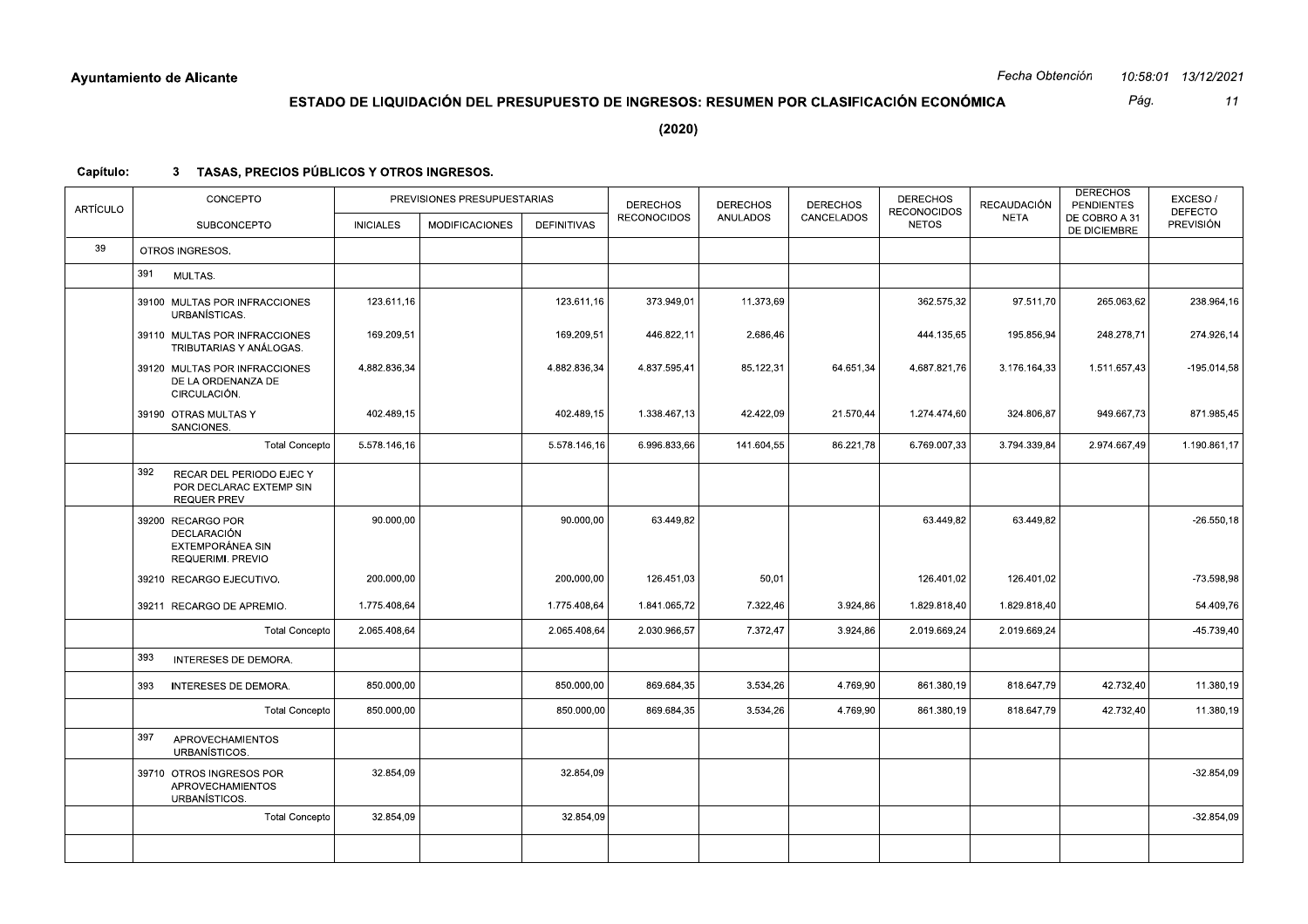Pág.  $12\,$ 

 $(2020)$ 

| ARTÍCULO |     | CONCEPTO                                                                      |                  | PREVISIONES PRESUPUESTARIAS |                    | <b>DERECHOS</b>    | <b>DERECHOS</b> | <b>DERECHOS</b> | <b>DERECHOS</b><br><b>RECONOCIDOS</b> | <b>RECAUDACIÓN</b> | <b>DERECHOS</b><br><b>PENDIENTES</b> | EXCESO/<br><b>DEFECTO</b> |
|----------|-----|-------------------------------------------------------------------------------|------------------|-----------------------------|--------------------|--------------------|-----------------|-----------------|---------------------------------------|--------------------|--------------------------------------|---------------------------|
|          |     | <b>SUBCONCEPTO</b>                                                            | <b>INICIALES</b> | <b>MODIFICACIONES</b>       | <b>DEFINITIVAS</b> | <b>RECONOCIDOS</b> | <b>ANULADOS</b> | CANCELADOS      | <b>NETOS</b>                          | <b>NETA</b>        | DE COBRO A 31<br>DE DICIEMBRE        | PREVISIÓN                 |
|          | 398 | <b>INDEMNIZACIONES DE</b><br>SEGUROS DE NO VIDA.                              |                  |                             |                    |                    |                 |                 |                                       |                    |                                      |                           |
|          | 398 | <b>INDEMNIZACIONES DE</b><br>SEGUROS DE NO VIDA.                              | 1,00             | 20.704,73                   | 20.705,73          | 96.679,51          | 474,46          |                 | 96.205,05                             | 96.205,05          |                                      | 75.499,32                 |
|          |     | <b>Total Concepto</b>                                                         | 1,00             | 20.704,73                   | 20.705,73          | 96.679,51          | 474,46          |                 | 96.205,05                             | 96.205,05          |                                      | 75.499,32                 |
|          | 399 | OTROS INGRESOS<br>DIVERSOS.                                                   |                  |                             |                    |                    |                 |                 |                                       |                    |                                      |                           |
|          |     | 39901 RECURSOS EVENTUALES                                                     | 60.862,61        |                             | 60.862,61          | 80.340.95          |                 | 1.392,83        | 78.948.12                             | 78.948.12          |                                      | 18.085,51                 |
|          |     | 39902 INGRESOS EJECUCIONES<br><b>SUBSIDIARIAS</b>                             | 24.319,87        |                             | 24.319,87          |                    |                 |                 |                                       |                    |                                      | $-24.319,87$              |
|          |     | 39903 INGRESOS POR RECOGIDA<br>DE ENVASES LIGEROS                             | 815.396,25       |                             | 815.396,25         | 1.024.518.45       |                 |                 | 1.024.518,45                          | 876.706,47         | 147.811,98                           | 209.122,20                |
|          |     | 39904 VERTIDO Y TRAT. RESID.<br>SOLID. EN INSTALACIONES<br><b>MUNICIPALES</b> | 1.670.234,56     |                             | 1.670.234,56       | 2.374.887,26       |                 |                 | 2.374.887,26                          | 2.324.732,54       | 50.154,72                            | 704.652,70                |
|          |     | 39905 ESPONSOS CONCIERTO<br><b>ALICANTE AMANECE</b>                           | 2.472,83         |                             | 2.472,83           | 2.531,96           |                 |                 | 2.531,96                              | 2.531,96           |                                      | 59,13                     |
|          |     | 39906 OTROS INGRESOS<br><b>DIVERSOS</b>                                       | 60.000,00        |                             | 60.000,00          | 27.840,99          |                 |                 | 27.840,99                             |                    | 27.840,99                            | -32.159,01                |
|          |     | 39908 OTROS INGRESOS<br><b>DIVERSOS</b>                                       | 1,00             |                             | 1,00               |                    |                 |                 |                                       |                    |                                      | $-1,00$                   |
|          |     | 39909 EDICIÓN Y VENTA DE LIBROS                                               | 1,00             |                             | 1,00               |                    |                 |                 |                                       |                    |                                      | $-1,00$                   |
|          |     | 39912 REINTEGROS OBRAS INSTAL.<br>DEMOLIC. DE PARTICULARES                    | 15.031,46        |                             | 15.031,46          | 12.619,10          |                 |                 | 12.619,10                             | 12.619,10          |                                      | $-2.412,36$               |
|          |     | 39914 REINTEGRO IMPORTE<br>PUBLICACION EDICTOS                                | 4.736,68         |                             | 4.736,68           | 55,66              |                 |                 | 55,66                                 | 55,66              |                                      | $-4.681,02$               |
|          |     | 39915 REINTEGRO<br>INCUMPLIMIENTO CONTRATO<br><b>EJECUCION OBRAS</b>          | 6.923,80         |                             | 6.923,80           |                    |                 |                 |                                       |                    |                                      | $-6.923,80$               |
|          |     | <b>Total Concepto</b>                                                         | 2.659.980.06     |                             | 2.659.980.06       | 3.522.794,37       |                 | 1.392,83        | 3.521.401,54                          | 3.295.593,85       | 225.807,69                           | 861.421,48                |
|          |     | Total Artículo.                                                               | 11.186.389,95    | 20.704,73                   | 11.207.094,68      | 13.516.958,46      | 152.985,74      | 96.309,37       | 13.267.663,35                         | 10.024.455,77      | 3.243.207,58                         | 2.060.568,67              |
|          |     | <b>Total Capítulo</b>                                                         | 37.920.345,28    | 20.704,73                   | 37.941.050,01      | 38.305.018,23      | 373.895,67      | 102.676,06      | 37.828.446,50                         | 32.856.435,23      | 4.972.011,27                         | $-112.603,51$             |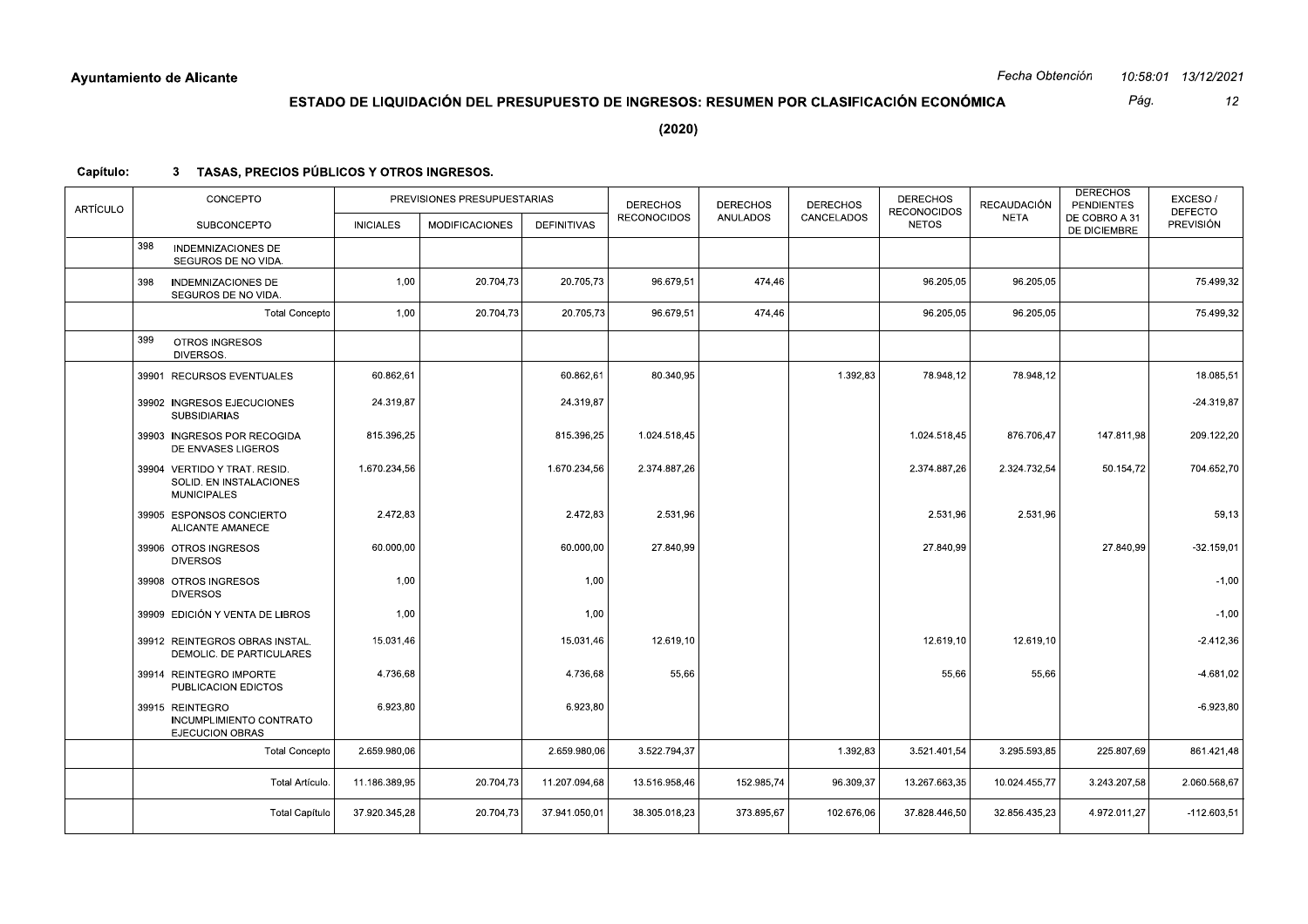|           | Ayuntamiento de Alicante                                                                 |                  |                                                                                        |               |                    |                 |                 |                                    | Fecha Obtención |                                      | 10:58:01 13/12/2021         |
|-----------|------------------------------------------------------------------------------------------|------------------|----------------------------------------------------------------------------------------|---------------|--------------------|-----------------|-----------------|------------------------------------|-----------------|--------------------------------------|-----------------------------|
|           |                                                                                          |                  | ESTADO DE LIQUIDACIÓN DEL PRESUPUESTO DE INGRESOS: RESUMEN POR CLASIFICACIÓN ECONÓMICA |               |                    |                 |                 |                                    |                 | Pág.                                 | 13                          |
|           |                                                                                          |                  |                                                                                        |               | (2020)             |                 |                 |                                    |                 |                                      |                             |
| Capítulo: | 4 TRANSFERENCIA CORRIENTES.                                                              |                  |                                                                                        |               |                    |                 |                 |                                    |                 |                                      |                             |
| ARTÍCULO  | CONCEPTO                                                                                 |                  | PREVISIONES PRESUPUESTARIAS                                                            |               | <b>DERECHOS</b>    | <b>DERECHOS</b> | <b>DERECHOS</b> | <b>DERECHOS</b>                    | RECAUDACIÓN     | <b>DERECHOS</b><br><b>PENDIENTES</b> | EXCESO/                     |
|           | SUBCONCEPTO                                                                              | <b>INICIALES</b> | <b>MODIFICACIONES</b>                                                                  | DEFINITIVAS   | <b>RECONOCIDOS</b> | ANULADOS        | CANCELADOS      | <b>RECONOCIDOS</b><br><b>NETOS</b> | NETA            | DE COBRO A 31<br>DE DICIEMBRE        | <b>DEFECTO</b><br>PREVISIÓN |
| 42        | DE LA ADMINISTRACIÓN DEL<br>ESTADO.                                                      |                  |                                                                                        |               |                    |                 |                 |                                    |                 |                                      |                             |
|           | 420<br>DE LA ADMINISTRACIÓN<br><b>GENERAL DEL ESTADO.</b>                                |                  |                                                                                        |               |                    |                 |                 |                                    |                 |                                      |                             |
|           | 42010 FONDO COMPLEMENTARIO<br>DE FINANCIACIÓN.                                           | 65.168.095,49    |                                                                                        | 65.168.095,49 | 71.132.114,69      | 1.090.804,51    |                 | 70.041.310.18                      | 70.041.310,18   |                                      | 4.873.214,69                |
|           | 42020 COMPENSACIÓN POR<br>BENEFICIOS FISCALES.                                           | 105.070,98       |                                                                                        | 105.070,98    |                    |                 |                 |                                    |                 |                                      | $-105.070,98$               |
|           | 42090 OTRAS TRANSF<br>CORRIENTES DE LA ADMÓN<br><b>GENERAL DEL ESTADO.</b>               | 1.116.992,11     |                                                                                        | 1.116.992,11  | 1.243.525,35       |                 |                 | 1.243.525,35                       | 1.243.525,35    |                                      | 126.533,24                  |
|           | 42091 DE LA ADMINISTRACIÓN<br><b>GENERAL DEL ESTADO.</b>                                 |                  |                                                                                        |               | 63.239,27          |                 |                 | 63.239,27                          | 63.239,27       |                                      | 63.239,27                   |
|           | 42092 SUBV. M°<br>SANIDAD-CONSUMO PROG.<br><b>PREVENCION</b><br><b>DROGODEPENDENCIAS</b> |                  | 45.493,59                                                                              | 45.493,59     | 45.493,59          |                 |                 | 45.493,59                          | 45.493,59       |                                      |                             |
|           | 42093 DE LA ADMINISTRACIÓN<br>GENERAL DEL ESTADO.                                        |                  |                                                                                        |               | 3.544,31           |                 |                 | 3.544,31                           | 3.544,31        |                                      | 3.544,31                    |
|           | Total Concepto                                                                           | 66.390.158,58    | 45.493,59                                                                              | 66.435.652,17 | 72.487.917,21      | 1.090.804,51    |                 | 71.397.112,70                      | 71.397.112,70   |                                      | 4.961.460,53                |
|           | 421<br>DE ORGANISMOS<br>AUTÓNOMOS Y AGENCIAS<br>ESTATALES.                               |                  |                                                                                        |               |                    |                 |                 |                                    |                 |                                      |                             |
|           | 42190 SUBV. INST. JUVENTUD<br>SERV. VOLUNTARIADO<br><b>EUROPEO</b>                       |                  | 2.866,60                                                                               | 2.866,60      | 1.440,39           |                 |                 | 1.440,39                           | 1.440,39        |                                      | $-1.426,21$                 |
|           | Total Concepto                                                                           |                  | 2.866,60                                                                               | 2.866,60      | 1.440,39           |                 |                 | 1.440,39                           | 1.440,39        |                                      | $-1.426,21$                 |
|           | Total Artículo.                                                                          | 66.390.158,58    | 48.360,19                                                                              | 66.438.518,77 | 72.489.357,60      | 1.090.804,51    |                 | 71.398.553,09                      | 71.398.553,09   |                                      | 4.960.034,32                |
| 45        | DE COMUNIDADES AUTÓNOMAS.                                                                |                  |                                                                                        |               |                    |                 |                 |                                    |                 |                                      |                             |
|           | 450<br>DE LA ADMINISTRACIÓN<br><b>GENERAL DE LAS</b><br>COMUNIDADES<br>AUTÓNOMAS.        |                  |                                                                                        |               |                    |                 |                 |                                    |                 |                                      |                             |
|           | 45001 OTRAS TRANSFERENCIAS<br>INCONDICIONADAS.                                           | 855.116,50       |                                                                                        | 855.116,50    | 857.869,00         |                 |                 | 857.869,00                         | 857.869,00      |                                      | 2.752,50                    |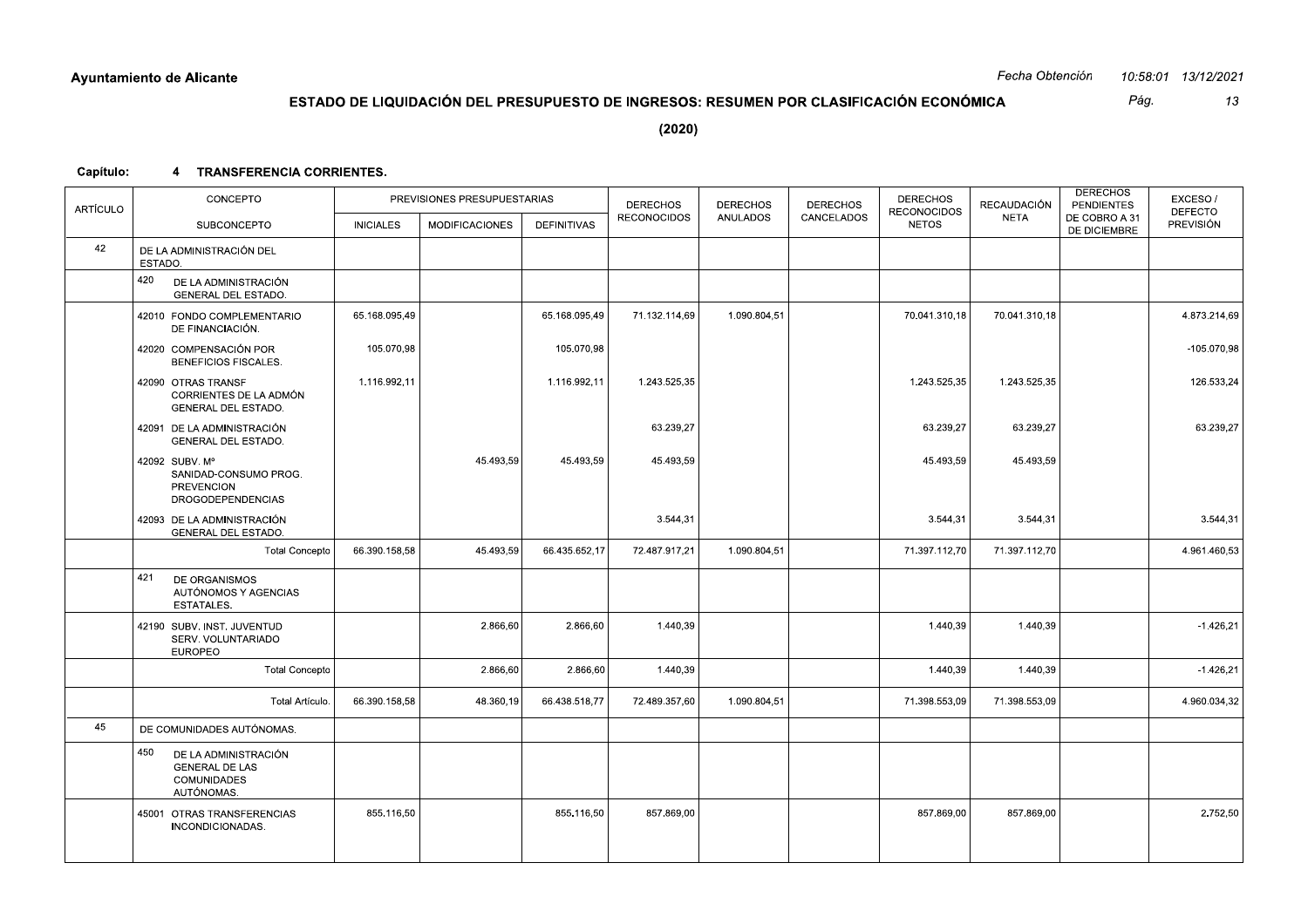|           | Ayuntamiento de Alicante                                                      |                  |                                                                                        |               |                    |                 |                 |                                    | Fecha Obtención |                                      | 10:58:01 13/12/2021                |
|-----------|-------------------------------------------------------------------------------|------------------|----------------------------------------------------------------------------------------|---------------|--------------------|-----------------|-----------------|------------------------------------|-----------------|--------------------------------------|------------------------------------|
|           |                                                                               |                  | ESTADO DE LIQUIDACIÓN DEL PRESUPUESTO DE INGRESOS: RESUMEN POR CLASIFICACIÓN ECONÓMICA |               |                    |                 |                 |                                    |                 | Pág.                                 | 14                                 |
|           |                                                                               |                  |                                                                                        |               | (2020)             |                 |                 |                                    |                 |                                      |                                    |
| Capítulo: | <b>TRANSFERENCIA CORRIENTES.</b><br>4                                         |                  |                                                                                        |               |                    |                 |                 |                                    |                 |                                      |                                    |
| ARTÍCULO  | CONCEPTO                                                                      |                  | PREVISIONES PRESUPUESTARIAS                                                            |               | <b>DERECHOS</b>    | <b>DERECHOS</b> | <b>DERECHOS</b> | <b>DERECHOS</b>                    | RECAUDACIÓN     | <b>DERECHOS</b><br><b>PENDIENTES</b> | EXCESO/                            |
|           | SUBCONCEPTO                                                                   | <b>INICIALES</b> | <b>MODIFICACIONES</b>                                                                  | DEFINITIVAS   | <b>RECONOCIDOS</b> | ANULADOS        | CANCELADOS      | <b>RECONOCIDOS</b><br><b>NETOS</b> | <b>NETA</b>     | DE COBRO A 31<br>DE DICIEMBRE        | <b>DEFECTO</b><br><b>PREVISIÓN</b> |
|           | 45080 SUBVENCIONES<br><b>GENERALIDAD VALENCIANA</b>                           |                  | 926.406,41                                                                             | 926.406,41    | 390.630,78         |                 |                 | 390.630,78                         | 323.609,16      | 67.021,62                            | -535.775,63                        |
|           | 45081 SUBV. SERVICIOS SOCIALES<br><b>GENERALES</b>                            | 1.580.645,00     | 3.937.677,00                                                                           | 5.518.322,00  | 5.518.321,00       | 116.209,13      |                 | 5.402.111,87                       | 4.020.185,87    | 1.381.926,00                         | $-116.210,13$                      |
|           | 45082 OTRAS SUBV CORRIENTES<br>DE LA ADMÓN GENERAL DE<br>LA C.A               | 93.000,00        |                                                                                        | 93.000,00     | 92.081,80          |                 |                 | 92.081,80                          |                 | 92.081,80                            | $-918,20$                          |
|           | 45084 OTRAS SUBV CORRIENTES<br>DE LA ADMÓN GENERAL DE<br>LA C.A               | 24.000,00        |                                                                                        | 24.000,00     | 31.500,00          |                 |                 | 31.500,00                          | 31.500,00       |                                      | 7.500,00                           |
|           | 45086 DE LA ADMINISTRACIÓN<br><b>GENERAL DE LAS</b><br>COMUNIDADES AUTÓNOMAS. | 57.400,00        | 210.160,00                                                                             | 267.560,00    | 173.914,00         |                 |                 | 173.914,00                         |                 | 173.914,00                           | $-93.646,00$                       |
|           | 45089 GASTOS CENTRO<br><b>FORMACION</b><br><b>CONSUMIDORES</b>                | 48.000,00        |                                                                                        | 48.000,00     | 48.000,00          |                 |                 | 48.000,00                          |                 | 48.000,00                            |                                    |
|           | 45093 DE LA ADMINISTRACIÓN<br><b>GENERAL DE LAS</b><br>COMUNIDADES AUTÓNOMAS. |                  | 75.400,00                                                                              | 75.400,00     | 74.044,01          | 6.110,00        |                 | 67.934,01                          | 67.934,01       |                                      | $-7.465,99$                        |
|           | 45095 DE LA ADMINISTRACIÓN<br><b>GENERAL DE LAS</b><br>COMUNIDADES AUTÓNOMAS. |                  |                                                                                        |               | 151.130,00         |                 |                 | 151.130,00                         | 37.782,50       | 113.347,50                           | 151.130,00                         |
|           | <b>Total Concepto</b>                                                         | 2.658.161,50     | 5.149.643,41                                                                           | 7.807.804,91  | 7.337.490,59       | 122.319,13      |                 | 7.215.171,46                       | 5.338.880,54    | 1.876.290,92                         | $-592.633,45$                      |
|           | 451<br>DE ORGANISMOS<br>AUTÓNOMOS Y AGENCIAS<br>DE LAS C.A                    |                  |                                                                                        |               |                    |                 |                 |                                    |                 |                                      |                                    |
|           | 45101 DE ORGANISMOS<br>AUTÓNOMOS Y AGENCIAS<br>DE LAS C.A                     |                  | 61.551,60                                                                              | 61.551,60     | 158.628,97         |                 |                 | 158.628,97                         | 158.628,97      |                                      | 97.077,37                          |
|           | 45102 DE ORGANISMOS<br>AUTÓNOMOS Y AGENCIAS<br>DE LAS C.A                     |                  | 3.698.480,05                                                                           | 3.698.480,05  | 1.522.340,65       | 7.469,55        |                 | 1.514.871,10                       | 1.514.871,10    |                                      | $-2.183.608,95$                    |
|           | 45103 DE ORGANISMOS<br>AUTÓNOMOS Y AGENCIAS<br>DE LAS C.A                     |                  |                                                                                        |               |                    |                 |                 |                                    |                 |                                      |                                    |
|           | <b>Total Concepto</b>                                                         |                  | 3.760.031,65                                                                           | 3.760.031,65  | 1.680.969,62       | 7.469,55        |                 | 1.673.500,07                       | 1.673.500,07    |                                      | $-2.086.531,58$                    |
|           | Total Artículo.                                                               | 2.658.161,50     | 8.909.675,06                                                                           | 11.567.836,56 | 9.018.460,21       | 129.788,68      |                 | 8.888.671,53                       | 7.012.380,61    | 1.876.290,92                         | -2.679.165,03                      |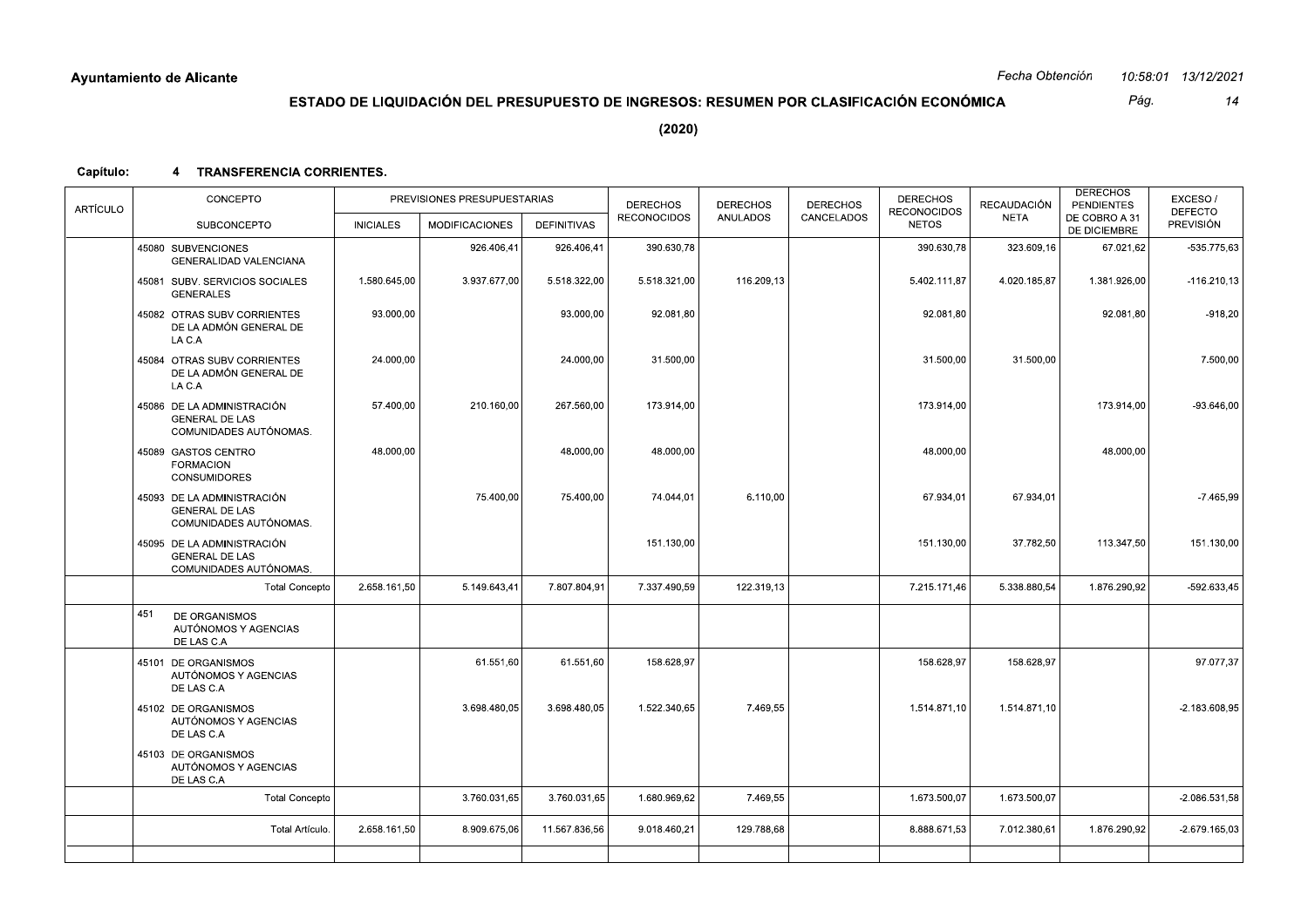Pág. 15

 $(2020)$ 

## Capítulo: 4 TRANSFERENCIA CORRIENTES.

| <b>ARTÍCULO</b> | CONCEPTO                                            |                  | PREVISIONES PRESUPUESTARIAS |                    | <b>DERECHOS</b>    | <b>DERECHOS</b> | <b>DERECHOS</b> | <b>DERECHOS</b><br><b>RECONOCIDOS</b> | RECAUDACIÓN   | <b>DERECHOS</b><br><b>PENDIENTES</b> | EXCESO/<br><b>DEFECTO</b> |
|-----------------|-----------------------------------------------------|------------------|-----------------------------|--------------------|--------------------|-----------------|-----------------|---------------------------------------|---------------|--------------------------------------|---------------------------|
|                 | SUBCONCEPTO                                         | <b>INICIALES</b> | <b>MODIFICACIONES</b>       | <b>DEFINITIVAS</b> | <b>RECONOCIDOS</b> | <b>ANULADOS</b> | CANCELADOS      | <b>NETOS</b>                          | <b>NETA</b>   | DE COBRO A 31<br>DE DICIEMBRE        | PREVISIÓN                 |
| 46              | DE ENTIDADES LOCALES.                               |                  |                             |                    |                    |                 |                 |                                       |               |                                      |                           |
|                 | 461<br>DE DIPUTACIONES,<br>CONSEJOS O CABILDOS.     |                  |                             |                    |                    |                 |                 |                                       |               |                                      |                           |
|                 | 46101 DE DIPUTACIONES,<br>CONSEJOS O CABILDOS.      |                  | 685.819,37                  | 685.819.37         | 400.239.67         |                 |                 | 400.239.67                            | 220.943,92    | 179.295,75                           | $-285.579.70$             |
|                 | <b>Total Concepto</b>                               |                  | 685.819,37                  | 685.819,37         | 400.239,67         |                 |                 | 400.239,67                            | 220.943,92    | 179.295,75                           | $-285.579,70$             |
|                 | Total Artículo.                                     |                  | 685.819,37                  | 685.819,37         | 400.239,67         |                 |                 | 400.239,67                            | 220.943,92    | 179.295,75                           | -285.579,70               |
| 48              | DE FAMILIAS E INSTITUCIONES SIN<br>FINES DE LUCRO.  |                  |                             |                    |                    |                 |                 |                                       |               |                                      |                           |
|                 | 480<br>DE FUNDACIONES                               |                  |                             |                    |                    |                 |                 |                                       |               |                                      |                           |
|                 | 480<br>DE FUNDACIONES                               |                  | 25.000,00                   | 25.000,00          | 25.665,62          |                 |                 | 25.665,62                             | 25.665,62     |                                      | 665,62                    |
|                 | <b>Total Concepto</b>                               |                  | 25.000,00                   | 25.000,00          | 25.665,62          |                 |                 | 25.665,62                             | 25.665,62     |                                      | 665,62                    |
|                 | Total Artículo.                                     |                  | 25.000,00                   | 25.000,00          | 25.665,62          |                 |                 | 25.665,62                             | 25.665,62     |                                      | 665,62                    |
| 49              | <b>DEL EXTERIOR.</b>                                |                  |                             |                    |                    |                 |                 |                                       |               |                                      |                           |
|                 | 491<br>DEL FONDO DE<br>DESARROLLO REGIONAL.         |                  |                             |                    |                    |                 |                 |                                       |               |                                      |                           |
|                 | 491<br>DEL FONDO DE<br>DESARROLLO REGIONAL.         | 1.263.583,23     |                             | 1.263.583,23       |                    |                 |                 |                                       |               |                                      | $-1.263.583.23$           |
|                 | <b>Total Concepto</b>                               | 1.263.583,23     |                             | 1.263.583,23       |                    |                 |                 |                                       |               |                                      | $-1.263.583,23$           |
|                 | 497<br>OTRAS TRANSFERENCIAS<br>DE LA UNIÓN EUROPEA. |                  |                             |                    |                    |                 |                 |                                       |               |                                      |                           |
|                 | OTRAS TRANSFERENCIAS DE<br>497<br>LA UNIÓN EUROPEA. | 28.572,21        |                             | 28.572,21          | 28.572,21          |                 |                 | 28.572,21                             |               | 28.572,21                            |                           |
|                 | <b>Total Concepto</b>                               | 28.572,21        |                             | 28.572,21          | 28.572,21          |                 |                 | 28.572,21                             |               | 28.572,21                            |                           |
|                 | Total Artículo.                                     | 1.292.155,44     |                             | 1.292.155,44       | 28.572,21          |                 |                 | 28.572,21                             |               | 28.572,21                            | $-1.263.583,23$           |
|                 | <b>Total Capítulo</b>                               | 70.340.475,52    | 9.668.854,62                | 80.009.330,14      | 81.962.295,31      | 1.220.593,19    |                 | 80.741.702,12                         | 78.657.543,24 | 2.084.158,88                         | 732.371,98                |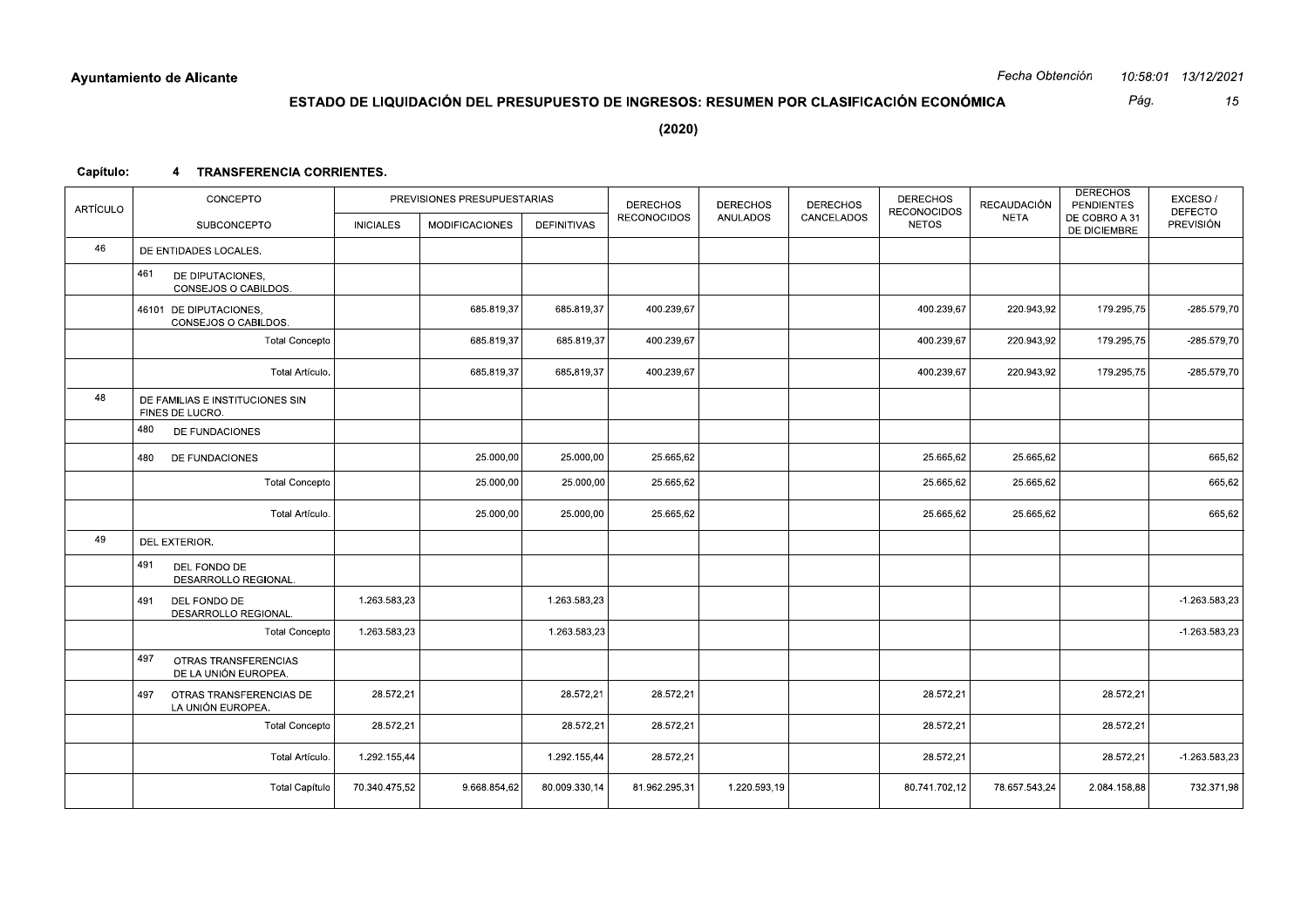|           | Ayuntamiento de Alicante                                                                          |                  |                                                                                        |              |                    |                 |                 |                                    | Fecha Obtención |                                                    | 10:58:01 13/12/2021         |
|-----------|---------------------------------------------------------------------------------------------------|------------------|----------------------------------------------------------------------------------------|--------------|--------------------|-----------------|-----------------|------------------------------------|-----------------|----------------------------------------------------|-----------------------------|
|           |                                                                                                   |                  | ESTADO DE LIQUIDACIÓN DEL PRESUPUESTO DE INGRESOS: RESUMEN POR CLASIFICACIÓN ECONÓMICA |              |                    |                 |                 |                                    |                 | Pág.                                               | 16                          |
|           |                                                                                                   |                  |                                                                                        |              | (2020)             |                 |                 |                                    |                 |                                                    |                             |
| Capítulo: | 5 INGRESOS PATRIMONIALES.                                                                         |                  |                                                                                        |              |                    |                 |                 |                                    |                 |                                                    |                             |
|           | CONCEPTO                                                                                          |                  | PREVISIONES PRESUPUESTARIAS                                                            |              | <b>DERECHOS</b>    | <b>DERECHOS</b> | <b>DERECHOS</b> | <b>DERECHOS</b>                    | RECAUDACIÓN     | <b>DERECHOS</b>                                    | EXCESO/                     |
| ARTÍCULO  | SUBCONCEPTO                                                                                       | <b>INICIALES</b> | <b>MODIFICACIONES</b>                                                                  | DEFINITIVAS  | <b>RECONOCIDOS</b> | ANULADOS        | CANCELADOS      | <b>RECONOCIDOS</b><br><b>NETOS</b> | NETA            | <b>PENDIENTES</b><br>DE COBRO A 31<br>DE DICIEMBRE | <b>DEFECTO</b><br>PREVISIÓN |
| 52        | INTERESES DE DEPÓSITOS.                                                                           |                  |                                                                                        |              |                    |                 |                 |                                    |                 |                                                    |                             |
|           | 520<br>INTERESES DE DEPOSITOS                                                                     |                  |                                                                                        |              |                    |                 |                 |                                    |                 |                                                    |                             |
|           | 520<br><b>INTERESES DE DEPOSITOS</b>                                                              | 6.600,00         |                                                                                        | 6.600,00     | 9.900,50           |                 |                 | 9.900,50                           | 9.900,50        |                                                    | 3.300,50                    |
|           | <b>Total Concepto</b>                                                                             | 6.600,00         |                                                                                        | 6.600,00     | 9.900,50           |                 |                 | 9.900,50                           | 9.900,50        |                                                    | 3.300,50                    |
|           | Total Artículo.                                                                                   | 6.600,00         |                                                                                        | 6.600,00     | 9.900,50           |                 |                 | 9.900,50                           | 9.900,50        |                                                    | 3.300,50                    |
| 53        | DIVIDENDOS Y PARTICIPACIÓN<br><b>BENEFICIOS.</b><br>534<br>DE SOC MERC, ENTID PÚB<br>EMPR Y OTROS |                  |                                                                                        |              |                    |                 |                 |                                    |                 |                                                    |                             |
|           | ORGANISMOS PÚBLICOS.<br>53410 DIVIDENDOS DE EMPRESAS                                              | 4.500.000,00     |                                                                                        | 4.500.000,00 | 2.642.069,34       |                 |                 | 2.642.069,34                       | 2.642.069,34    |                                                    | -1.857.930,66               |
|           | PARTICIPADAS<br><b>Total Concepto</b>                                                             | 4.500.000,00     |                                                                                        | 4.500.000,00 | 2.642.069,34       |                 |                 | 2.642.069,34                       | 2.642.069,34    |                                                    | -1.857.930,66               |
|           | Total Artículo.                                                                                   | 4.500.000,00     |                                                                                        | 4.500.000,00 | 2.642.069,34       |                 |                 | 2.642.069,34                       | 2.642.069,34    |                                                    | -1.857.930,66               |
| 55        | PRODUCTOS DE CONCESIONES Y<br>APROVECHAMIENTOS<br>ESPECIALES.                                     |                  |                                                                                        |              |                    |                 |                 |                                    |                 |                                                    |                             |
|           | 550<br>DE CONCESIONES<br>ADMTIVAS CON<br>CONTRAPRESTACIÓN<br>PERIÓDICA                            |                  |                                                                                        |              |                    |                 |                 |                                    |                 |                                                    |                             |
|           | 55000 OTRAS CONCESIONES                                                                           | 20.000,00        |                                                                                        | 20.000,00    | 94.781,26          |                 |                 | 94.781,26                          | 64.207,95       | 30.573,31                                          | 74.781,26                   |
|           | 55003 CONCESION DE LA PLAZA DE<br>TOROS                                                           | 1,00             |                                                                                        | 1,00         |                    |                 |                 |                                    |                 |                                                    | $-1,00$                     |
|           | 55006 CANON BAR MONTE TOSSAL                                                                      | 12.411,04        |                                                                                        | 12.411,04    | 9.333,10           |                 |                 | 9.333,10                           | 6.217,93        | 3.115,17                                           | $-3.077,94$                 |
|           | 55009 CONCESIÓN DEL PARKING<br>DE MAISONAVE                                                       | 153.576,87       |                                                                                        | 153.576,87   | 154.805,48         |                 |                 | 154.805,48                         |                 | 154.805,48                                         | 1.228,61                    |
|           | 55012 CONCESIÓN MARQUESINA<br><b>AUTOBUSES</b>                                                    | 462.974,28       |                                                                                        | 462.974,28   | 815.272,24         |                 |                 | 815.272,24                         | 497.479,42      | 317.792,82                                         | 352.297,96                  |
|           | 55013 CONCESIÓN DEL<br>APARCAMIENTO PLAZA<br>MUNTANYETA                                           | 525.000,00       |                                                                                        | 525.000,00   | 525.000,00         |                 |                 | 525.000,00                         | 393.750,00      | 131.250,00                                         |                             |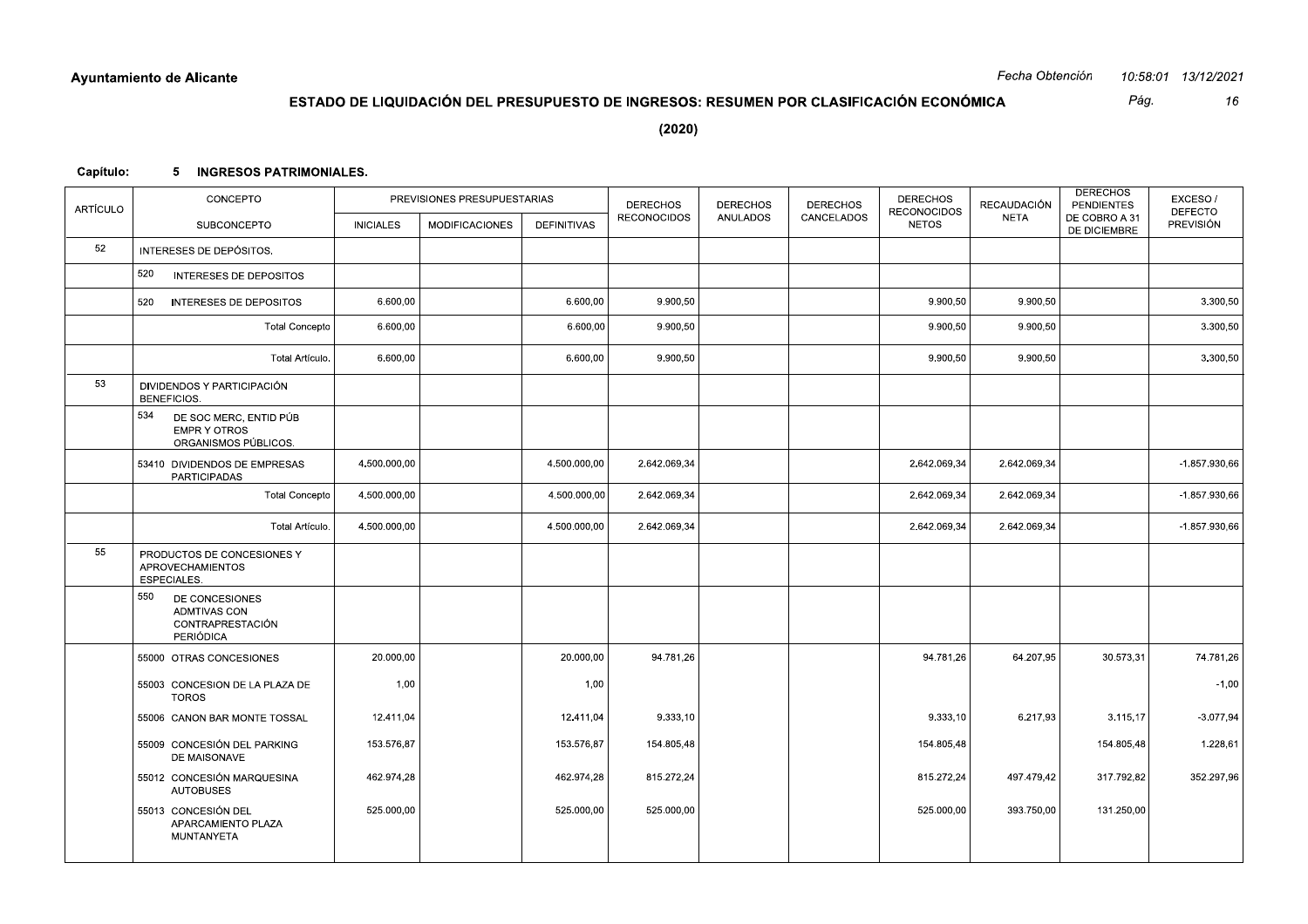Pág.  $17$ 

 $(2020)$ 

## Capítulo: 5 INGRESOS PATRIMONIALES.

| <b>ARTÍCULO</b> | CONCEPTO                                                             |                  | PREVISIONES PRESUPUESTARIAS |                    | <b>DERECHOS</b><br><b>RECONOCIDOS</b> | <b>DERECHOS</b><br><b>ANULADOS</b> | <b>DERECHOS</b><br>CANCELADOS | <b>DERECHOS</b><br><b>RECONOCIDOS</b> | RECAUDACIÓN<br><b>NETA</b> | <b>DERECHOS</b><br><b>PENDIENTES</b><br>DE COBRO A 31 | EXCESO/<br><b>DEFECTO</b> |
|-----------------|----------------------------------------------------------------------|------------------|-----------------------------|--------------------|---------------------------------------|------------------------------------|-------------------------------|---------------------------------------|----------------------------|-------------------------------------------------------|---------------------------|
|                 | <b>SUBCONCEPTO</b>                                                   | <b>INICIALES</b> | <b>MODIFICACIONES</b>       | <b>DEFINITIVAS</b> |                                       |                                    |                               | <b>NETOS</b>                          |                            | DE DICIEMBRE                                          | <b>PREVISIÓN</b>          |
|                 | 55014 CONCESION DEL<br>APARCAMIENTO DE PLAZA<br><b>SAN CRISTOBAL</b> | 45.379,10        |                             | 45.379,10          | 45.379,10                             |                                    |                               | 45.379,10                             | 45.379,10                  |                                                       |                           |
|                 | 55015 CONCESIÓN VALLAS EN<br>SUELO PÚBLICO                           | 181.725,60       |                             | 181.725,60         | 198.338,76                            |                                    |                               | 198.338,76                            | 152.725,64                 | 45.613,12                                             | 16.613,16                 |
|                 | 55016 CONCESIÓN APARCAMIENTO<br>AVD. ALFONSO EL SABIO                | 3.412,63         |                             | 3.412,63           | 3.446,79                              |                                    |                               | 3.446,79                              | 3.446,79                   |                                                       | 34,16                     |
|                 | 55017 CONCESIÓN DEL<br>APARCAMIENTO LONJA<br><b>VERDURA</b>          | 221.044.95       |                             | 221.044.95         | 301.745.64                            |                                    |                               | 301.745,64                            | 226.309,23                 | 75.436,41                                             | 80.700,69                 |
|                 | 55021 CANON CONCESIÓN<br>QUIOSCO ALFONSO SABIO                       | 5.126,61         |                             | 5.126,61           | 4.275,29                              |                                    |                               | 4.275,29                              | 4.275,29                   |                                                       | $-851,32$                 |
|                 | 55022 CONCESIÓN DE MOBILIARIO<br><b>URBANO</b>                       | 911,60           |                             | 911,60             | 911,60                                |                                    |                               | 911,60                                | 455,80                     | 455,80                                                |                           |
|                 | 55023 CONCESIÓN BAR CENTRO<br>SOCIAL ISLA DE CUBA                    | 3.710,40         |                             | 3.710,40           |                                       |                                    |                               |                                       |                            |                                                       | $-3.710,40$               |
|                 | 55025 CONCESIÓN COLEGIO AVD.<br>DE LA CONDOMINA                      | 73.942,92        |                             | 73.942,92          | 73.610,18                             |                                    |                               | 73.610,18                             | 55.290,82                  | 18.319,36                                             | $-332,74$                 |
|                 | 55026 CONCESIÓN CAJEROS AUT.<br><b>MERCADOS</b>                      | 11.180,52        |                             | 11.180,52          | 11.180,52                             |                                    |                               | 11.180,52                             | 8.385,39                   | 2.795,13                                              |                           |
|                 | 55030 CONCESIÓN GERIATRICO<br>AVDA. DE LA CONDOMINA                  | 49.712,88        |                             | 49.712,88          | 62.414,52                             |                                    |                               | 62.414,52                             | 49.849,59                  | 12.564,93                                             | 12.701,64                 |
|                 | 55031 CANON RESTAURANTE<br><b>ERETA</b>                              | 30.600.00        |                             | 30.600.00          | 23.251,01                             |                                    |                               | 23.251,01                             | 15.300,00                  | 7.951,01                                              | $-7.348,99$               |
|                 | 55032 CANON CONCESIÓN<br>APARCAMIENTO<br>CATEDRÁTICO SOLER           | 84.534,03        |                             | 84.534,03          | 84.534,03                             |                                    |                               | 84.534,03                             | 84.534,03                  |                                                       |                           |
|                 | 55033 CANON CONCESIÓN<br>APARCAMIENTO HERMANOS<br>LOPEZ DE OSABA     | 17.050,64        |                             | 17.050.64          | 17.050.64                             |                                    |                               | 17.050,64                             | 17.050.64                  |                                                       |                           |
|                 | 55034 CANON CONCESIÓN CASA<br>GOBERNADOR TABARCA                     | 6.707,36         |                             | 6.707,36           | 6.697,89                              |                                    |                               | 6.697,89                              | 5.030,52                   | 1.667,37                                              | $-9,47$                   |
|                 | 55035 CANON CONCESIÓN CENTRO<br>SOCIAL PLAYAS                        | 1,00             |                             | 1,00               |                                       |                                    |                               |                                       |                            |                                                       | $-1,00$                   |
|                 | 55036 CANON CONCESIÓN<br>QUIOSCO PORTAL DE ELCHE                     | 11.457,20        |                             | 11.457,20          | 8.552,80                              |                                    |                               | 8.552,80                              | 5.708,55                   | 2.844,25                                              | $-2.904,40$               |
|                 |                                                                      |                  |                             |                    |                                       |                                    |                               |                                       |                            |                                                       |                           |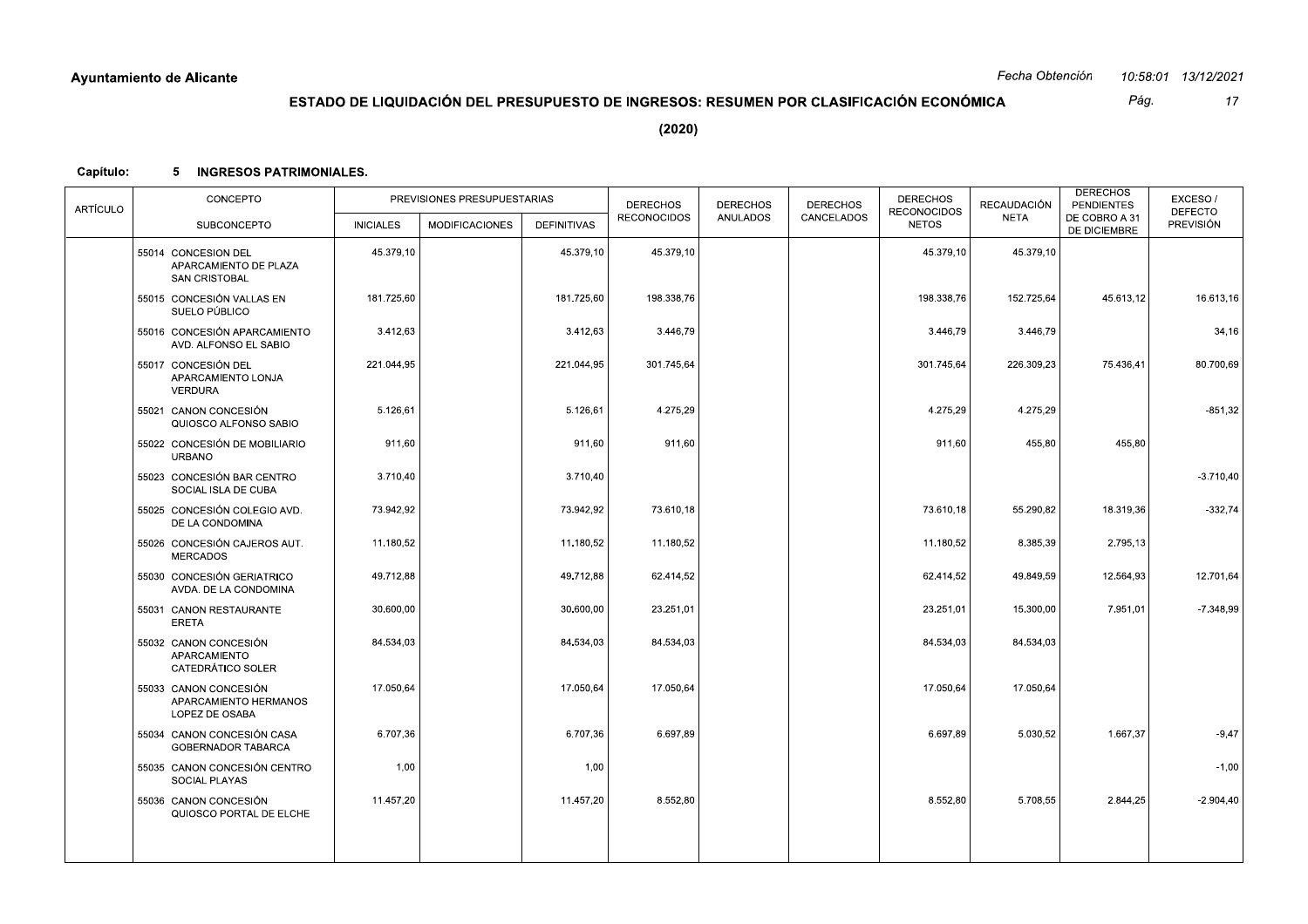|           | Ayuntamiento de Alicante                                           |                  |                                                                                        |             |                    |                 |                 |                                       | Fecha Obtención |                                      | 10:58:01 13/12/2021       |
|-----------|--------------------------------------------------------------------|------------------|----------------------------------------------------------------------------------------|-------------|--------------------|-----------------|-----------------|---------------------------------------|-----------------|--------------------------------------|---------------------------|
|           |                                                                    |                  | ESTADO DE LIQUIDACIÓN DEL PRESUPUESTO DE INGRESOS: RESUMEN POR CLASIFICACIÓN ECONÓMICA |             |                    |                 |                 |                                       |                 | Pág.                                 | 18                        |
|           |                                                                    |                  |                                                                                        |             | (2020)             |                 |                 |                                       |                 |                                      |                           |
| Capítulo: | <b>INGRESOS PATRIMONIALES.</b><br>5.                               |                  |                                                                                        |             |                    |                 |                 |                                       |                 |                                      |                           |
| ARTÍCULO  | CONCEPTO                                                           |                  | PREVISIONES PRESUPUESTARIAS                                                            |             | <b>DERECHOS</b>    | <b>DERECHOS</b> | <b>DERECHOS</b> | <b>DERECHOS</b><br><b>RECONOCIDOS</b> | RECAUDACIÓN     | <b>DERECHOS</b><br><b>PENDIENTES</b> | EXCESO/<br><b>DEFECTO</b> |
|           | SUBCONCEPTO                                                        | <b>INICIALES</b> | <b>MODIFICACIONES</b>                                                                  | DEFINITIVAS | <b>RECONOCIDOS</b> | ANULADOS        | CANCELADOS      | <b>NETOS</b>                          | NETA            | DE COBRO A 31<br>DE DICIEMBRE        | <b>PREVISIÓN</b>          |
|           | 55037 CANON CONCESIÓN<br>CAFETERÍA MERCADILLO<br>TEULADA           | 9.398,60         |                                                                                        | 9.398,60    |                    |                 |                 |                                       |                 |                                      | $-9.398,60$               |
|           | 55038 CANON CONCESIÓN<br>QUIOSCO PASEO GOMIS                       | 262.662,00       |                                                                                        | 262.662,00  | 183.379,34         |                 |                 | 183.379,34                            | 30.826,18       | 152.553,16                           | $-79.282,66$              |
|           | 55039 CANON NUEVA ESTACION DE<br><b>AUTOBUSES</b>                  | 53.789,40        |                                                                                        | 53.789,40   | 62.842,64          |                 |                 | 62.842,64                             | 20.463,35       | 42.379,29                            | 9.053,24                  |
|           | 55040 DE CONCESIONES ADMTIVAS<br>CON CONTRAPRESTACIÓN<br>PERIÓDICA | 8.850,00         |                                                                                        | 8.850,00    | 6.637,50           |                 |                 | 6.637,50                              | 4.425,00        | 2.212,50                             | $-2.212,50$               |
|           | 55041 DE CONCESIONES ADMTIVAS<br>CON CONTRAPRESTACIÓN<br>PERIÓDICA | 2.100,00         |                                                                                        | 2.100,00    | 1.575,00           |                 |                 | 1.575,00                              | 525,00          | 1.050,00                             | $-525,00$                 |
|           | 55042 DE CONCESIONES ADMTIVAS<br>CON CONTRAPRESTACIÓN<br>PERIÓDICA | 4.000,00         |                                                                                        | 4.000,00    | 3.000,00           |                 |                 | 3.000,00                              | 2.000,00        | 1.000,00                             | $-1.000,00$               |
|           | 55043 DE CONCESIONES ADMTIVAS<br>CON CONTRAPRESTACIÓN<br>PERIÓDICA | 7.969,92         |                                                                                        | 7.969,92    | 7.916,13           |                 |                 | 7.916,13                              | 3.967,03        | 3.949,10                             | $-53,79$                  |
|           | 55044 DE CONCESIONES ADMTIVAS<br>CON CONTRAPRESTACIÓN<br>PERIÓDICA | 7.824,48         |                                                                                        | 7.824,48    | 7.855,11           |                 |                 | 7.855,11                              | 1.961,99        | 5.893,12                             | 30,63                     |
|           | 55045 DE CONCESIONES ADMTIVAS<br>CON CONTRAPRESTACIÓN<br>PERIÓDICA | 33.462,48        |                                                                                        | 33.462,48   | 33.506,34          |                 |                 | 33.506,34                             | 25.132,35       | 8.373,99                             | 43,86                     |
|           | 55050 DE CONCESIONES ADMTIVAS<br>CON CONTRAPRESTACIÓN<br>PERIÓDICA | 16.941,88        |                                                                                        | 16.941,88   | 12.722,68          |                 |                 | 12.722,68                             | 8.482,97        | 4.239,71                             | $-4.219,20$               |
|           | 55052 DE CONCESIONES ADMTIVAS<br>CON CONTRAPRESTACIÓN<br>PERIÓDICA | 1.393,32         |                                                                                        | 1.393,32    | 1.383,93           |                 |                 | 1.383,93                              | 693,53          | 690,40                               | $-9,39$                   |
|           | 55056 CANON CONCESIÓN LOCAL<br>SUMA                                |                  |                                                                                        |             | 11.265,57          |                 |                 | 11.265,57                             |                 | 11.265,57                            | 11.265,57                 |
|           | 55057 DE CONCESIONES ADMTIVAS<br>CON CONTRAPRESTACIÓN<br>PERIÓDICA | 1.627,08         |                                                                                        | 1.627,08    | 1.220,31           |                 |                 | 1.220,31                              | 813,54          | 406,77                               | $-406,77$                 |
|           | 55058 DE CONCESIONES ADMTIVAS<br>CON CONTRAPRESTACIÓN<br>PERIÓDICA | 6.525,72         |                                                                                        | 6.525,72    | 4.920,39           |                 |                 | 4.920,39                              | 3.275,91        | 1.644,48                             | $-1.605,33$               |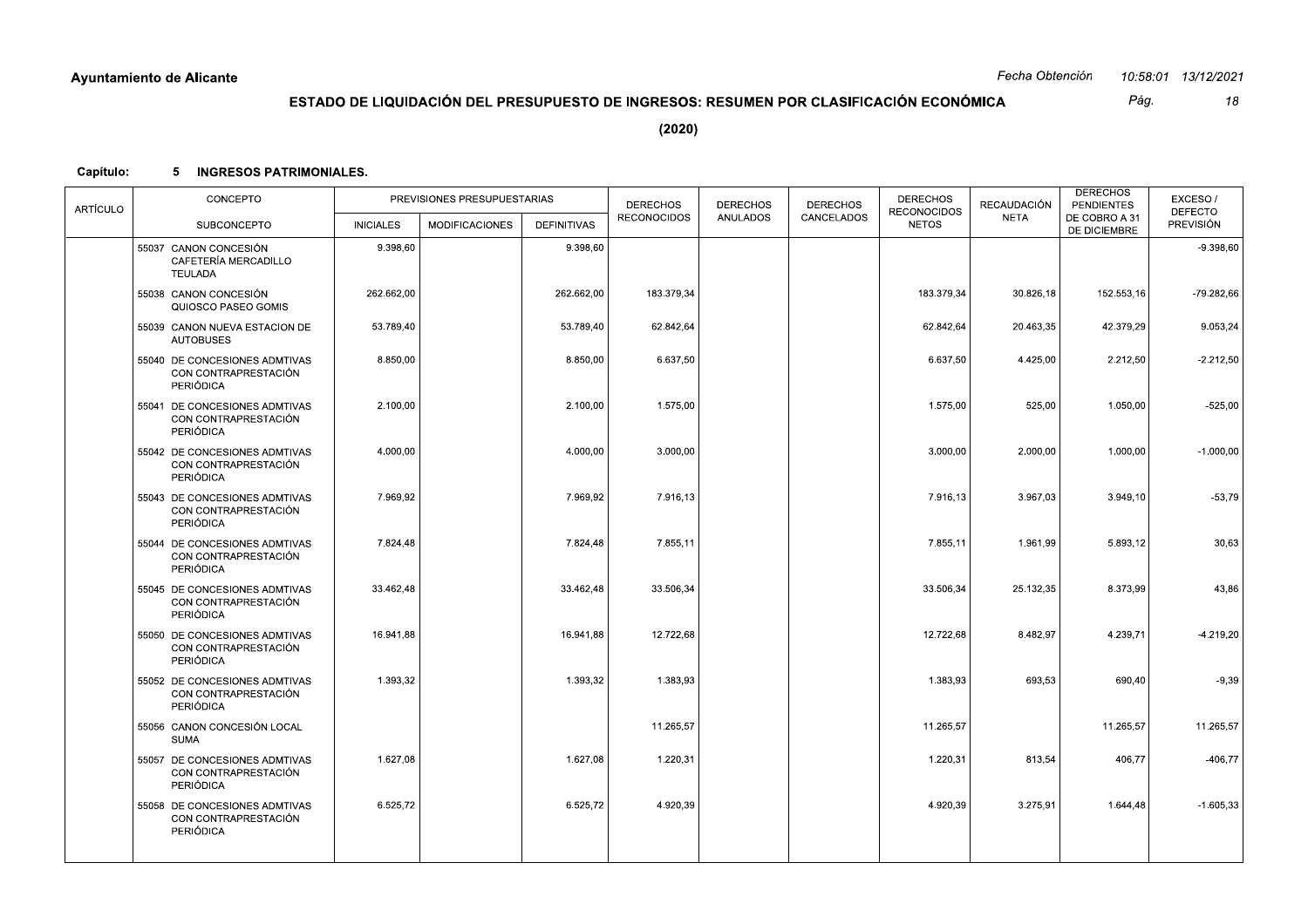Pág. 19

 $(2020)$ 

## Capítulo: 5 INGRESOS PATRIMONIALES.

| ARTÍCULO | CONCEPTO                                                                  |                  | PREVISIONES PRESUPUESTARIAS |                    | <b>DERECHOS</b>    | <b>DERECHOS</b> | <b>DERECHOS</b> | <b>DERECHOS</b><br><b>RECONOCIDOS</b> | <b>RECAUDACIÓN</b> | <b>DERECHOS</b><br><b>PENDIENTES</b> | EXCESO/<br><b>DEFECTO</b> |
|----------|---------------------------------------------------------------------------|------------------|-----------------------------|--------------------|--------------------|-----------------|-----------------|---------------------------------------|--------------------|--------------------------------------|---------------------------|
|          | <b>SUBCONCEPTO</b>                                                        | <b>INICIALES</b> | <b>MODIFICACIONES</b>       | <b>DEFINITIVAS</b> | <b>RECONOCIDOS</b> | <b>ANULADOS</b> | CANCELADOS      | <b>NETOS</b>                          | <b>NETA</b>        | DE COBRO A 31<br>DE DICIEMBRE        | PREVISIÓN                 |
|          | 55059 DE CONCESIONES ADMTIVAS<br>CON CONTRAPRESTACIÓN<br><b>PERIÓDICA</b> | 68.841,12        |                             | 68.841,12          | 70.390,11          |                 |                 | 70.390,11                             |                    | 70.390,11                            | 1.548,99                  |
|          | 55060 DE CONCESIONES ADMTIVAS<br>CON CONTRAPRESTACIÓN<br><b>PERIÓDICA</b> |                  |                             |                    | 21.726,64          |                 |                 | 21.726,64                             |                    | 21.726,64                            | 21.726,64                 |
|          | 55061 DE CONCESIONES ADMTIVAS<br>CON CONTRAPRESTACIÓN<br><b>PERIÓDICA</b> | 1.100,00         |                             | 1.100,00           | 825,00             |                 |                 | 825,00                                |                    | 825,00                               | $-275,00$                 |
|          | 55062 DE CONCESIONES ADMTIVAS<br>CON CONTRAPRESTACIÓN<br><b>PERIÓDICA</b> | 29.808,44        |                             | 29.808,44          | 25.266,23          |                 |                 | 25.266,23                             | 3.014,22           | 22.252,01                            | $-4.542,21$               |
|          | 55063 DE CONCESIONES ADMTIVAS<br>CON CONTRAPRESTACIÓN<br><b>PERIÓDICA</b> | 6.012,36         |                             | 6.012,36           | 4.500,26           |                 |                 | 4.500,26                              | 1.503,09           | 2.997,17                             | $-1.512,10$               |
|          | 55064 DE CONCESIONES ADMTIVAS<br>CON CONTRAPRESTACIÓN<br><b>PERIÓDICA</b> | 18.688,20        |                             | 18.688,20          | 13.909,87          |                 |                 | 13.909,87                             | 9.279,87           | 4.630,00                             | $-4.778,33$               |
|          | 55065 DE CONCESIONES ADMTIVAS<br>CON CONTRAPRESTACIÓN<br><b>PERIÓDICA</b> | 22.788,00        |                             | 22.788,00          | 47.404,94          |                 |                 | 47.404,94                             | 31.673,60          | 15.731,34                            | 24.616,94                 |
|          | 55066 DE CONCESIONES ADMTIVAS<br>CON CONTRAPRESTACIÓN<br><b>PERIÓDICA</b> | 8.520,00         |                             | 8.520,00           |                    |                 |                 |                                       |                    |                                      | $-8.520,00$               |
|          | 55067 DE CONCESIONES ADMTIVAS<br>CON CONTRAPRESTACIÓN<br><b>PERIÓDICA</b> | 6.144,00         |                             | 6.144,00           | 4.608,00           |                 |                 | 4.608.00                              |                    | 4.608.00                             | $-1.536.00$               |
|          | 55068 DE CONCESIONES ADMTIVAS<br>CON CONTRAPRESTACIÓN<br><b>PERIÓDICA</b> | 21.224,16        |                             | 21.224,16          |                    |                 |                 |                                       |                    |                                      | $-21.224,16$              |
|          | 55069 DE CONCESIONES ADMTIVAS<br>CON CONTRAPRESTACIÓN<br><b>PERIÓDICA</b> | 180.000,00       |                             | 180.000,00         | 195.000,00         |                 |                 | 195.000,00                            | 135.000,00         | 60.000,00                            | 15.000,00                 |
|          | <b>Total Concepto</b>                                                     | 2.700.131,79     |                             | 2.700.131,79       | 3.162.436,84       |                 |                 | 3.162.436,84                          | 1.918.434,32       | 1.244.002,52                         | 462.305,05                |
|          | Total Artículo.                                                           | 2.700.131,79     |                             | 2.700.131.79       | 3.162.436.84       |                 |                 | 3.162.436,84                          | 1.918.434,32       | 1.244.002,52                         | 462.305,05                |
| 59       | OTROS INGRESOS<br>PATRIMONIALES.                                          |                  |                             |                    |                    |                 |                 |                                       |                    |                                      |                           |
|          |                                                                           |                  |                             |                    |                    |                 |                 |                                       |                    |                                      |                           |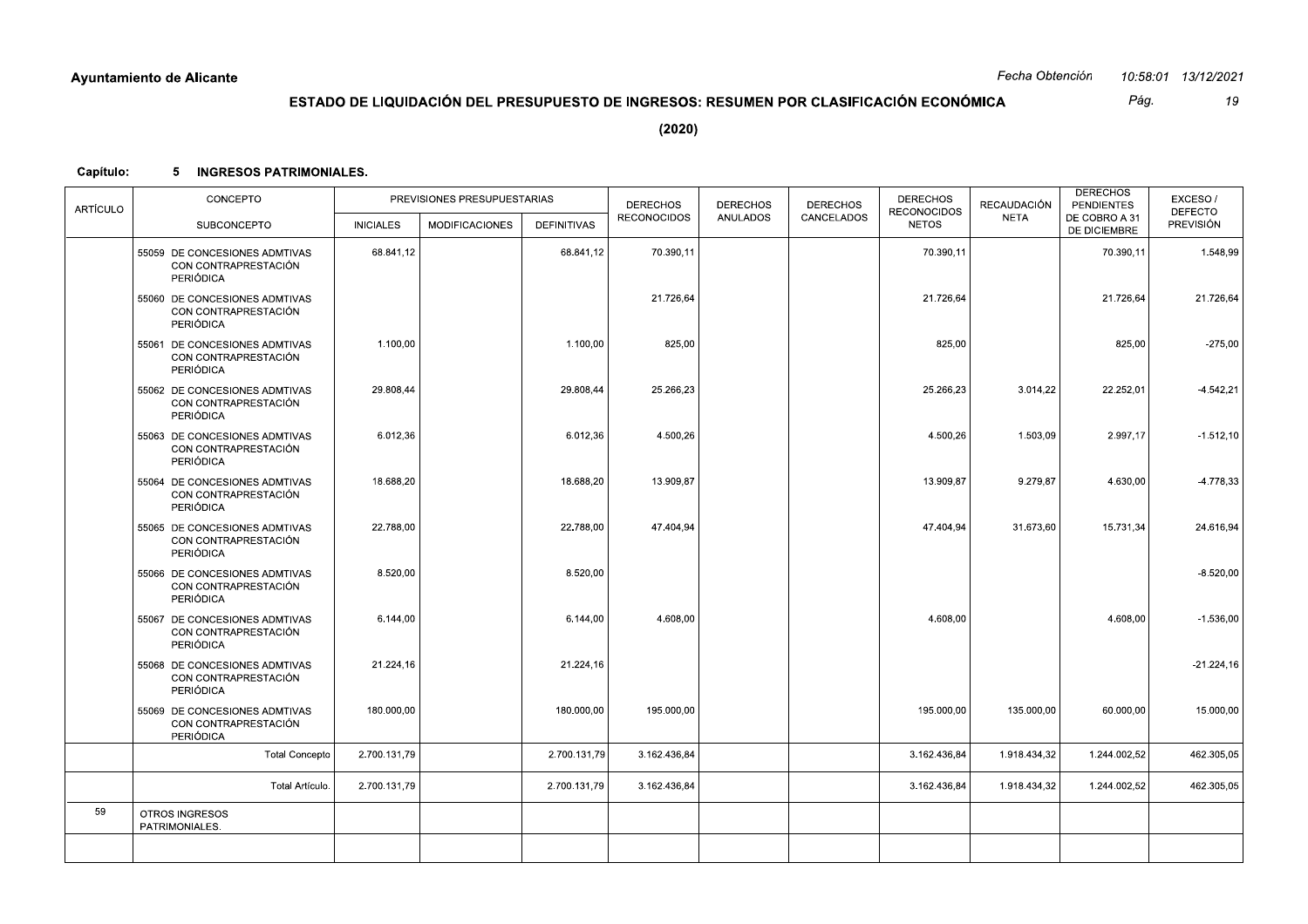|           | Ayuntamiento de Alicante                |                  |                                                                                        |                    |                    |                 |                 |                                    | Fecha Obtención |                                      | 10:58:01 13/12/2021                 |
|-----------|-----------------------------------------|------------------|----------------------------------------------------------------------------------------|--------------------|--------------------|-----------------|-----------------|------------------------------------|-----------------|--------------------------------------|-------------------------------------|
|           |                                         |                  | ESTADO DE LIQUIDACIÓN DEL PRESUPUESTO DE INGRESOS: RESUMEN POR CLASIFICACIÓN ECONÓMICA |                    |                    |                 |                 |                                    |                 | Pág.                                 | 20                                  |
|           |                                         |                  |                                                                                        |                    | (2020)             |                 |                 |                                    |                 |                                      |                                     |
|           |                                         |                  |                                                                                        |                    |                    |                 |                 |                                    |                 |                                      |                                     |
| Capítulo: | 5 INGRESOS PATRIMONIALES.               |                  |                                                                                        |                    |                    |                 |                 |                                    |                 |                                      |                                     |
|           | CONCEPTO                                |                  | PREVISIONES PRESUPUESTARIAS                                                            |                    | <b>DERECHOS</b>    | <b>DERECHOS</b> | <b>DERECHOS</b> | <b>DERECHOS</b>                    | RECAUDACIÓN     | <b>DERECHOS</b><br><b>PENDIENTES</b> | EXCESO/                             |
| ARTÍCULO  | SUBCONCEPTO                             | <b>INICIALES</b> | <b>MODIFICACIONES</b>                                                                  | <b>DEFINITIVAS</b> | <b>RECONOCIDOS</b> | ANULADOS        | CANCELADOS      | <b>RECONOCIDOS</b><br><b>NETOS</b> | <b>NETA</b>     | DE COBRO A 31<br>DE DICIEMBRE        | <b>DEFECTO</b><br>PREVISIÓN         |
|           | 599<br>OTROS INGRESOS                   |                  |                                                                                        |                    |                    |                 |                 |                                    |                 |                                      |                                     |
|           | PATRIMONIALES.                          |                  |                                                                                        |                    |                    |                 |                 |                                    |                 |                                      |                                     |
|           | OTROS INGRESOS<br>599<br>PATRIMONIALES. | 100,00           |                                                                                        | 100,00             |                    |                 |                 |                                    |                 |                                      |                                     |
|           | <b>Total Concepto</b>                   | 100,00           |                                                                                        | 100,00             |                    |                 |                 |                                    |                 |                                      |                                     |
|           | Total Artículo.                         | 100,00           |                                                                                        | 100,00             |                    |                 |                 |                                    |                 |                                      | $-100,00$<br>$-100,00$<br>$-100,00$ |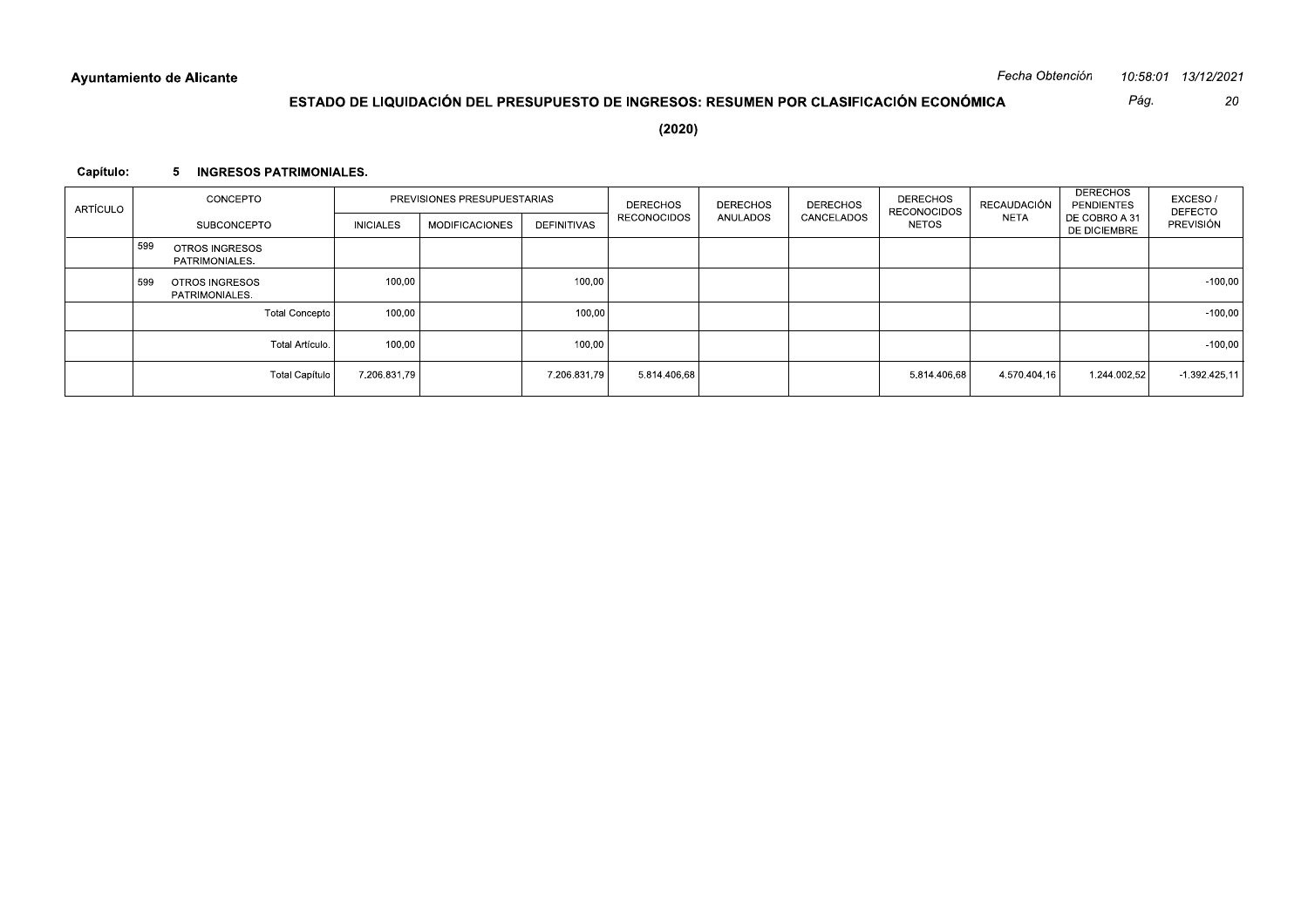Pág.

 $21$ 

# ESTADO DE LIQUIDACIÓN DEL PRESUPUESTO DE INGRESOS: RESUMEN POR CLASIFICACIÓN ECONÓMICA

 $(2020)$ 

## Capítulo: 7 TRANSFERENCIAS DE CAPITAL.

| <b>ARTÍCULO</b> | CONCEPTO                                                                                 |                  | PREVISIONES PRESUPUESTARIAS |                    | <b>DERECHOS</b>    | <b>DERECHOS</b> | <b>DERECHOS</b> | <b>DERECHOS</b><br><b>RECONOCIDOS</b> | RECAUDACIÓN | <b>DERECHOS</b><br><b>PENDIENTES</b> | EXCESO/<br><b>DEFECTO</b> |
|-----------------|------------------------------------------------------------------------------------------|------------------|-----------------------------|--------------------|--------------------|-----------------|-----------------|---------------------------------------|-------------|--------------------------------------|---------------------------|
|                 | <b>SUBCONCEPTO</b>                                                                       | <b>INICIALES</b> | <b>MODIFICACIONES</b>       | <b>DEFINITIVAS</b> | <b>RECONOCIDOS</b> | <b>ANULADOS</b> | CANCELADOS      | <b>NETOS</b>                          | <b>NETA</b> | DE COBRO A 31<br>DE DICIEMBRE        | <b>PREVISIÓN</b>          |
| 75              | DE COMUNIDADES AUTÓNOMAS.                                                                |                  |                             |                    |                    |                 |                 |                                       |             |                                      |                           |
|                 | 750<br>DE LA ADMINISTRACIÓN<br><b>GENERAL DE LAS</b><br><b>COMUNIDADES</b><br>AUTÓNOMAS. |                  |                             |                    |                    |                 |                 |                                       |             |                                      |                           |
|                 | 75030 TRANS CAPIT EN CUMPL DE<br>CONV SUS CON C.A EN MAT<br>DE EDUCACIÓN                 | 296.234,52       |                             | 296.234,52         | 34.648,41          |                 |                 | 34.648,41                             | 34.648,41   |                                      | $-261.586, 11$            |
|                 | 75060 OTRAS TRANSF DE CAPITAL<br>EN CUMP DE CONV<br>SUSCRITOS CON LA C.A                 | 400.991,00       |                             | 400.991,00         | 400.910,00         |                 |                 | 400.910,00                            | 60.136,50   | 340.773,50                           | $-81,00$                  |
|                 | DE LA ADMINISTRACIÓN<br>75061<br><b>GENERAL DE LAS</b><br>COMUNIDADES AUTÓNOMAS.         |                  | 120.000,00                  | 120.000,00         | 118.790,54         |                 |                 | 118.790,54                            |             | 118.790,54                           | $-1.209,46$               |
|                 | <b>Total Concepto</b>                                                                    | 697.225,52       | 120.000,00                  | 817.225,52         | 554.348,95         |                 |                 | 554.348,95                            | 94.784,91   | 459.564,04                           | $-262.876,57$             |
|                 | Total Artículo.                                                                          | 697.225,52       | 120.000,00                  | 817.225,52         | 554.348,95         |                 |                 | 554.348,95                            | 94.784,91   | 459.564,04                           | $-262.876,57$             |
| 79              | DEL EXTERIOR.                                                                            |                  |                             |                    |                    |                 |                 |                                       |             |                                      |                           |
|                 | 791<br>DEL FONDO DE<br>DESARROLLO REGIONAL.                                              |                  |                             |                    |                    |                 |                 |                                       |             |                                      |                           |
|                 | 791<br>DEL FONDO DE<br>DESARROLLO REGIONAL.                                              | 2.909.019.13     | 682.500,00                  | 3.591.519.13       | 1.206.165.65       |                 |                 | 1.206.165.65                          |             | 1.206.165.65                         | $-2.385.353,48$           |
|                 | 79101 DEL FONDO DE<br>DESARROLLO REGIONAL.                                               |                  | 499.451,26                  | 499.451,26         |                    |                 |                 |                                       |             |                                      | -499.451,26               |
|                 | <b>Total Concepto</b>                                                                    | 2.909.019,13     | 1.181.951,26                | 4.090.970,39       | 1.206.165,65       |                 |                 | 1.206.165,65                          |             | 1.206.165,65                         | $-2.884.804,74$           |
|                 | Total Artículo.                                                                          | 2.909.019,13     | 1.181.951,26                | 4.090.970,39       | 1.206.165,65       |                 |                 | 1.206.165,65                          |             | 1.206.165,65                         | $-2.884.804,74$           |
|                 | <b>Total Capítulo</b>                                                                    | 3.606.244,65     | 1.301.951,26                | 4.908.195,91       | 1.760.514,60       |                 |                 | 1.760.514,60                          | 94.784,91   | 1.665.729,69                         | $-3.147.681,31$           |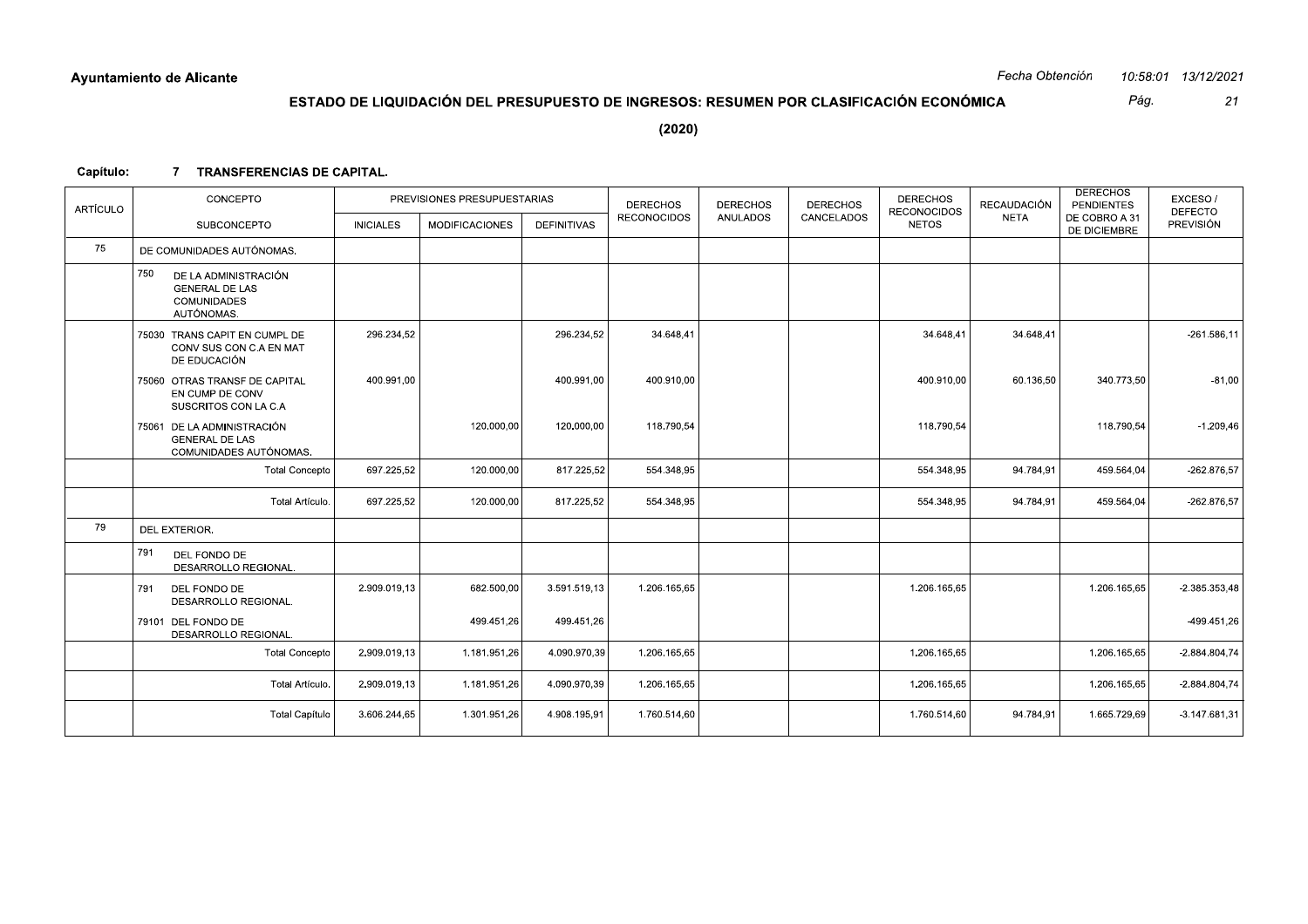Pág.

22

## ESTADO DE LIQUIDACIÓN DEL PRESUPUESTO DE INGRESOS: RESUMEN POR CLASIFICACIÓN ECONÓMICA

 $(2020)$ 

## Capítulo: 8 ACTIVOS FINANCIEROS.

| <b>ARTÍCULO</b> | CONCEPTO                                                                      |                  | PREVISIONES PRESUPUESTARIAS |                    | <b>DERECHOS</b>    | <b>DERECHOS</b> | <b>DERECHOS</b> | <b>DERECHOS</b><br><b>RECONOCIDOS</b> | <b>RECAUDACIÓN</b> | <b>DERECHOS</b><br><b>PENDIENTES</b> | EXCESO/<br><b>DEFECTO</b> |
|-----------------|-------------------------------------------------------------------------------|------------------|-----------------------------|--------------------|--------------------|-----------------|-----------------|---------------------------------------|--------------------|--------------------------------------|---------------------------|
|                 | <b>SUBCONCEPTO</b>                                                            | <b>INICIALES</b> | <b>MODIFICACIONES</b>       | <b>DEFINITIVAS</b> | <b>RECONOCIDOS</b> | <b>ANULADOS</b> | CANCELADOS      | <b>NETOS</b>                          | <b>NETA</b>        | DE COBRO A 31<br>DE DICIEMBRE        | PREVISIÓN                 |
| 83              | REINTEGROS DE PRÉSTAMOS DE<br>FUERA DEL SECTOR PÚBLICO.                       |                  |                             |                    |                    |                 |                 |                                       |                    |                                      |                           |
|                 | 830<br><b>REINTEGROS DE</b><br>PRÉSTAMOS DE FUERA DEL<br>SECTOR PÚBLICO A C/P |                  |                             |                    |                    |                 |                 |                                       |                    |                                      |                           |
|                 | 83000.                                                                        | 868.029,75       |                             | 868.029,75         | 422.496,08         |                 | 9.154,24        | 413.341,84                            | 89.225,18          | 324.116,66                           | -454.687,91               |
|                 | <b>Total Concepto</b>                                                         | 868.029,75       |                             | 868.029,75         | 422.496,08         |                 | 9.154,24        | 413.341.84                            | 89.225,18          | 324.116,66                           | -454.687,91               |
|                 | Total Artículo.                                                               | 868.029.75       |                             | 868.029,75         | 422.496.08         |                 | 9.154,24        | 413.341.84                            | 89.225,18          | 324.116.66                           | -454.687,91               |
| 87              | REMANENTE DE TESORERÍA.                                                       |                  |                             |                    |                    |                 |                 |                                       |                    |                                      |                           |
|                 | 870<br>REMANENTE DE TESORERÍA.                                                |                  |                             |                    |                    |                 |                 |                                       |                    |                                      |                           |
|                 | 87000 PARA GASTOS GENERALES.                                                  |                  | 52.741.197,57               | 52.741.197,57      |                    |                 |                 |                                       |                    |                                      | -52.741.197,57            |
|                 | 87010 PARA GASTOS CON<br>FINANCIACIÓN AFECTADA.                               |                  | 17.643.101,09               | 17.643.101,09      |                    |                 |                 |                                       |                    |                                      | -17.643.101,09            |
|                 | <b>Total Concepto</b>                                                         |                  | 70.384.298,66               | 70.384.298,66      |                    |                 |                 |                                       |                    |                                      | -70.384.298,66            |
|                 | Total Artículo.                                                               |                  | 70.384.298,66               | 70.384.298,66      |                    |                 |                 |                                       |                    |                                      | -70.384.298,66            |
|                 | <b>Total Capítulo</b>                                                         | 868.029,75       | 70.384.298,66               | 71.252.328,41      | 422.496.08         |                 | 9.154.24        | 413.341.84                            | 89.225,18          | 324.116,66                           | -70.838.986,57            |